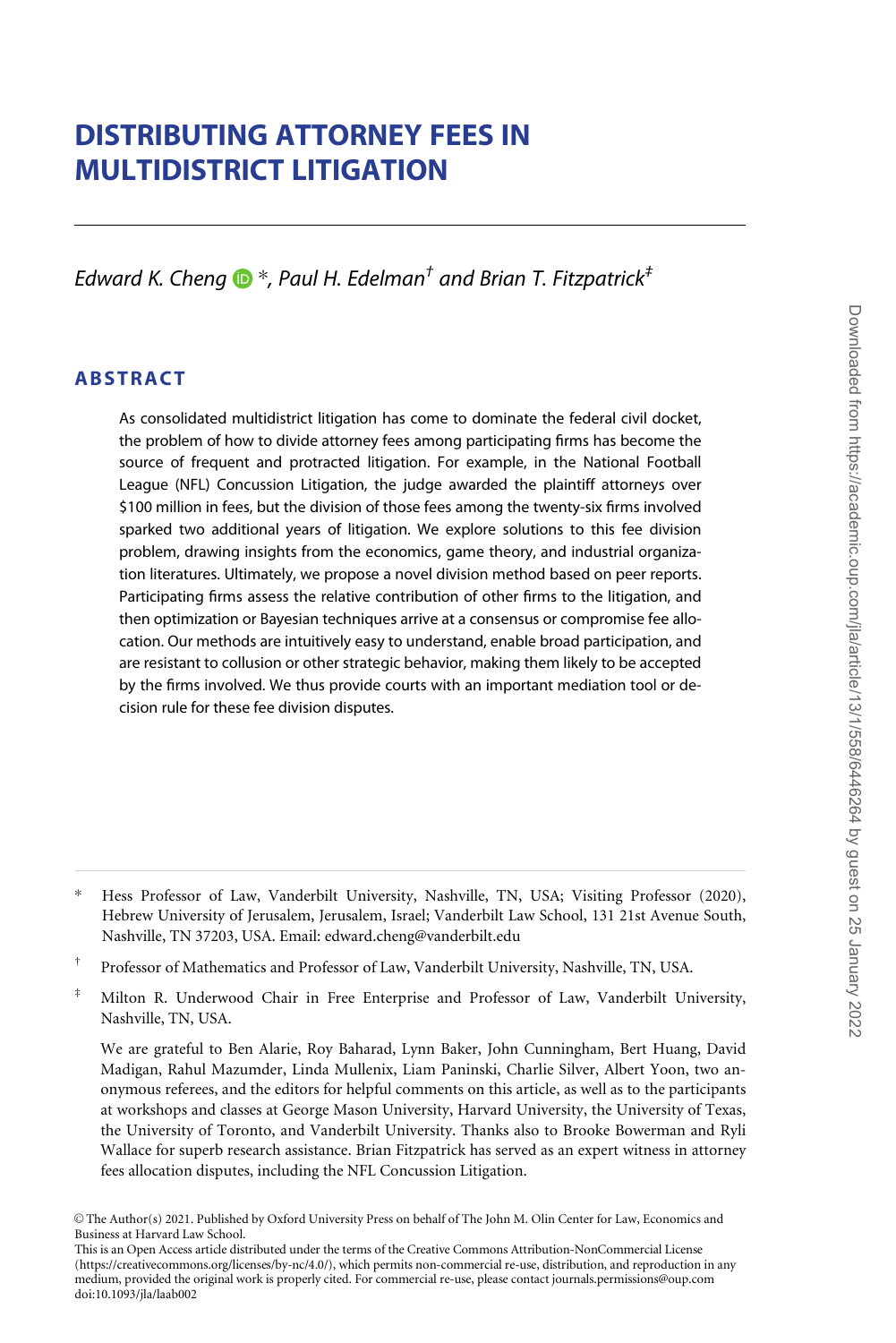### 1. INTRODUCTION

In 2015, the NFL and its retired players reached a widely reported final settlement in the NFL Concussion Litigation  $(Belson\ 2015)$ .<sup>1</sup> The (uncapped) settlement agreed to payments up to \$5 million for former players, and as of January 2021 involved over 3,000 submitted claims and over \$800 million in payouts ([NFL Settlement Program Summary Report 2021\)](#page-35-0). It was, in many ways, representative of modern complex litigation. It featured large numbers of plaintiffs and attorneys, massive dollar amounts, and of course, settlement.

Widely unnoticed and hidden behind the headlines, however, was another complicated and protracted dispute—this one over attorney fees. After the settlement was affirmed on appeal, the trial judge decided the lawyers should be paid \$112.5 million, but the case involved a multidistrict consolidation involving twenty-six firms. The judge thus had to allocate the fees among the twenty-six law firms. She asked the "lead counsel" of the multidistrict litigation  $(MDL)$  to propose an allocation.<sup>2</sup> Lead counsel in turn divided the money based on an "adjusted lodestar" method, weighting the number of hours worked by a multiplier to reflect each firm's importance to the litigation. Lead counsel's own multiplier was almost four times the base rate, and he proposed that 60 percent of the \$112.5 million fee award be awarded to his own firm.<sup>3</sup>

Unsurprisingly, almost half of the other firms filed formal objections to the proposed allocation. Some proposed using a neutral third party like a special master. The judge instead made some minor changes and awarded the fees as proposed. Dissatisfied attorneys then appealed the allocation to the Third Circuit, which eventually affirmed the allocation after another two years of litigation. All told, the dispute over attorney fees took almost as much time as the lawyers took to secure the original  ${\sim} \$1$  billion settlement from the NFL.

The attorney fee problem we see in the NFL Concussion Litigation is far from unique. At the end of most consolidated MDLs, the court must decide how to pay the group of lawyers that prosecuted the case on behalf of plaintiffs. MDL attorneys are not selected and monitored by clients like other lawyers, so there are no ex ante contractual arrangements governing fees. Courts therefore have to award fees ex post, and they must do so in ways that provide incentives

<sup>1</sup> See also In re Nat'l Football League Players' Concussion Injury Litig., 307 F.R.D. 351, 361 (E.D. Pa. 2015), amended sub nom. In re Nat'l Football League Players' Concussion Injury Litig., No. 2:12-MD-02323-AB, 2015 WL 12827803 (E.D. Pa. May 8, 2015), aff 'd sub nom. In re Nat'l Football League Players Concussion Injury Litig., 821 F.3d 410 (3d Cir. 2016), amended (May 2, 2016).

<sup>2</sup> The facts of the attorney fee dispute are recounted in In re NFL Players' Concussion Injury Litig., No. 2:12-md-02323-AB; MDL No. 2323, 2018 U.S. Dist. LEXIS 88055 (E.D. Pa. May 24, 2018).

<sup>3</sup> One of us (Fitzpatrick) filed an expert declaration in support of the allocation.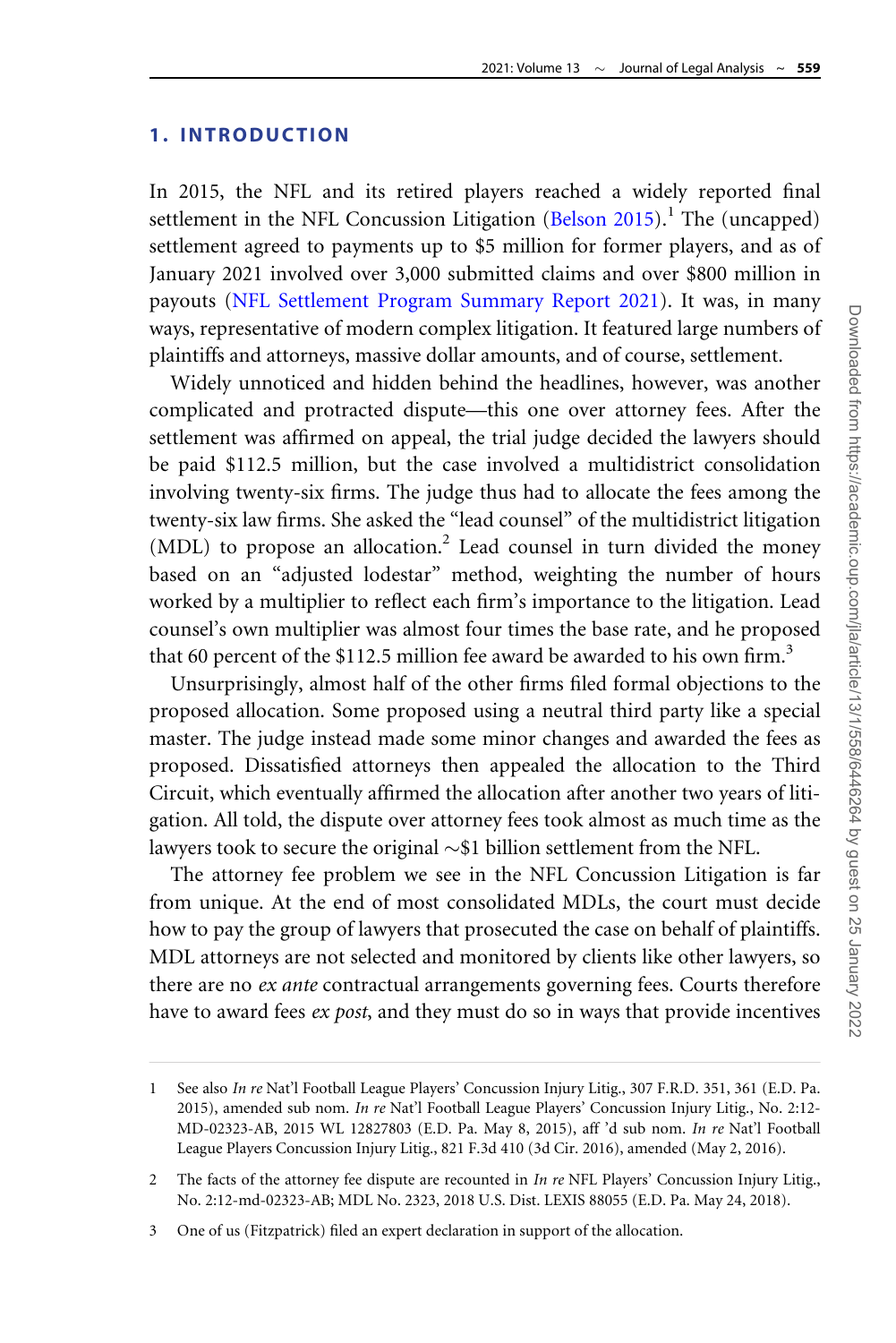for good work and that are sufficiently fair to avoid acrimony and further litigation.

This is not a small matter. Over half of all civil litigation pending in federal courts right now has been rolled into MDLs [\(Resnik 2017,](#page-35-0) p. 1771 and figure 3). Lacking an established procedure for awarding fees, judges are forced to use ad hoc compensation schemes, and these schemes are often deeply controversial. The result is the possibility of suboptimal incentives and prolonged, expensive, and inefficient satellite litigation over fees. Bringing order to this aspect of our civil justice system is long overdue.

Conceptually, the process of determining attorney fees consists of two fundamental issues. The first is how much to pay the attorneys in aggregate, and on this question, there has fortunately been considerable legal scholarship ([Clermont](#page-33-0) & [Currivan 1977;](#page-33-0) [Rubenstein 2009](#page-35-0); [Eisenberg](#page-34-0) & [Miller 2010;](#page-34-0) [Fitzpatrick 2010a,b](#page-34-0)). The second is how to divide the pool amongst the group, but unfortunately on this second question there is little guidance from the literature. In practice, the lead lawyer often divides the fees, although sometimes the court chooses to do so itself or steps in when disputes arise.<sup>4</sup> But how should the fees be allocated? Relying on a court's subjective impressions to do the division is clearly suboptimal. For one thing, mass litigation is complicated, and courts will frequently lack detailed, first-hand knowledge of each participant's contribution to the litigation. For another, these impressions are vulnerable to charges of favoritism, bias, and error. They also encourage subsequent challenges and are difficult to review on appeal.

Just as in the NFL Concussion Litigation, fee allocation thus often falls back on a familiar method: the lodestar. The problem with the lodestar method is that no one likes it. Its principal vice is well known: if lawyers are paid for the hours they work, they have no incentive to work efficiently, or worse yet, they have incentives to exaggerate the hours reported ([Fitzpatrick 2010b](#page-34-0), pp. 2051– 2052). These vices are especially acute in the MDL context, which lacks sophisticated clients to monitor and supervise the lawyers. The multiplier in an adjusted lodestar may blunt this problem, but only at the risk of resentment. The other firms in the NFL litigation were unhappy when the lead lawyer valued his own firm's work at nearly four times the base.

<sup>4</sup> For examples in which courts did the allocation themselves, see Allapattah Servs., Inc. v. Exxon Corp., 454 F. Supp. 2d 1185 (S.D. Fla. 2006) and In re TFT-LCD (Flat Panel) Antitrust Litig., No. M 07-1827 SI.MDL. No. 1827, 2013 WL 1365900, at \*7–16 (N.D. Cal. April 3, 2013). For instances, in which the lead lawyer did the allocation with review on objection by the court for abuse of discretion, see Victor v. Argent Classic Convertible Arbitrage Fund L.P., 623 F.3d 82 (2d Cir. 2010), In re Initial Public Offering Sec. Litig., No. 21 MC 92(SAS), 2011 WL 2732563 (S.D.N.Y. July 8, 2011), and In re Vitamins Antitrust Litig., 398 F. Supp. 2d 209 (D.C. Cir. 2005).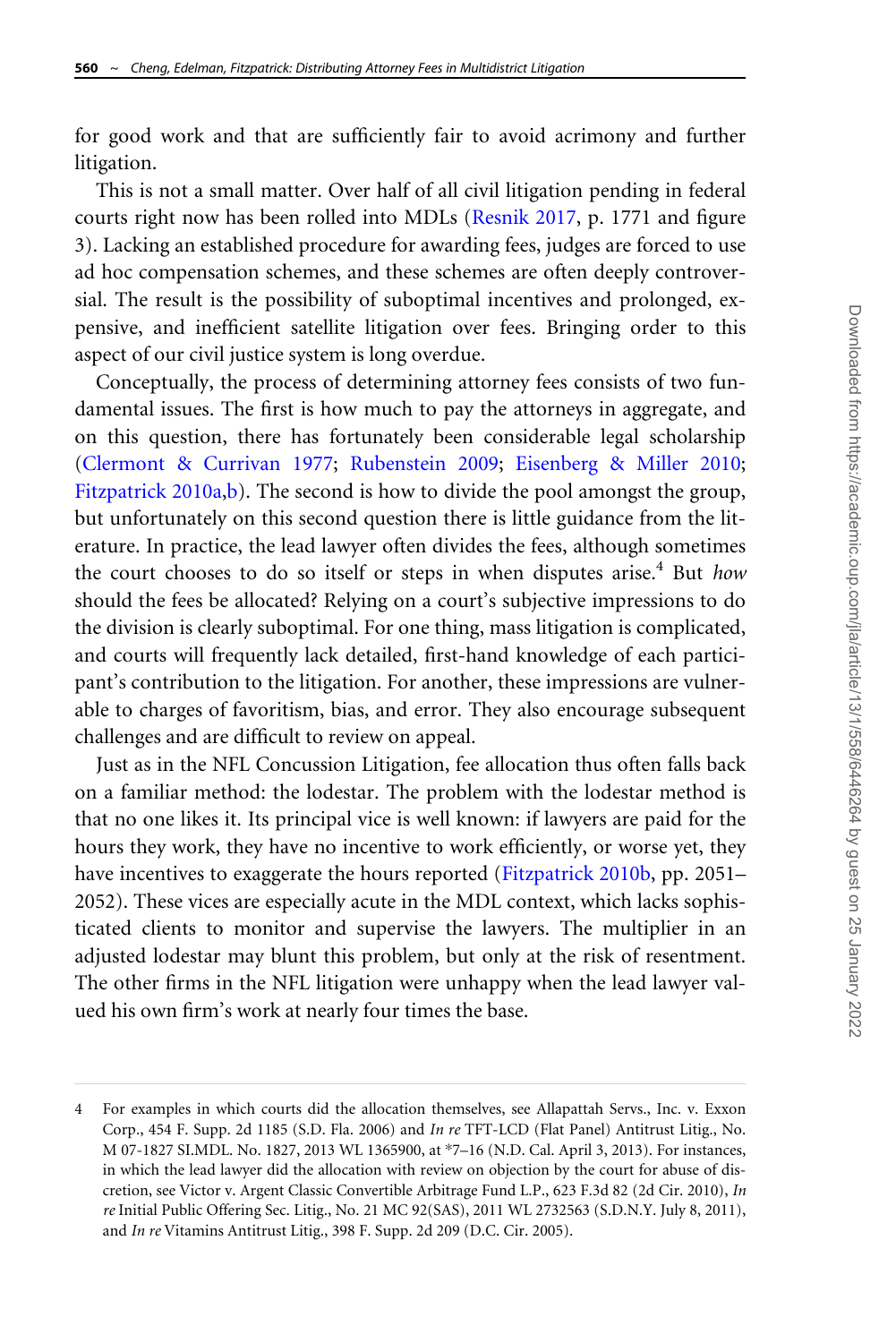In this article, we examine this problem of fee distribution. Part 2 sets the stage by reviewing how much to pay attorneys in mass litigation as a group. As we discuss, prior to a wave of critical scholarship in the 1980s, courts routinely used the lodestar method to award aggregate fees in successful mass settlements. Today, however, courts have abandoned the lodestar method, favoring the so-called "percentage method" instead. This percentage method creates the correct starting pool for MDL attorney fees, but does not tell us how to divide it among the group of attorneys.

Part 3 turns to the problem of distributing the fee pools created by the percentage method. We review the problems of using the lodestar method for division, and then explore some innovative ways to divide fees, including ones relying on artificial market mechanisms.

Finally, in Parts 4 and 5, we offer a novel solution based on peer assessment. Each firm rates the relative contribution made by its peers, $5$  and then our method uses this information to reconstruct what is effectively a "consensus" division. Our proposed method has several attributes that make it highly desirable as a solution to the division problem. First, relying on peer consensus promotes acquiescence and reduces the chance of disputes. Second, our method permits partial peer assessments. Not every firm in an MDL will be familiar with the work of all the other firms, so allowing firms to rate only those with which they worked improves information quality. Third, it resists collusive behavior, dampening the ability of colluding firms to inflate each other's shares. And finally, our proposed method is conceptually easy to understand, hopefully making it attractive to courts and attorneys alike.

# 2. BACKGROUND

MDL consolidates what are often thousands of cases that share common issues.<sup>6</sup> Each of these cases will already have its own lawyer, meaning that an MDL can involve hundreds if not thousands of lawyers. The only practical way to manage representation is for the judge to assemble a subset of lawyers—in other words, a team—to litigate the MDL issues.7 The team is often one or two dozen lawyers strong and organized by the judge into various committees, each of which will be responsible for one part of the litigation. For example, several committees might be responsible for drafting and opposing the various

<sup>5</sup> In our initial proposal, no firm reports on its own allocation, although we later relax this restriction.

<sup>6</sup> For data on the distribution of cases in MDLs, see [https://www.uscourts.gov/statistics-reports/judi](https://www.uscourts.gov/statistics-reports/judicial-panel-multidistrict-litigation-judicial-business-2018) [cial-panel-multidistrict-litigation-judicial-business-2018](https://www.uscourts.gov/statistics-reports/judicial-panel-multidistrict-litigation-judicial-business-2018).

<sup>7</sup> A team can also become class counsel if a class action grows out of the MDL.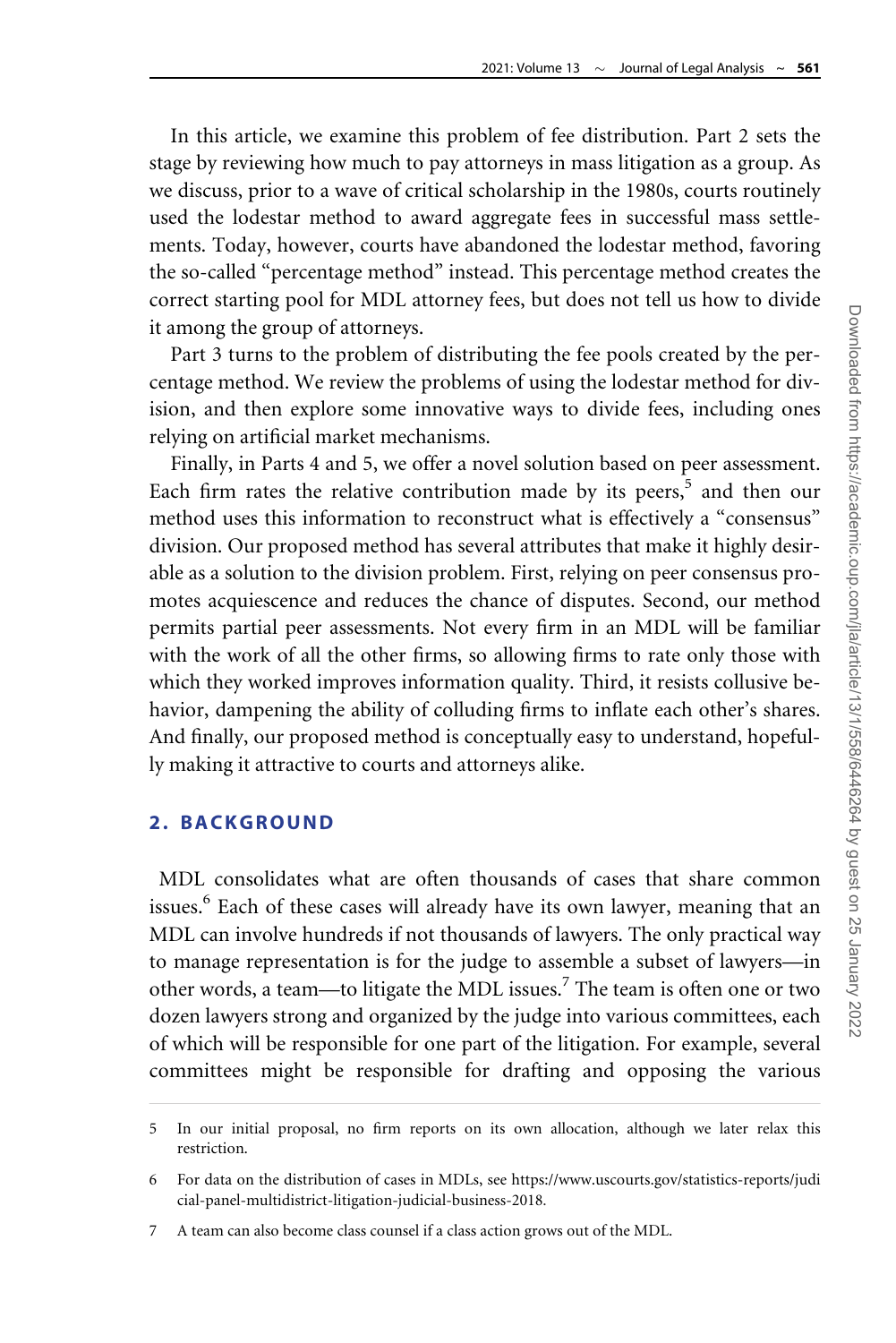dispositive and nondispositive motions that will arise; another committee might oversee discovery; another might negotiate settlement; and another might prepare for so-called bellwether trials. The committees themselves will do much of this work, but some of it might be outsourced to new lawyers not part of the original team. All of these committees are usually overseen by yet another committee, often called an "executive" or "steering" committee. The lawyers on this oversight committee will have the most knowledge about what everyone else has done, but even they will be far removed from the details about how that work was done; the other lawyers on the various committees on the team will often be familiar only with the work that was done in their own separate fiefdoms [\(Klonoff 2000,](#page-35-0) pp. 173–196).

As a consequence, the MDL context lacks the usual mechanisms that incentivize attorney behavior and determine their fees. The conventional structure, in which clients hire, pay, and monitor attorneys breaks down because clients are effectively absent.<sup>8</sup> Courts select the lawyers, and courts are poorly positioned to negotiate terms or monitor attorney performance. Courts have neither the time nor the interest, and are traditionally passive institutions ([Fitzpatrick 2009\)](#page-34-0).

In theory, the lawyers themselves could work out an ex ante arrangement at the beginning of the case. Indeed, given the high stakes, there are considerable incentives for them to do so. Yet, in practice, ex ante contracting is rare. One reason may be that since the legal team is assembled by the court, negotiating allocations may seem presumptuous. Another reason may be the uncertainty over negotiating partners, as the lawyer team often evolves as outsiders are brought in at different points in the litigation. Still, another reason is that judges often do not feel bound by such agreements.<sup>9</sup> Perhaps with changes in norms or appropriate institutional reforms, we will see more ex ante fee division arrangements, but for now, ex post division is the reality we face.<sup>10</sup>

MDL attorneys thus present a classic agency cost problem. How can we ensure that they do what their (absent) clients would want them to do? For many decades now, scholars have recommended reliance on the invisible hand of incentives [\(Fitzpatrick 2010b](#page-34-0)).

The law and economics literature on attorney compensation is vast,  $11$  but for our purposes here, a few highlights suffice. To begin, the literature suggests

- 10 We leave an exploration of mechanisms for encouraging ex ante bargaining to future work.
- 11 Much of this literature is summarized in [Fitzpatrick \(2019\)](#page-34-0).

<sup>8</sup> This breakdown also occurs in other contexts in which courts appoint attorneys, such as for minors or incapacitated persons.

<sup>9</sup> See, for example, In re Syngenta AG MIR 162 Corn Litig., No. 14-md-2591 (D. Kan., December 31, 2018) at 14 ("[T]he Court is not bound by a private agreement among attorneys.").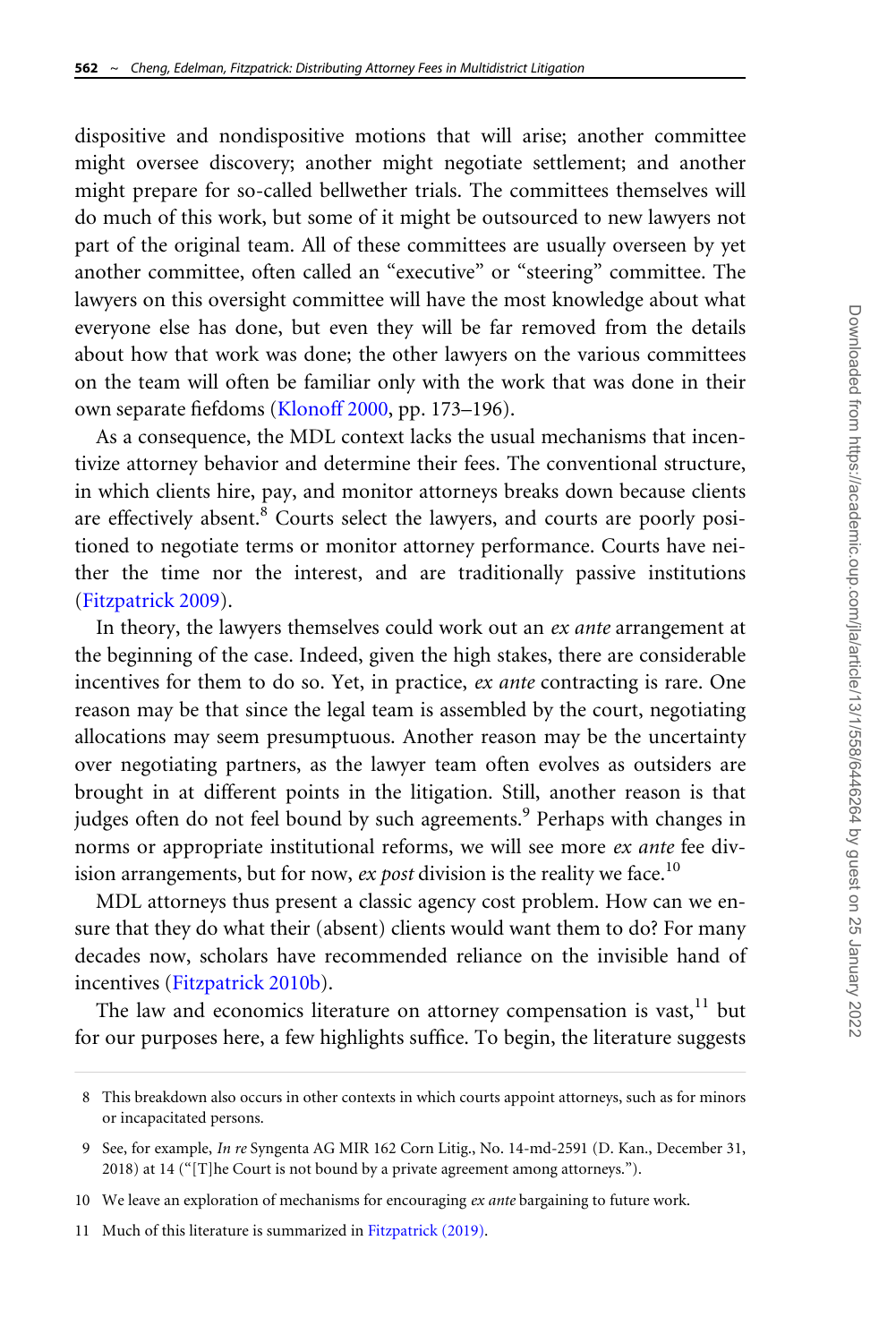that in the missing-client context, paying attorneys a percentage of the recovery is superior to paying attorneys by the hour. Paying by an hour creates a perverse incentive to work inefficiently and provides no incentive to maximize client recovery. In contrast, the percentage method creates strong incentives to both work efficiently and maximize recovery. To be sure, the solution is not perfect. Since the lawyers bear all of the incremental labor costs but receive only some of its fruits, lawyers have incentives to settle prematurely—when their net recovery is maximized, not the client's [\(Epstein 2002;](#page-34-0) [Shavell 2004\)](#page-36-0). Various solutions to the premature settlement problem have been proposed, though none completely solve the problem in a practical way. One solution is to increase the lawyer's percentage as the recovery is improved [\(Coffee 1986\)](#page-33-0). The leading theory involves a combination of percentage recovery and hourly rate ([Clermont](#page-33-0) & [Currivan 1977\)](#page-33-0), but even that does not completely solve the problem without a complicated third-party insurance scheme ([Polinsky](#page-35-0) & [Rubinfeld 2003\)](#page-35-0). On the whole, however, the percentage method remains preferable.

Much of what judges now do with respect to total attorney fees is consistent with this insight. Today, courts typically pay mass litigation lawyers (as a group) a percentage of what they recover—usually 6–12 percent in MDL, where the lawyers also eventually collect a percentage from their individual clients [\(Rubenstein & Newberg 2011;](#page-35-0) [Burch 2019\)](#page-33-0).

All of this is well and good. But it all assumes the presence of only one lawyer (or firm). That limitation is fine in the class action context, where judges typically appoint a single firm as class counsel (and where most of the literature has been directed). But MDL is different, because as noted, MDLs involve teams of lawyers. How should we award attorney fees when an absent client is represented by a team of otherwise independent lawyers? The bad news is that the percentage method is difficult to implement, and this is what gave rise to the problems we observed in the NFL Concussion Litigation. With the lodestar method, no such problem exists, because lodestar solves the problem automatically—attorneys receive fees based on hours worked. But with the percentage method, there is only a single common pool. Which lawyer should receive what portion of the common pool? If every lawyer received the same percentage, what incentive would any of them have to work? And if lawyers receive percentages based on their contribution to the outcome, how does one figure out those contributions?

Perhaps the lawyers can amicably work out a division among themselves, but that is unlikely since the lawyers will inevitably have biased perspectives about their individual worth. At the same time, courts will rarely have sound, independent information regarding which lawyer did what. Thus, in an MDL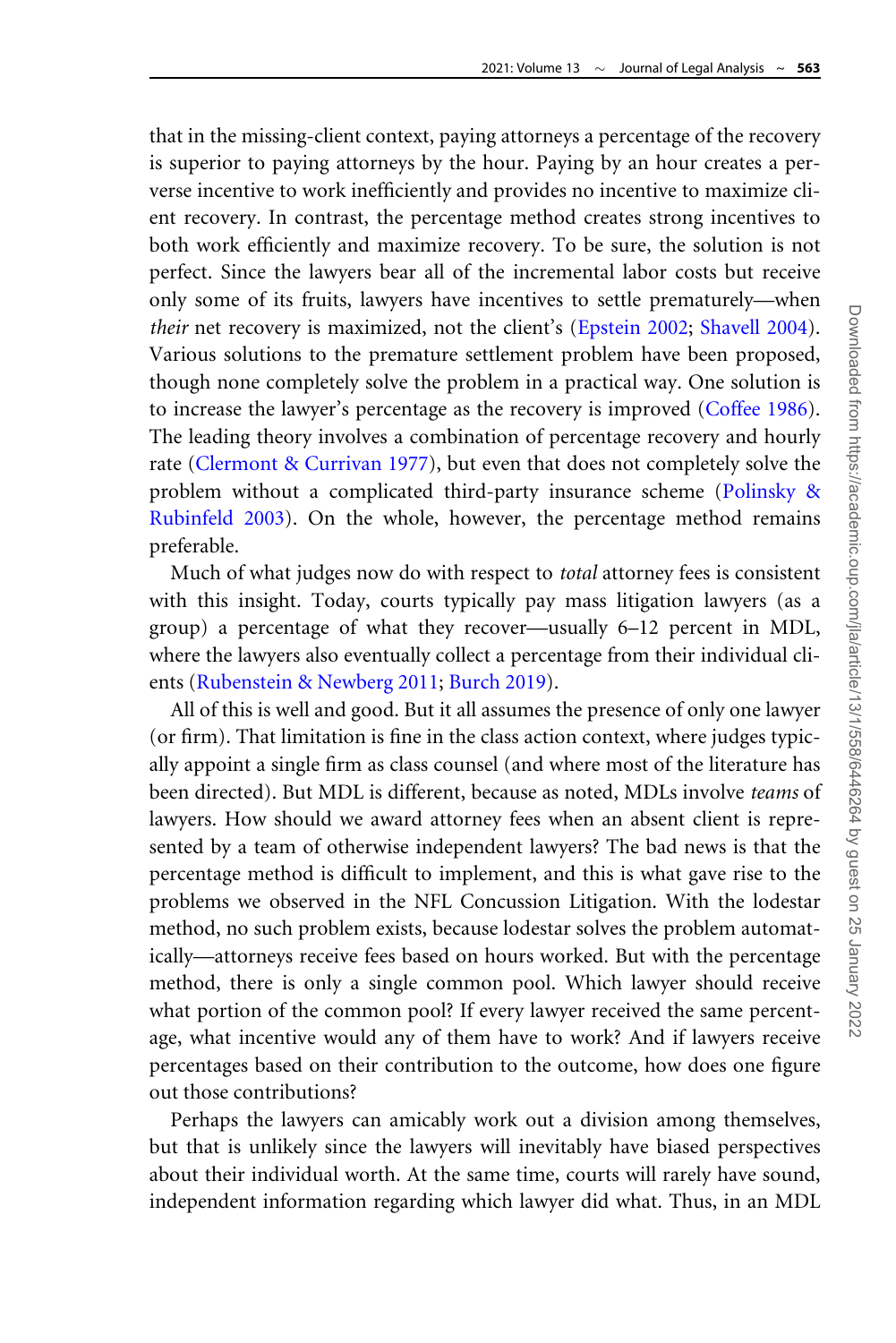involving multiple law firms, almost everyone falls back on the lodestar method for dividing the pool despite its obvious vices ([Becker, Specter,](#page-33-0) & [Kline 2016\)](#page-33-0).

This state of affairs is a massive oversight. More than half of all federal civil litigation is wrapped up in MDL, and MDL will almost always involve multiple-lawyer teams.<sup>12</sup> These teams will lack pre-existing relationships or contractual agreements, yet they ultimately must divide the spoils.

The existing literature thus only addresses half the problem. It optimizes how to pay MDL attorneys in aggregate, but not how to pay the attorneys individually. It helps determine the pool, but not the division. In the Parts that follow, we tackle this division problem, extending the insights of the law-andeconomics literature on the single-principal-single-agent problem into the single-principal-multiple-agent context.

### 3. THE FEE DIVISION PROBLEM

In this part, we first situate the fee division problem in the theoretical literature. After setting this theoretical framework, we examine some previously proposed methods that might address the problem.

#### 3.1 Theory

The fee division problem involves several related conceptual goals. The first goal is equity. A division rule that lacks fairness, or at least perceived fairness, will fail to gain attorney acceptance and will generate wasteful secondary litigation. This problem of fair division—how a group of claimants can equitably allocate a good among themselves—has a long and storied history. Take, for example, the classic cake-cutting problem, which dates back almost three millennia to Hesiod's Theogeny [\(Brams](#page-33-0) & [Taylor 1996](#page-33-0)). To divide a piece of cake equally and foster acceptance of the result: "I cut, and then you choose." The literature on fair division, both academic and popular, is extensive ([Moulin](#page-35-0) [1988;](#page-35-0) [Brams](#page-33-0) & [Taylor 1996](#page-33-0); [Robertson & Webb 1998\)](#page-35-0). For example, recent work in the area has extended the cake-cutting problem to instances in which the thing divided is not uniform, so that some parts have negative value or that different actors value various parts differently ([Segal-Halevi 2018](#page-36-0)). These strategies are especially useful in dividing inheritance estates.

The fair division literature, however, primarily focuses on cases in which each claimant's right is given. Either all of the parties are entitled to equal

<sup>12</sup> Under the federal Multidistrict Litigation Act, any time more than one case presenting the same factual question is filed in a federal court, a special panel of federal judges can decide to consolidate and transfer all such cases to a single federal judge for pretrial purposes. 28 U.S.C. §1407.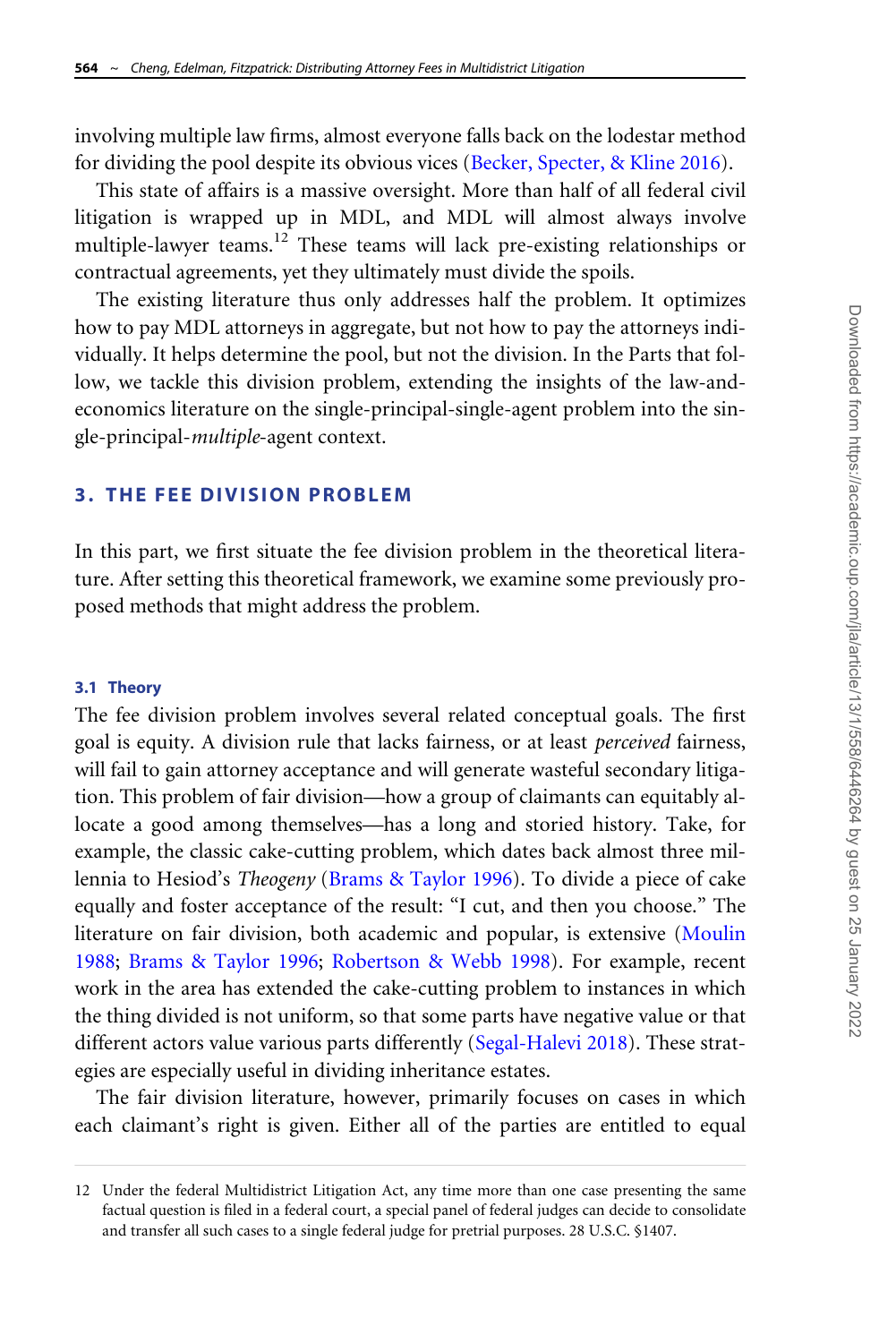shares, or the parties agree about the percentage claims of the other parties. The question is how to design a division rule to ensure that all parties feel that they have received their agreed-upon share. The attorney fee division context is different because there is no *a priori* agreement on how much each attorney deserves. One might argue, however, that the implicitly agreed-upon share is related to a party's desert, which is in turn related to the party's relative contribution to the litigation. We will examine the limited fair division literature relevant to this context below.

The second goal of the fee division problem is to provide proper incentives among the members of the attorney group to represent their clients' interests zealously. Recall that the mass litigation context features absent clients and a court ill-equipped to monitor attorney behavior. So just as we worried about incentives in the single-attorney context, we again must worry about incentives in the multiple-attorney context. This incentive goal, to be sure, is related to (and perhaps can be simultaneously solved with) the fairness goal, but they are not the same.

The most useful prior work on the incentive problem comes from the industrial organization literature. This literature proposes various compensation schemes to overcome the problem of agency costs in single-principal-multipleagent contexts and reaches several conclusions relevant here. First, it suggests that if the work product of each member of the team is dependent on the performance of the other members, then team member compensation should depend on the team's overall performance ([Baiman & Demski 1980](#page-33-0); [Holmstrom](#page-34-0) [1982;](#page-34-0) [Varian 1990\)](#page-36-0). Note that in the main, this situation holds true in MDL. For example, the success of the lawyer handling a summary judgment motion depends on the lawyer handling discovery. Note also that modern court practice follows the literature's prescription. Courts typically use the percentage method to establish the pot of money for attorney fees, which is a measure of the team's overall performance. As long as our ultimate division rule involves splitting the pool further by percentage, we will maintain a link between individual compensation and overall team performance.

Second, the industrial organization literature suggests that team member compensation should depend not only on the team's overall performance, but also on each member's relative contribution to the effort [\(Itoh 1992](#page-34-0); [Macho-](#page-35-0)[Stadler](#page-35-0) & Pérez-Castrillo 1993; [Che](#page-33-0) & [Yoo 2001;](#page-33-0) [Siemsen., Balasubramanian,](#page-36-0) [& Roth 2007](#page-36-0); [Baldenius, Glover,](#page-33-0) & [Xue 2016;](#page-33-0) [Gershkov, Li, & Schweinzer](#page-34-0) [2016\)](#page-34-0). Otherwise, we would generate a moral hazard problem: if team members are compensated only by how well others do, then they will shirk on what they contribute themselves ([Alchian](#page-32-0) [& Demsetz 1972](#page-32-0); [Lazear & Rosen 1981;](#page-35-0) [Mookherjee 1984](#page-35-0); [Landeo & Spier 2015\)](#page-35-0). The difficulty is how to assess the relative contribution of each team member. Ideally, compensation should be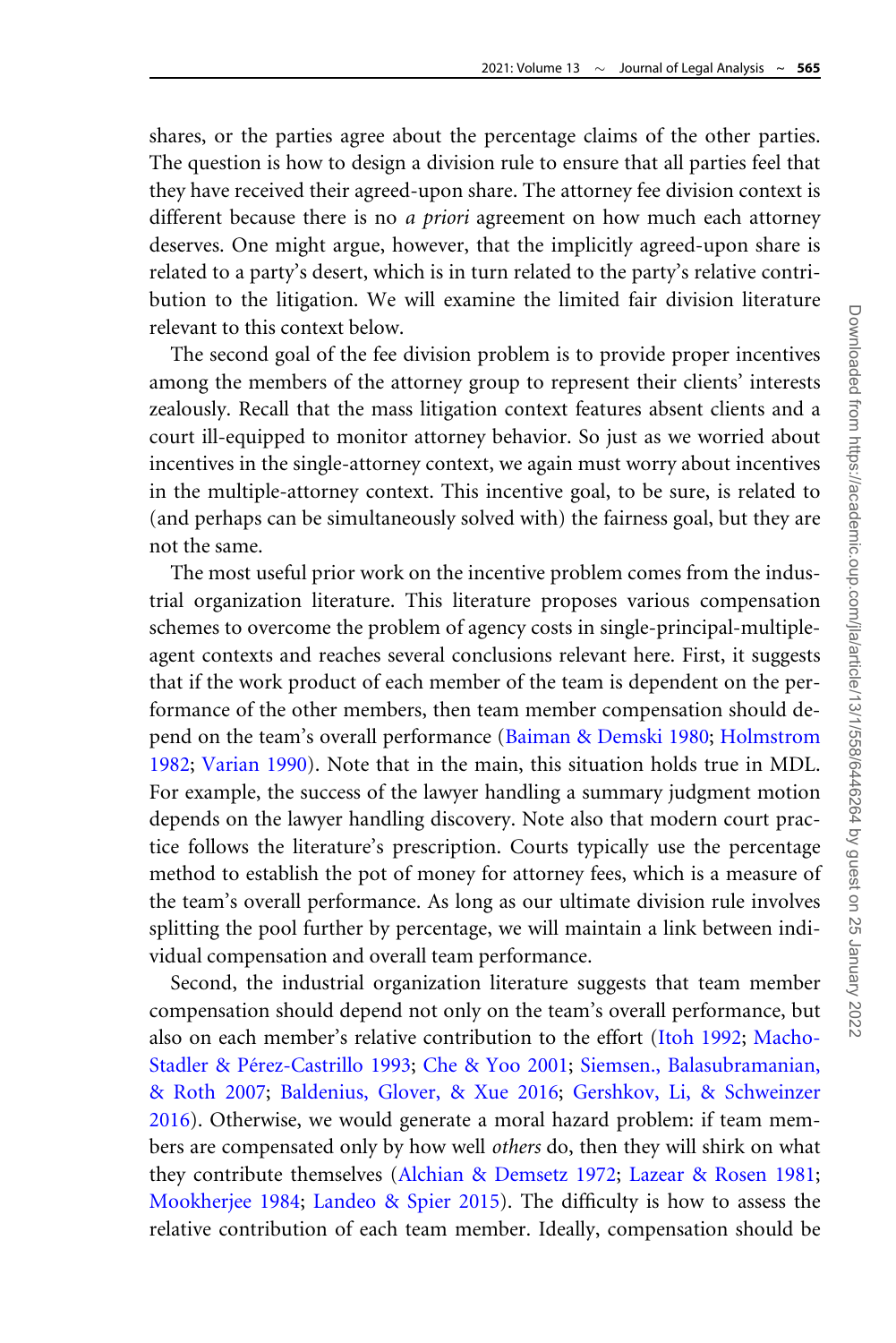proportional to a team member's relative contribution. A lawyer that is twice as responsible as another for the team's production should be awarded twice the compensation. If that is not possible, then imprecise measures of relative contribution like an ordinal ranking of who contributed the most may be just as good or are at least better than nothing [\(Lazear & Rosen 1981;](#page-35-0) [Green](#page-34-0) & [Stokey 1983](#page-34-0); Holmström & [Milgrom 1990](#page-34-0); [Gershkov, Li,](#page-34-0) & [Schweinzer 2016\)](#page-34-0).

How can principals figure out each team member's relative contribution? Most of the literature is unhelpful on this question; it often assumes some "technology" to do it ([Gershkov](#page-34-0) [& Winter 2015\)](#page-34-0). The most helpful papers, however, suggest one of three methods: (i) permit team members to decide amongst themselves what their relative contributions were ([Itoh 1993](#page-35-0)) $^{13}$ ; (ii) give one team member a residual (i.e. what is left over after the others are paid) and ask her to monitor and pay the others ([Alchian & Demsetz 1972\)](#page-32-0); and (iii) use multistage techniques to induce team members to make honest reports of each other's contributions [\(Ma, Moore, & Turnbull 1988](#page-35-0); [Varian 1990](#page-36-0)). Underlying many of these tactics in one way or another is the same idea: relying in some way on team members themselves to determine what their relative contributions were; that is, relying on peer assessments ([Alchian](#page-32-0) [& Demsetz](#page-32-0) [1972;](#page-32-0) [Kandel & Lazear 1992](#page-35-0); [Itoh 1993](#page-35-0); [Gershkov & Winter 2015;](#page-34-0) [Deb, Li,](#page-34-0) & [Mukherjee 2016\)](#page-34-0). We will return to this idea in the discussion that follows.

In summary, our conceptual analysis of the fee division problem suggests that our solution must appear fair and provide sufficient incentives. To encourage acceptance and to avoid wasteful secondary litigation, the solution should be equitable and sufficiently transparent to avoid suspicion. To create proper incentives, the solution should tie individual compensation to the team's overall performance and the relative contributions made by each team member. Both goals in a sense demand an accurate method for determining relative contribution. It is thus no accident that all the approaches we explore below attack this problem of relative contribution.

#### 3.2 Existing Approaches

Under current practice, courts handle fee division in two principal ways. The first is to let the attorneys split the fees themselves. The second is to use the lodestar or adjusted lodestar method.

<sup>13</sup> Some papers find that delegation undermines the ability of the principal to induce optimal performance because the agents can collude against the compensation scheme (Holmström Milgrom [1990\)](#page-34-0). It is not clear to us if this is possible if the pool of compensation starts from a percentage of the team qua team's output.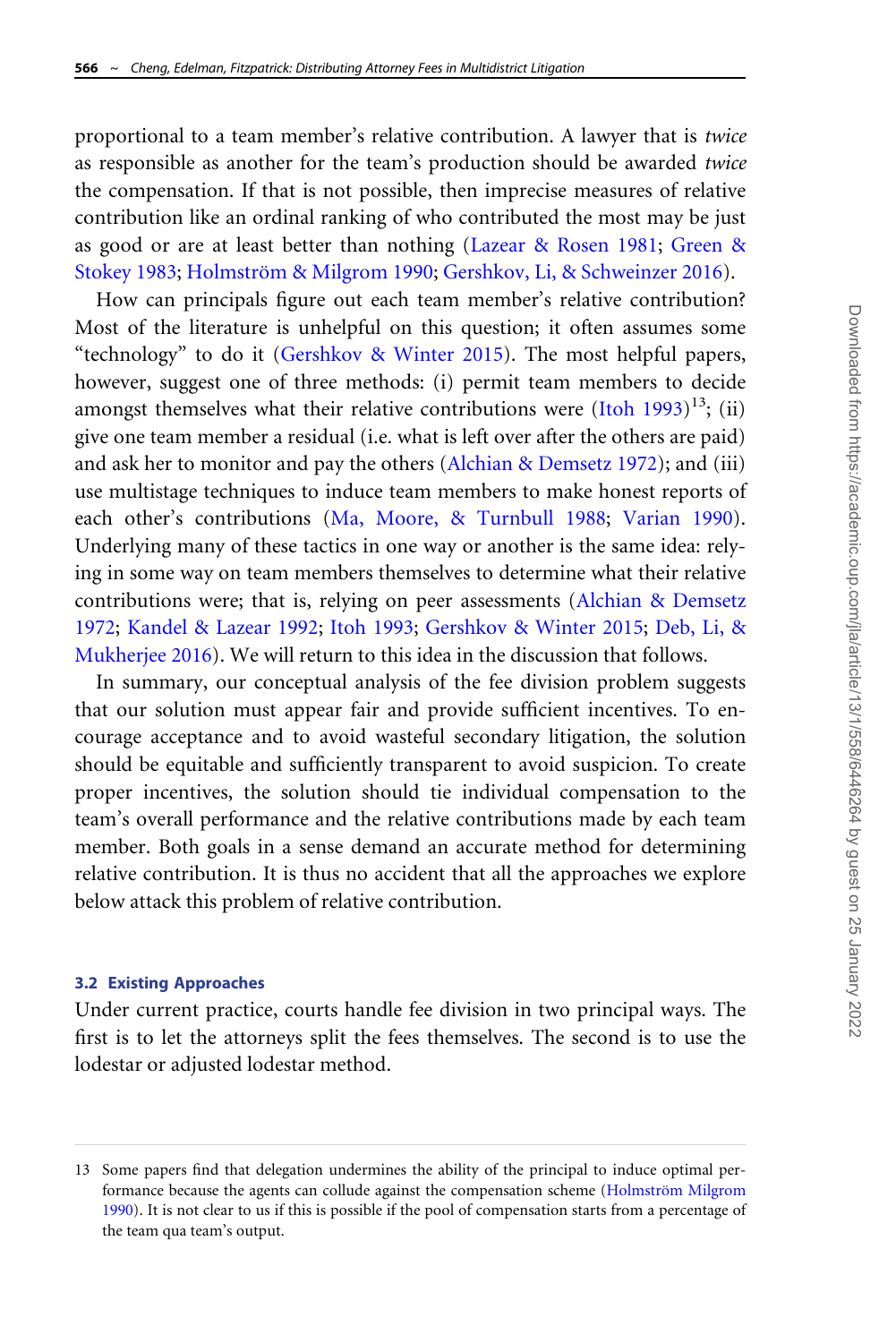Letting the attorneys sort it out on their own is fine as long as it works. Usually, judges appoint one lawyer or a small subcommittee to propose an allocation, and if none of the other team members objects, then that allocation sticks.<sup>14</sup> Such mutual consent, however, is rarely forthcoming. Deferring to a small minority to divide the pie encourages self-dealing, and it is no exaggeration to say that the allocation of fees in MDL has led to fights that are even uglier and more ferocious than the original litigation ([Becker, Specter, & Kline](#page-33-0) [2016;](#page-33-0) [Bronstad 2019a;](#page-33-0) [Bronstad 2019b](#page-33-0)). This strategy is therefore decidedly suboptimal or at minimum, unreliable. It provides no guarantee against protracted secondary litigation, and the uncertainties surrounding the expected compensation likely harm attorney incentives to do good work.

The lodestar method—using hourly rates and hours worked as a measure of relative contribution—also has serious shortcomings. As previously noted, paying lawyers based on their lodestars gives them incentive to be inefficient with their time. Lodestar is also a poor proxy for relative contribution, as not every hour has the same impact on a litigation.<sup>15</sup> This is precisely why the lawand-economics literature rejected lodestar for calculating single-agent compensation.

Judges have tried to adjust the lodestar method to reflect the heterogeneity of work. For example, the lawyers who review documents during discovery often see their lodestars discounted relative to lawyers who do other things.<sup>16</sup> But to determine the relative value of various tasks, courts have had to resort to questionable methods. Since judges are ill-positioned to monitor the attorneys directly, they frequently ask the lawyers to describe their contributions

<sup>14</sup> See Victor, 623 F.3d at 85 (providing lead counsel with discretion to allocate the attorneys' fees); In re Vitamins Antitrust Litig., 398 F. Supp. 2d at 213–14 (giving the three lead co-counsel authority to split the attorneys' fees into three pools and allocate to plaintiffs' lawyers accordingly); In re Initial Public Offering, 2011 WL 2732563, at \*1 (describing the method where one firm acted on behalf of a committee of lead counsel in order to propose a fee allocation); Order and Reasons Allocating Common Benefit Fees in the Knauf Aspect of this Litigation, In re Chinese Drywall Prods. Liab. Litig., No. 2:09-md-02047-EEF-JCW, at 7-8 (E.D. La. February 4, 2019) (describing the method of appointing a Fee Allocation Committee to recommend the appropriate allocation for the team of attorneys).

<sup>15</sup> Many papers in the economics and industrial organization literature assume that the ideal would be to base compensation on each agent's "effort." (Macho-Stadler Pérez-Castrillo 1993). But is not the number of hours worked equivalent to effort and therefore would not the lodestar method be a good method according to this literature? The answer is no. The models in this literature assume that a given level of effort necessarily produces a certain outcome: for example, low effort produces a weak outcome and high effort produces a good outcome. But in the real world there is no necessary correlation between how many hours people work and what kind of outcome they achieve.

<sup>16</sup> See, for example, In re TFT-LCD Litig., 2013 WL 1365900 at \*9 ("Factors meriting an upward adjustment include... performing higher-skill tasks (e.g., taking depositions).... Factors meriting a downward adjustment include... performing largely document review....").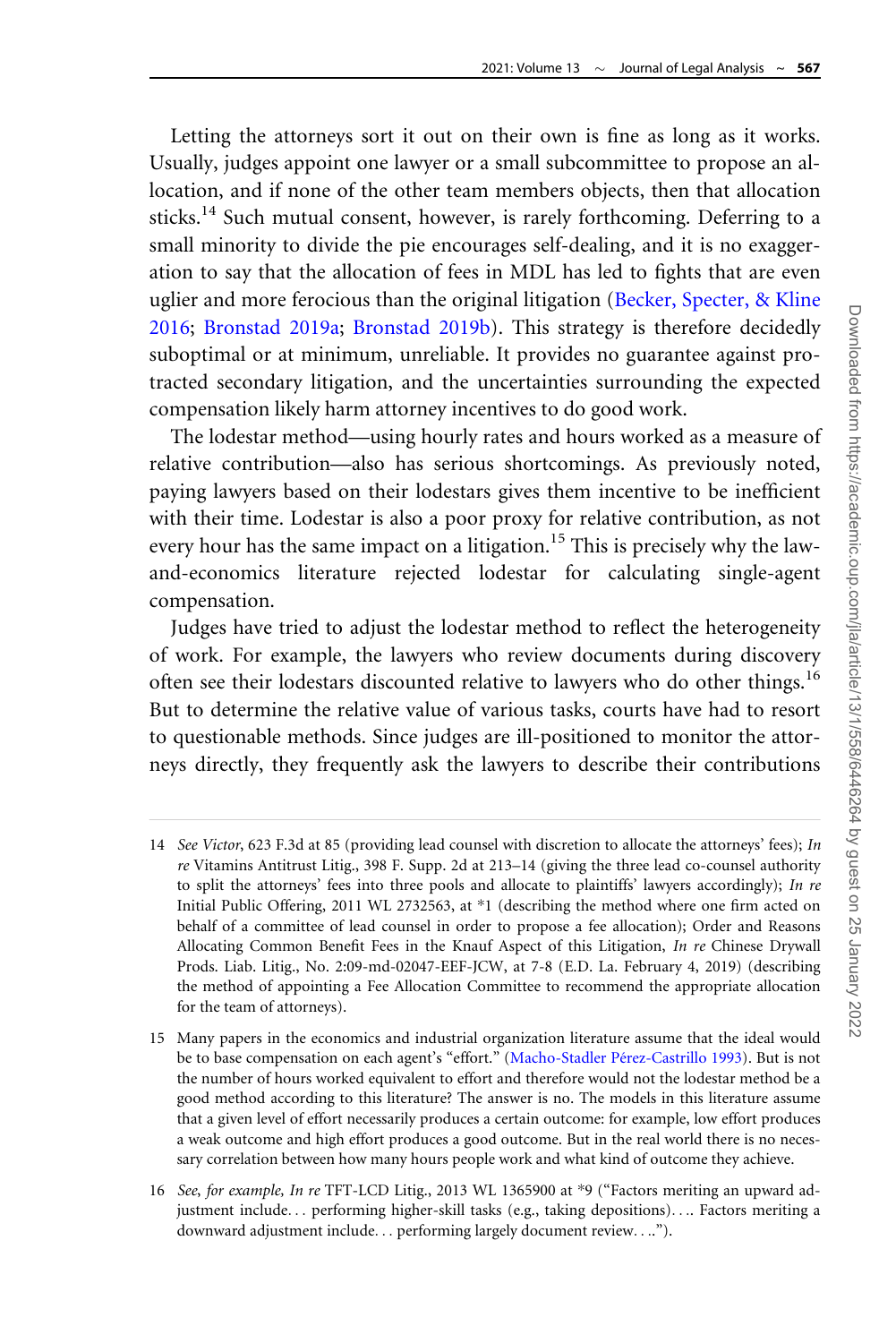after the litigation has concluded.<sup>17</sup> But unless team members expect to be on the same team in the future (a rare occurrence<sup>18</sup>) ([Landeo](#page-35-0) [& Spier 2015,](#page-35-0) p. 509), they have every incentive to inflate their own contributions and denigrate those of others. Alternatively, courts make adjustments based on the opinion of the lead lawyer or the steering committee. These similarly self-serving reports, however, are a poor source of information and generate resentment.

#### 3.3 Manufacturing a Client

As the reader will recall, the fundamental problem with attorney fees in the mass litigation context is the absence of an involved, sophisticated client. One solution is therefore to simply manufacture one, and that is precisely what Charlie Silver and Geoff Miller propose. They propose that the court appoint the lawyer with the most clients in the MDL to be the lead lawyer. That lawyer cannot do any work for the common benefit of the MDL (to prevent selfdealing), but that lawyer decides who will do common benefit work and how much those lawyers will eventually be paid for the common benefit work. The lead lawyer then taxes all the cases—including his own—at the same rate to pay for the common benefit work so retained ([Silver & Miller 2010](#page-36-0)).

Under the Silver–Miller proposal, the lead lawyer has strong incentives to pick, compensate, and monitor attorneys judiciously. He will want to hire good lawyers for the common benefit work and monitor them because he has a lot of cases in the MDL and wants them to succeed because he will collect a contingent fee on each of them, usually between 33 and 40 percent. The lead lawyer also wants to hire good lawyers as cheaply as possible because, as the lawyer with the most cases, the lead lawyer will pay more tax money than anyone else ([Silver](#page-36-0) [& Miller 2010](#page-36-0)). This proposal thus solves the problem of how much money should be paid to the other common benefit lawyers (i.e. the size of the "pool") and how it should be allocated. Harkening back to the industrial organization literature, this proposal basically pays a residual to a monitor; in this case, the residual is the contingency fees the lead lawyer will earn on all his own cases minus the tax he has assessed on himself and all the other lawyers.

The Silver–Miller solution is innovative, but it has several drawbacks. First, in order for the strategy to work, the appointed monitor cannot assign the

<sup>17</sup> See id. at \*7-16 (allocating the attorneys' fees with assistance by a Special Master). For examples where the court allocated the funds after objections are made by some of the lawyers, see Victor, 623 F.3d at 84, In re Vitamins Antitrust Litig., 2011 WL 2732563 at \*214, and Order and Reasons, supra note 14, at 8–9.

<sup>18</sup> It is rare that the team of lawyers in one MDL is the same as a team in another MDL, but it is more common for *some* members of a team to reappear in other cases [\(Burch 2019,](#page-33-0) pp. 235–237). We are unaware of any models that incorporate this sort of partial repeat playing into their parameters.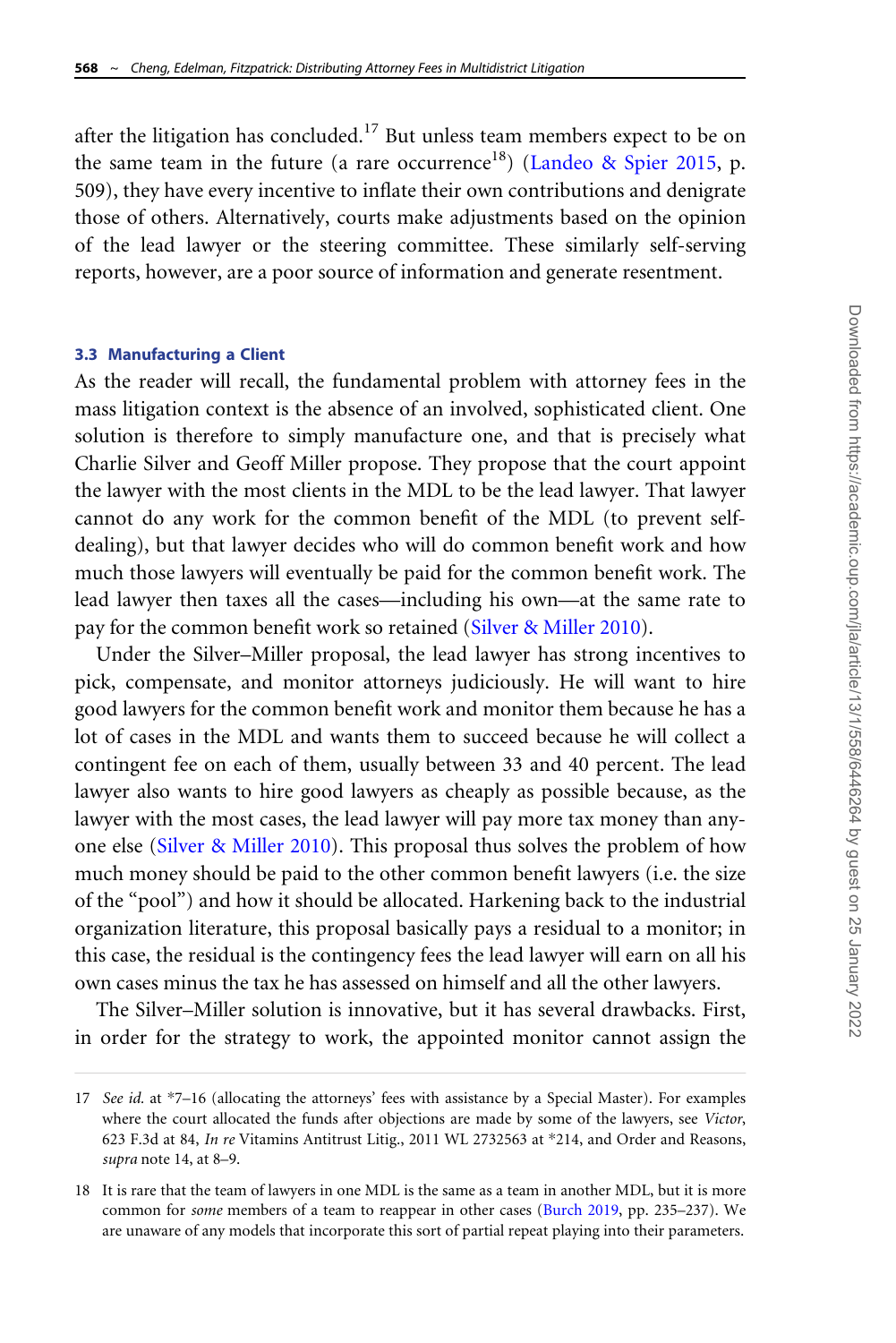pretrial work to itself. This means the appointed firm necessarily loses a significant stream of potential work and revenue. There is no guarantee that the residual will be as lucrative as doing the actual legal work itself. Second, in many consolidated MDLs, no single law firm has an overwhelming portion of clients, so those strong monitoring incentives may be difficult to find. Third, the proposal is an ex ante schema. A court must have the foresight to appoint the monitor ahead of time. Silver–Miller can only prevent attorney fee disputes in the future, it does not help resolve attorney fee disputes after they arise.

Finally, whatever its merits, courts have been reluctant to adopt Silver– Miller in practice because, as we understand, the firm with the largest stake is often an "advertising lawyer," whom courts view disparagingly as being more skilled at recruiting clients than litigating cases. In our view, this objection is inapposite. The "client" that Silver–Miller attempt to manufacture need not be a top-flight litigator to be a good monitor. Indeed, in ordinary litigation, the clients who perform this monitoring function are often not lawyers at all. Nevertheless, this apparent judicial preference for selecting lead attorneys who do the best legal work remains an obstacle to Silver–Miller's acceptance.

### 4. A PEER ASSESSMENT APPROACH

In our view, the solution to the fee division problem does not lie in any of the previously explored methods. It does not rest in using an adjusted lodestar or manufacturing an artificial client. Instead, we propose to follow the insights from the industrial organization literature and use peer assessment. The best source of information on a firm's performance is often the other team members. Using team member reports also imbues the process with a participatory or democratic character that promotes eventual acceptance. Indeed, taking the idea one step further, the methods we ultimately propose are flexible enough (if so desired) to incorporate assessments not only of peers, but also selfassessments and assessments by the court.

### 4.1 Prior Work

### 4.1.1 Brams–Taylor Game Theoretic Approach

One of the earliest methods to divide fees using peer assessments is a clever algorithm proposed by Steven Brams and Alan Taylor in the game theory literature. [Brams & Taylor \(1996\)](#page-33-0) propose the following algorithm for how a team of workers should divide an unexpected bonus:

(1) Ask each team member to propose an allocation for the team's bonus.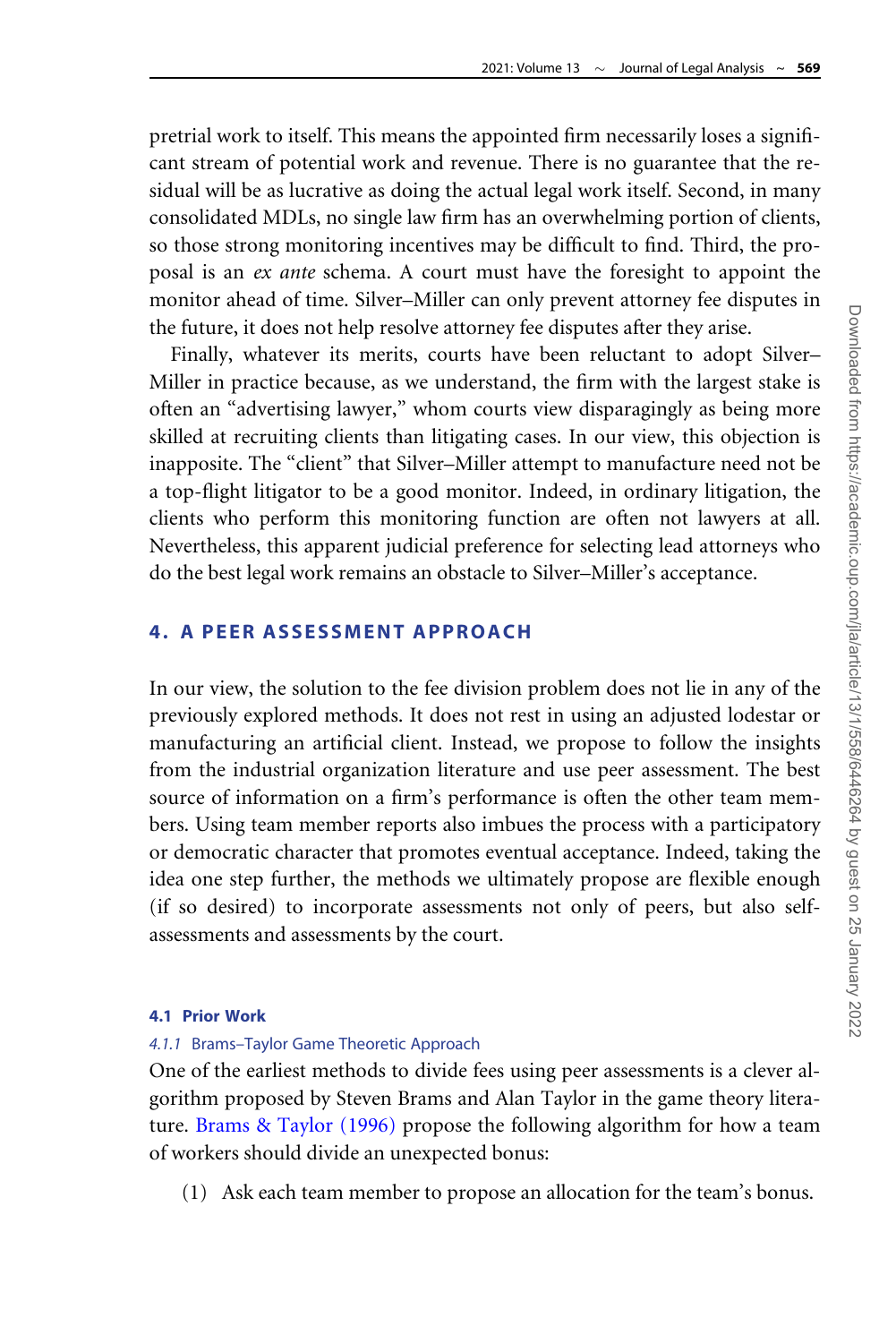- (2) Derive a baseline allocation for each member by averaging the allocations he is awarded by the other members.
- (3) Pay each member exactly what he proposed for himself, but in order of least "greedy" to most "greedy," with greedy defined as the difference between the self-allocation and the baseline calculated in (2). Allocations are paid until the pool runs out [\(Brams & Taylor 1996](#page-33-0)).

Overly greedy members risk a shortfall, since they are paid last, and the pool may run out of funds. The game therefore drives each team member toward allocations that match what they think others will want to give them, which are assumed to be the most accurate reports.

Brams and Taylor do not give a full game theoretic analysis of this game, but some aspects of the game are clear. First, if all the parties agree on an allocation, then there will be an equilibrium<sup>19</sup> in which each firm proposes the generally accepted allocation for himself. Thus, there are an infinite number of equilibria. Since there is no objective true allocation it is hard to formally analyze the optimal strategies for the firms. Indeed, it is hard to argue that there is even a natural focal point for the firms to coalesce around. If there were a natural focal point the division of attorney fees would not be so fraught in the first place!

On the other hand, intuitively, Brams–Taylor creates strong incentives to make self-reports that are close to the consensus of the other firms, and participants in a sense cannot complain about the results—either they receive what they request, or they are punished for their greed. We think, however, that Brams–Taylor suffers from several features that limit its usefulness in MDL. One problem is that it potentially leaves one or more lawyers with a massive shortfall (or indeed nothing!) after years of hard work. This nightmare scenario violates notions of fairness and desert. The affected party's greed or overly high opinion of itself may be partly to blame for its own shortfall, but the punishment is completely out of proportion with the offense. Perhaps this scenario will never happen because fearful team members will always request too little rather than too much, but what if it does happen? Will a judge really give that team member nothing? If the judge sympathetically deviates from the harsh result, then the judge destroys the very discipline that Brams–Taylor needs to make it successful in the first place.

The harshness of the null result also likely makes Brams–Taylor unacceptable to the attorneys themselves. Who would willingly agree to run this risk to their livelihood after years of work? Would not attorneys come away resentful for having been forced to deliberately undervalue their own work to avoid the nightmare scenario? And might these risks harm the incentives attorneys have

<sup>19</sup> Technically a Nash equilibrium in pure strategies.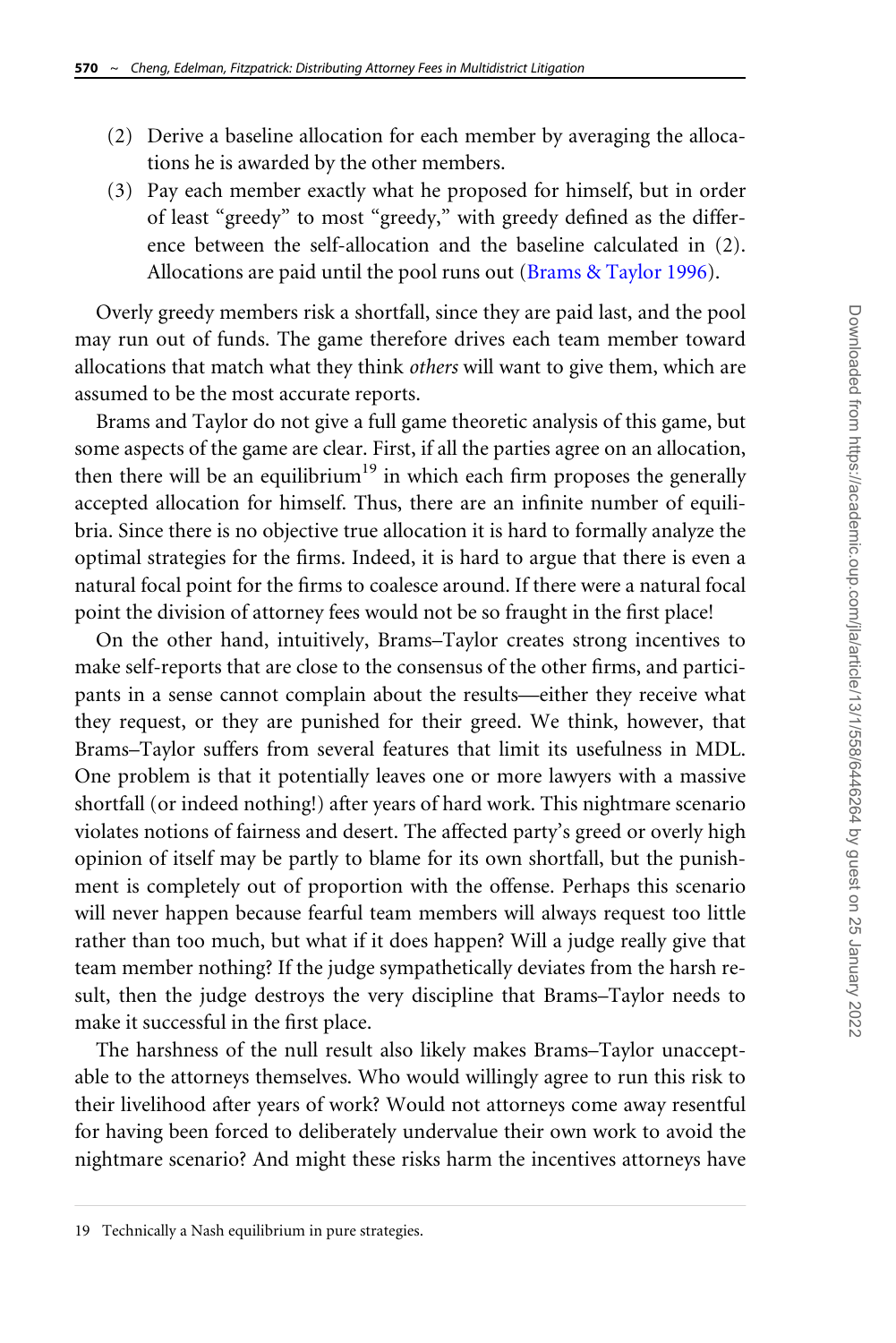to work hard? The brilliance of Brams–Taylor is that it converts a very difficult problem into a game. The downfall of Brams–Taylor is that given the money at stake, fee division is anything but.<sup>20</sup>

The second problem with Brams–Taylor is that the method assumes that all team members know enough about each other to rate each other at all. Some MDL teams can consist of dozens of lawyers and not everyone will know what everyone else has done. So, while Brams–Taylor could provide a solution in small cases involving smaller stakes, we doubt that it can truly solve the fee division problem in large-scale MDLs.

### 4.1.2 de Clippel, Moulin, and Tideman's Algorithm

Another approach is taken by Geoffroy de Clippel, Herve Moulin, and Nicolaus Tideman (hereinafter "CMT"). They propose a method of fair division that relies on each team member rating the relative contributions of each pair of other team members ([de Clippel, Moulin, & Tideman 2008](#page-33-0)). Suppose there is a team of three members: Firms A, B, and C. Firm A would be asked what the contribution of B was relative to C; B would be asked what the contribution of A was relative to C; and C would be asked what the contribution of A was relative to B. CMT derive a family of formulas that take these pairwise ratings and produce an overall allocation with strong mathematical properties.<sup>21</sup> For example, under their schema, no firm is able to influence what it ultimately receives, $^{22}$  and if there is an allocation that is consistent with all of the reports, their formula will find it.

To be more concrete, suppose Firm A reports that B's work was worth twice C's. Firm B reports that A's work was worth three times C, and C reports that A's work was worth 1.5 times B. There is a division that is consistent with all three of these reports, and CMT finds it: A gets 1/2, B gets 1/3, and C gets 1/6.

Because a firm's allocation is based solely on the reports of the other firms it follows that all sets of reports form an equilibrium. So, as a game, there is little to analyze in CMT. It is worth noting that, as in the situation of Brams–Taylor,

22 For an expository presentation of CMT's formula and theory, see [Tideman](#page-36-0) & [Plassmann \(2008\)](#page-36-0).

<sup>20</sup> We should note Brams–Taylor can also suffer from the opposite problem. If the firms collectively underestimate their shares (perhaps to avoid the nightmare scenario), part of the attorney fees pool will remain unallocated. Such an outcome is not an equilibrium in the game-theoretic sense but it may arise in the real world. Even if it does arise, however, the court could simply return the unallocated fees back to the plaintiffs.

<sup>21</sup> For three firms, there is a unique formula: if we let  $r_{BC}$  be the report from A about the relative contribution of B to C, and similarly  $r_{AC}$  is B's report of the relative contribution of A to C, then de Clippel's allocation to C is  $\frac{1}{1+r_{BC}+r_{AC}}$ . Note that this allocation is not dependent on any report from C. Similar formulas give the allocations to A and B. For four or more firms, de Clippel derives a family of solutions, but they are complex and omitted here for brevity.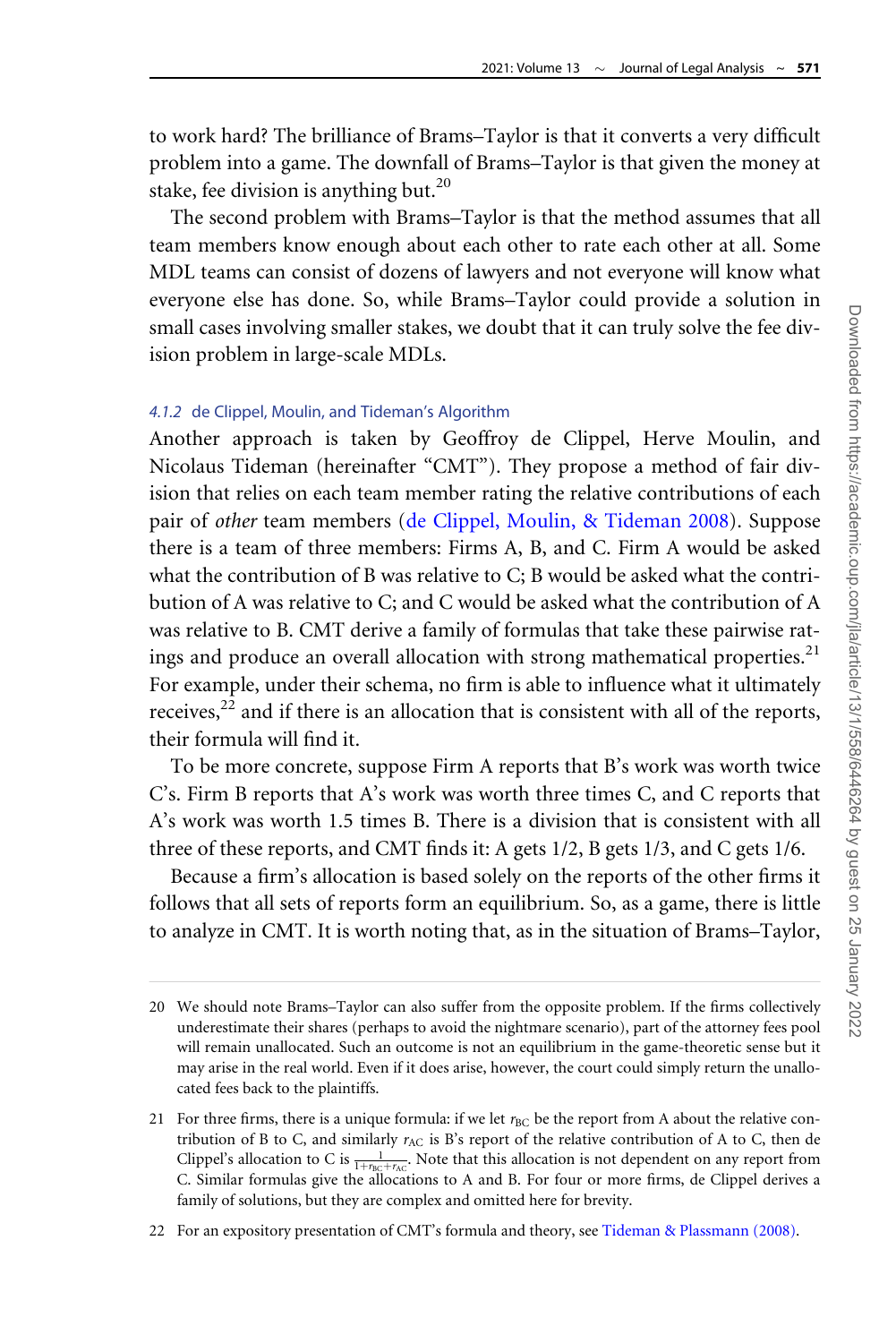if there is an allocation that is consistent with all of the reports, then that is the allocation produced by CMT as well.

Unfortunately, CMT has some attributes that make it unattractive for solving the fee division problem. One significant weakness is that the formulas are rather difficult to explain or motivate. To be readily accepted by the attorneys, one has to be able to persuade them why a rule chooses the division that it does, and doing so with CMT is challenging. One can of course appeal to CMT's mathematical properties, but the intuition behind the formulas is obscure. When there is no allocation consistent with all of the reports (the most likely scenario), what tradeoffs does CMT make among the disagreeing reports? Consider a slight modification to the example above: Firm A reports that B's work was worth twice C's, B reports that A was worth three times C, and C reports that A was worth *the same* as B. There is no division that is consistent with all three of these reports, but yet the CMT formula produces an allocation:  $A = 3/7$ ,  $B = 2/5$ , and  $C = 1/6$  [\(de Clippel, Moulin, & Tideman 2008](#page-33-0), Prop. 1).<sup>23</sup> Why? We do not really know, and that opacity leaves us (and we suspect will leave courts and attorneys) uneasy. Firms will want some explanation for why the outcomes are different from what they recommended, and CMT fails to provide it.

The other significant problem with CMT is that like Brams–Taylor, CMT deals poorly with missing information. For CMT to work, every possible pair of team members must receive at least two relative-contribution reports.<sup>24</sup> These significant informational demands may be difficult to meet in MDL, where incomplete data will be common. Consider the network in [Figure 1](#page-15-0). If Firms B, C, and D work together, but Firm A only works with Firm B, CMT will not work. This kind of situation will become frequent as the number of firms grows large.

Like CMT, our proposed approach to the fee division problem is also based on peer assessments, but we eliminate the concerns raised by the CMT method by attacking the problem differently. We propose calculating the final

<sup>23</sup> The astute observer will note that the sum of the shares allocated to the firms do not add to 1. That is, the de Clippel rule is not efficient in the sense that it forces some of the good to go unallocated. This would seem problematic. One could of course normalize the allocations, but the normalized allocation would no longer be guaranteed to have CMT's strong mathematical properties. As it turns out, however, if there are four or more firms, a generalization of the de Clippel rule will in fact allocate all of the good (de Clippel, Moulin, & Tideman 2008, Thm. 2).

<sup>24</sup> CMT can work with one relative-contribution report for each pair, but then it may not fully allocate all of the money. For CMT to be "efficient" and divide the entire pool, two reports are needed for every possible pair.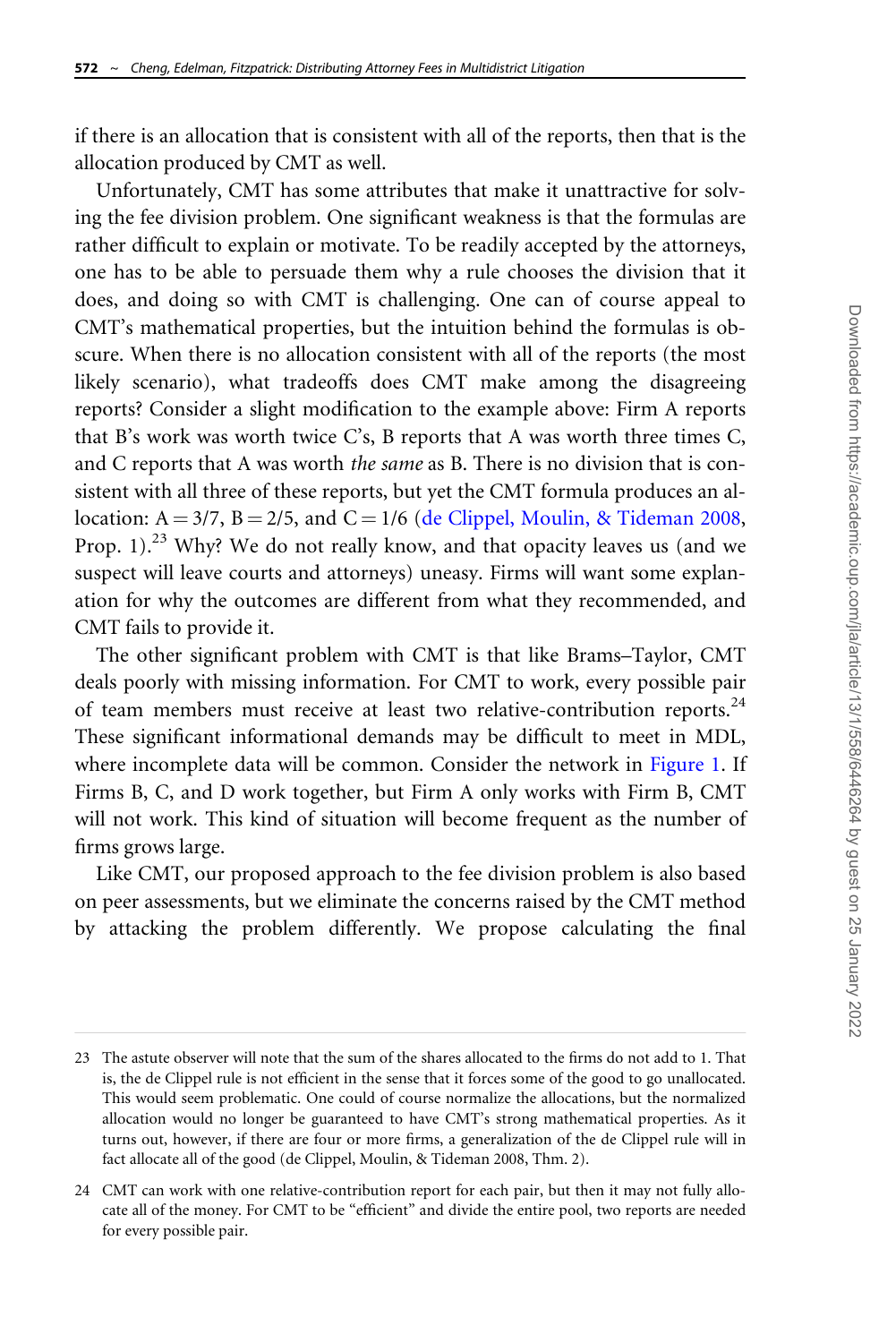#### <span id="page-15-0"></span>Figure 1. Example firm network.



allocation in two related, but different ways. One is to treat the calculation as a pure optimization problem: what allocation "fits" (in the sense of minimizing squared error) the various peer assessments best? The other is to treat the calculation as a Bayesian modeling problem: if we assume that the peer assessments are observations (with error) of some underlying true set of relative contributions, what is that underlying distribution most likely to be?<sup>25</sup>

#### 4.2 Problem Specification

Suppose that N firms, labeled  $1, 2, \ldots, N$ , have worked together on a litigation matter. A court has issued a collective award of attorney fees, and the objective is to distribute the sum according to "desert" as defined by the firms. To begin, we ask each firm to rate the relative contribution made by each of the other firms. We label these observed ratings as  $S_{ii}$ ,  $0 \leq S_{ii} \leq 1$ , where *i* is the rater and *j* is the rated firm. To prevent self-dealing (for now), a firm may not rate itself. In addition, because some firms may not have sufficient contact with some of the other firms to make an educated rating, some of the  $S_{ii}$  may be missing. So, for example, we might have a score matrix that looks like [Table 1](#page-16-0).

Note that under this construction, the row sums  $(\sum_j S_{ij})$  necessarily equal 1, since each rating firm makes relative assessments among the firms for which it has information. Missing values are NA, as distinct from a zero contribution. Given this dataset, the goal of the approaches below is to arrive at a justified

<sup>25</sup> Those with some theoretical familiarity with regression may recognize a conceptual analogy. One common method of estimating linear regressions is "least squares," in which we seek the regression line that minimizes the sum of square errors between the fitted line and the data. That is an optimization problem. Another view of linear regression is to treat the data as observations with error from a true model. Under this view, we estimate the coefficients (again, the fitted line) that are most likely—hence, the term "maximum likelihood estimate."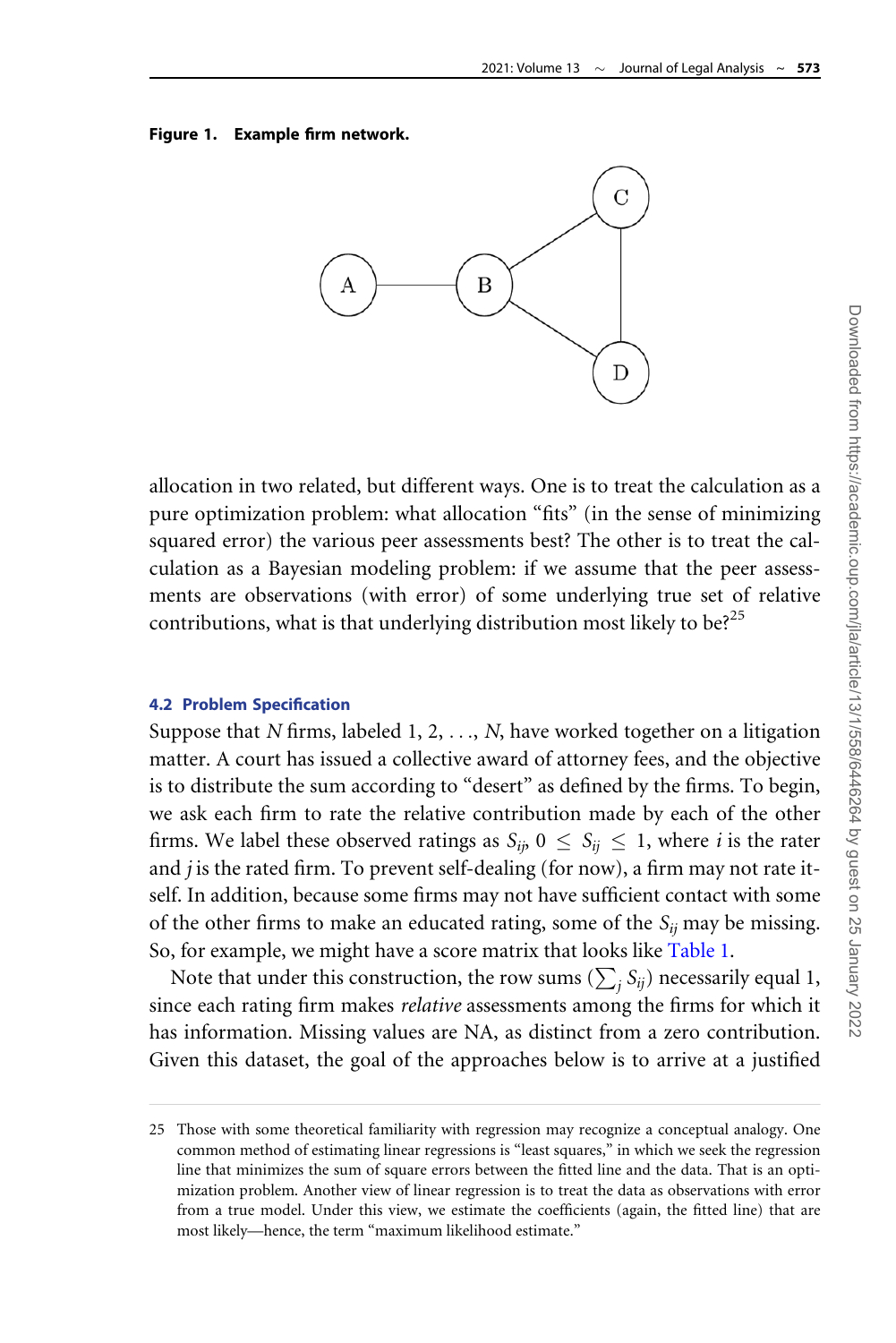| Rater/rating | Firm 1    | Firm 2    | Firm 3 | Firm 4    |
|--------------|-----------|-----------|--------|-----------|
| Firm 1       |           | 0.50      | 0.40   | 0.10      |
| Firm 2       | 0.70      |           | 0.30   | <b>NA</b> |
| Firm 3       | 0.85      | <b>NA</b> |        | 0.15      |
| Firm 4       | <b>NA</b> | 0.50      | 0.50   |           |

<span id="page-16-0"></span>Table 1. Example score matrix

estimate for the contribution made by each firm to the litigation as a whole. We will denote by  $\alpha_j$  the final recommended allocation for firm  $j_\cdot^{26}$ 

#### 4.3 Optimization

Our first approach to the fee allocation problem is optimization. In this approach, we try to find an allocation that best "fits" all of the reports by the firms. To accomplish this, we choose allocations  $\{\alpha_i\}$  so as to minimize the error between our allocations and the reports provided by the firms themselves. We will analyze two different measures of error. The first is based on pair-wise error and the second is based on the error of each individual firm assessment. These measures will be explained below. To be clear, in this approach we do not assume that there is any particular "true" allocation. We merely try to find an allocation that best fits with all of the reports of the firms.

#### 4.3.1 Pairwise Error

Suppose that firm *i* reports on the relative contributions  $S_{ij}$  and  $S_{ik}$  of the two firms *j* and *k*. Then we would want our final allocations  $\alpha_i$  and  $\alpha_k$  to satisfy:

$$
\frac{S_{ij}}{S_{ik}} \approx \frac{\alpha_j}{\alpha_k}
$$

:

A natural measure of the error produced by our allocation relative to firm i's assessment of firms  $j$  and  $k$  is as follows:

$$
\left(\frac{S_{ij}}{S_{ik}}-\frac{\alpha_j}{\alpha_k}\right)^2
$$

but this measure suffers from a number of drawbacks. First, this measure is undefined if some of the ratings  $S_{ii} = 0$ . Even if we rule out 0 ratings, if some of the ratings are very small then the resulting optimization problem (described

<sup>26</sup> Further note that even a simple example like Figure 1 already violates the de Clippel informational requirements. For example, Firms 1 and 2 are never rated together.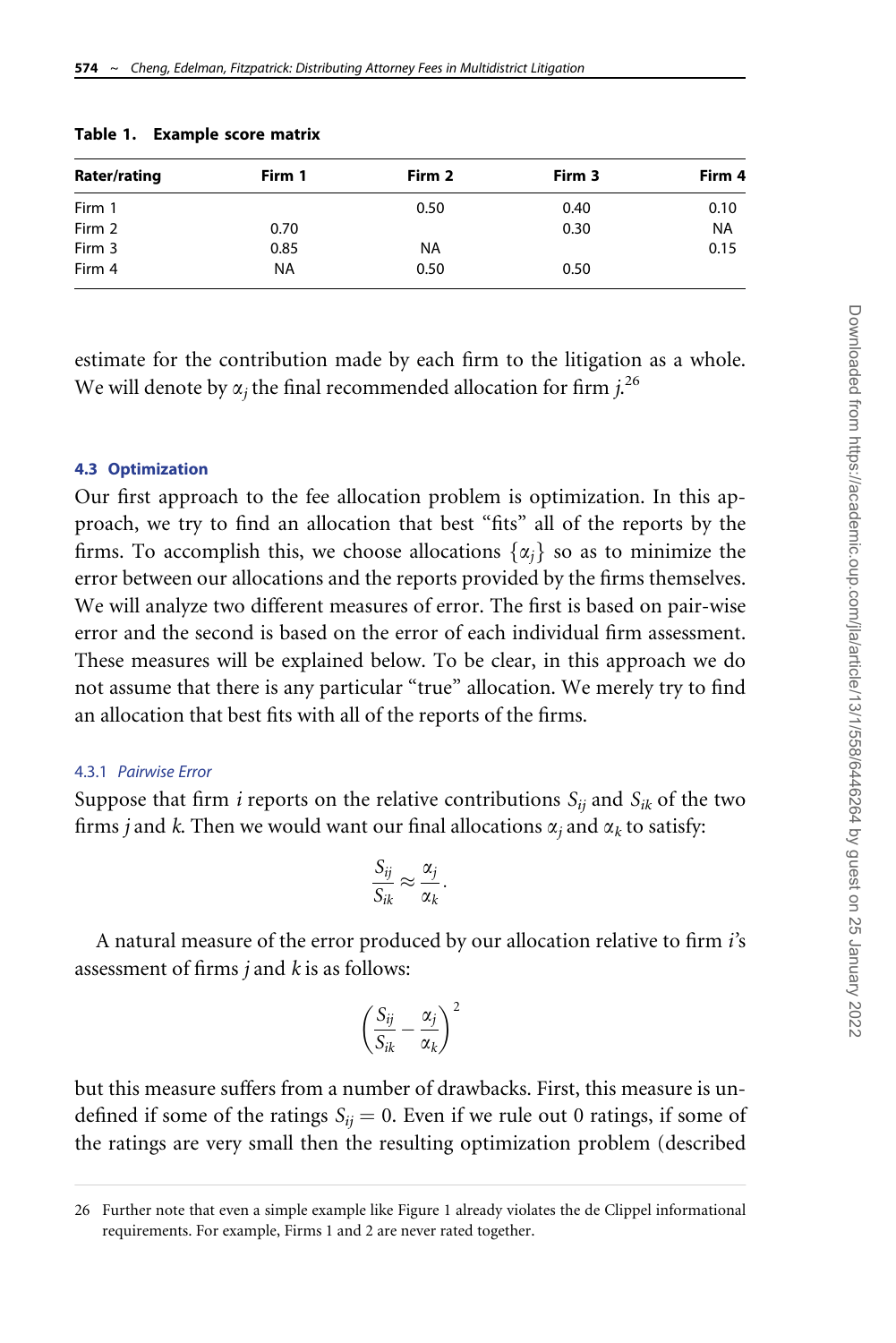below) can be very unstable, that is, there can be wild swings in the allocation for small changes in the ratings. Second, the measure is not symmetric in the firm labels  $j$  and  $k$ .<sup>27</sup>

Alternatively, we could choose the symmetric measure

$$
(\alpha_k S_{ij} - \alpha_j S_{ik})^2.
$$

This formulation has a number of advantages. It is symmetric in the labels, allows for 0 ratings, and it leads to a well-behaved quadratic optimization function. Algebraically we have

$$
(\alpha_k S_{ij} - \alpha_j S_{ik})^2 = (\alpha_k S_{ik})^2 \left(\frac{S_{ij}}{S_{ik}} - \frac{\alpha_j}{\alpha_k}\right)^2.
$$

So, this latter measure amounts to a weighted version of our nonsymmetric measure. This weighting will magnify the error when both the report  $S_{ik}$  and the allocated amount  $\alpha_k$  are large. The former may happen because the reporting firm only has information on a few other firms, thus the relative values will tend to be larger, or because this particular firm merited a large allocation. In either case, we think it is a plus that large reports are held to stricter requirements and so forcing the error they produce to be smaller.

Summing over all firms and their reports we are left with the following quadratic optimization problem<sup>28</sup>:

Minimize 
$$
\sum_{i=1}^{N} \sum_{\substack{j,k \neq i \ j, s_k \text{ defined} \text{subject to } \sum_{i} \alpha_i = 1}} (\alpha_k S_{ij} - \alpha_j S_{ik})^2
$$
  
\nsubject to  $\sum_{i} \alpha_i = 1$   
\n $\alpha_i \geq 0 \forall i \in \{1, 2, ..., N\}$ 

#### 4.3.2 Individual Error

Another approach would be to focus on the individual assessments of the firms. Suppose firm *i* reports a relative share  $S_{ii}$  for firm *j*. Then we would want

27 A referee has pointed out that we could correct the symmetry issue by using the measure  $\int_{a}^{S_{ij}} s_j$   $\frac{\alpha_j}{\alpha_j}$  Houseum this does not fix the problem of remote of 0.  $\frac{S_{ij}}{S_{ij}+S_{ik}} - \frac{\alpha_j}{\alpha_j+\alpha_k} \right)^2$ . However, this does not fix the problem of reports of 0.

<sup>28</sup> This is a classic, well-behaved quadratic optimization problem which can be solved using only lin-ear algebra ([Avriel 1976](#page-33-0), p. 186). Moreover, the nonnegativity conditions on the  $\alpha_i$  are unnecessary, since one can show that the unique solution will always satisfy those conditions.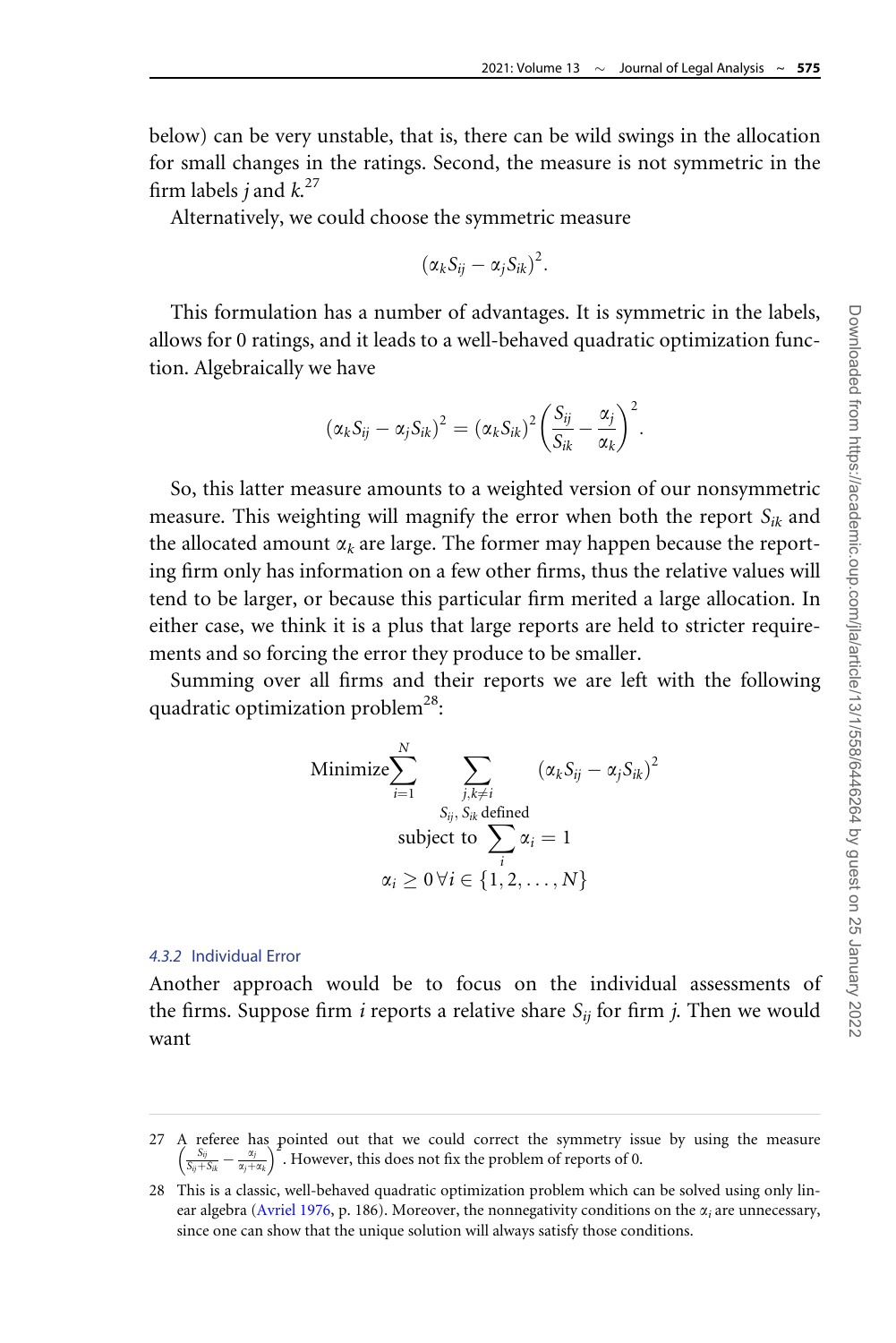$$
S_{ij} \approx \frac{\alpha_j}{\sum_{\{k|S_{ik} \text{ defined}\}} \alpha_k}.
$$

Reasoning as before we might wish to quantify the error in this allocation as follows:

$$
\left(S_{ij} - \frac{\alpha_j}{\sum_{\{k|S_{ik} \text{ defined}\}} \alpha_k}\right)^2.
$$

Unlike the earlier measure, this one exhibits no particular asymmetry. It is, however, incompatible with allowing reports of 0 as well as being rather illbehaved for optimization purposes. It also has the property of weighting all errors equally, even if the actual allocations involved are rather small. We can create both an easier optimization problem as well as a more meaningful weighting by using the following equation:

$$
\left(S_{ij}\sum_{\{k|S_{ik} \text{ defined}\}} \alpha_k - \alpha_j\right)^2 = \left(\sum_{\{k|S_{ik} \text{ defined}\}} \alpha_k\right)^2 \left(S_{ij} - \frac{\alpha_j}{\sum_{\{k|S_{ik} \text{ defined}\}} \alpha_k}\right)^2
$$

as our quantification of the error in the allocation for firm  $i$ 's estimate for the relative share for firm j. Note that now we are weighting the error by the amount of the allocation that firm i observes. This leads us to the well-behaved quadratic optimization problem.<sup>29</sup>

Minimize 
$$
\sum_{i=1}^{N} \sum_{\substack{j \neq i \\ S_{ij} \text{ defined} \\ \text{subject to } \sum_{i} \alpha_i = 1}} (S_{ij} \sum_{\{k | S_{ik} \text{ defined}\}} \alpha_k - \alpha_j)^2
$$

$$
\alpha_i \ge 0 \,\forall i \in \{1, 2, ..., N\}
$$

#### 4.4 Bayesian Model

An alternative approach to the problem is to use a statistical model in which each firm's "true" contribution to the litigation is modeled as a latent variable,  $\alpha_i$ . Recall that contributions are measured on a relative basis, so the vector  $\alpha$  is a unit simplex, that is,  $\alpha_j \geq 0$ , and  $\sum_j \alpha_j = 1$ . The  $\alpha_j$ 's are latent and therefore not directly observed. Instead, we observe the relative ratings given by other firms, which provide information about the  $\alpha_j$ 's indirectly and with error.

<sup>29</sup> Like the previous optimization problem, this problem is well-behaved and can be solved using only linear algebra. It is also still true that nonnegativity condition is not required as it will always be satisfied at the unique optimum.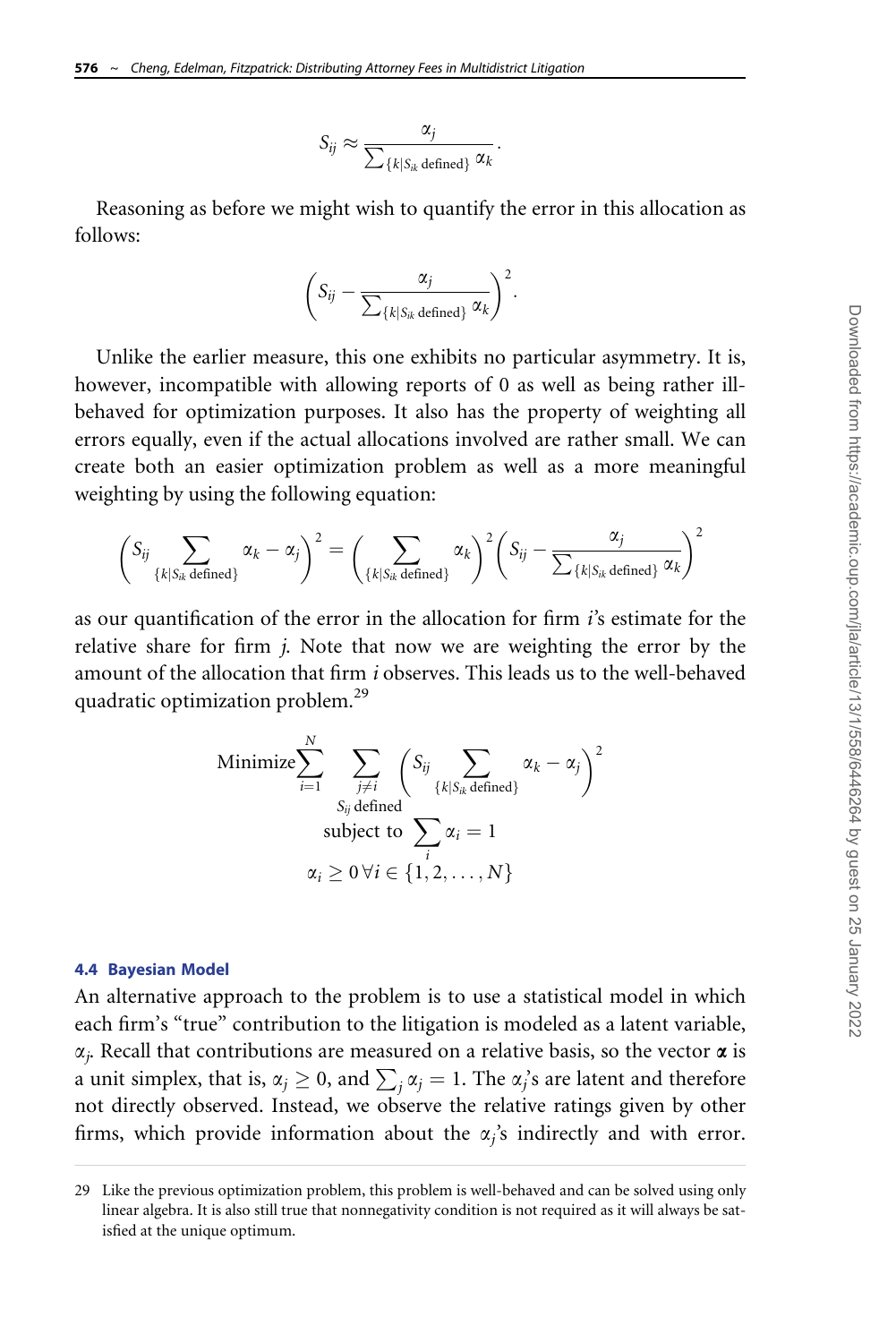In what follows, we discuss Bayesian models of increasing sophistication to estimate  $\alpha_j$ .

#### 4.4.1 Linear Approach

One straightforward approach is to view the observed scores  $(S_{ii})$  as consisting of the "true" contribution of firm  $j$  relative to all of the other firms rated by rater *i* plus some Gaussian error. So, for example, if we let *i* be the rater firm, *j* be the rated firm, and  $X_{ik}$  be an indicator variable for when firm *i* has sufficient contact with firm  $k$  to evaluate its contribution, then the observed score can be modeled as follows:

$$
S_{ij} = \mu_{ij} + \epsilon_{ij}
$$

where  $\mu_{ij} = \frac{\alpha_j}{\sum_{k \neq i} \alpha_k X_{ik}}$  and  $\epsilon_{ij} \sim N(0, \sigma_j^2)$ .<sup>30</sup>

With this model, each firm's contribution can then be estimated using Markov Chain Monte Carlo (MCMC) methods that are standard to Bayesian analysis. The scores given by the firms constitute the observed data  $(S_{ii})$ , and the underlying firm contributions are the unknown parameters of interest  $(\alpha_j)$ . The MCMC methods ascertain what distributions of parameter values are most likely to have given rise to the observed data. We then use the means of these distributions as the estimates for the parameters. In our study, estimation was done using R in conjunction with the STAN Bayesian modeling platform ([Stan Development Team 2020](#page-36-0)).

### 4.4.2 Compositional Approach

A significant limitation to the linear approach is that it fails to account for correlation among the observation errors. Because  $\alpha$  is a simplex, error in measuring one firm's contribution should negatively correlate with the error in measuring other firms' contributions. For example, suppose Firm A rates the relative contributions of Firms B and C. If A underestimates B's contribution, then it must necessarily overestimate C's contribution, since the total relative contributions of B and C must sum to 1.

The log-ratio approach to compositional data proposed by [Aitchison \(1986\)](#page-32-0) helps model this correlated error. Let's assume that we have N firms involved in the division, and that the true (latent) contribution for each firm is represented by  $\alpha_i$ , where  $j = 1, \ldots N$ . Because the vector  $\alpha$  is a simplex, it is

<sup>30</sup> Here we give the  $\alpha_i$ 's a flat Dirichlet prior, since they constitute a simplex, and  $\sigma_i$ 's receive uninformative inverse-gamma priors ([Gelman 2006\)](#page-34-0).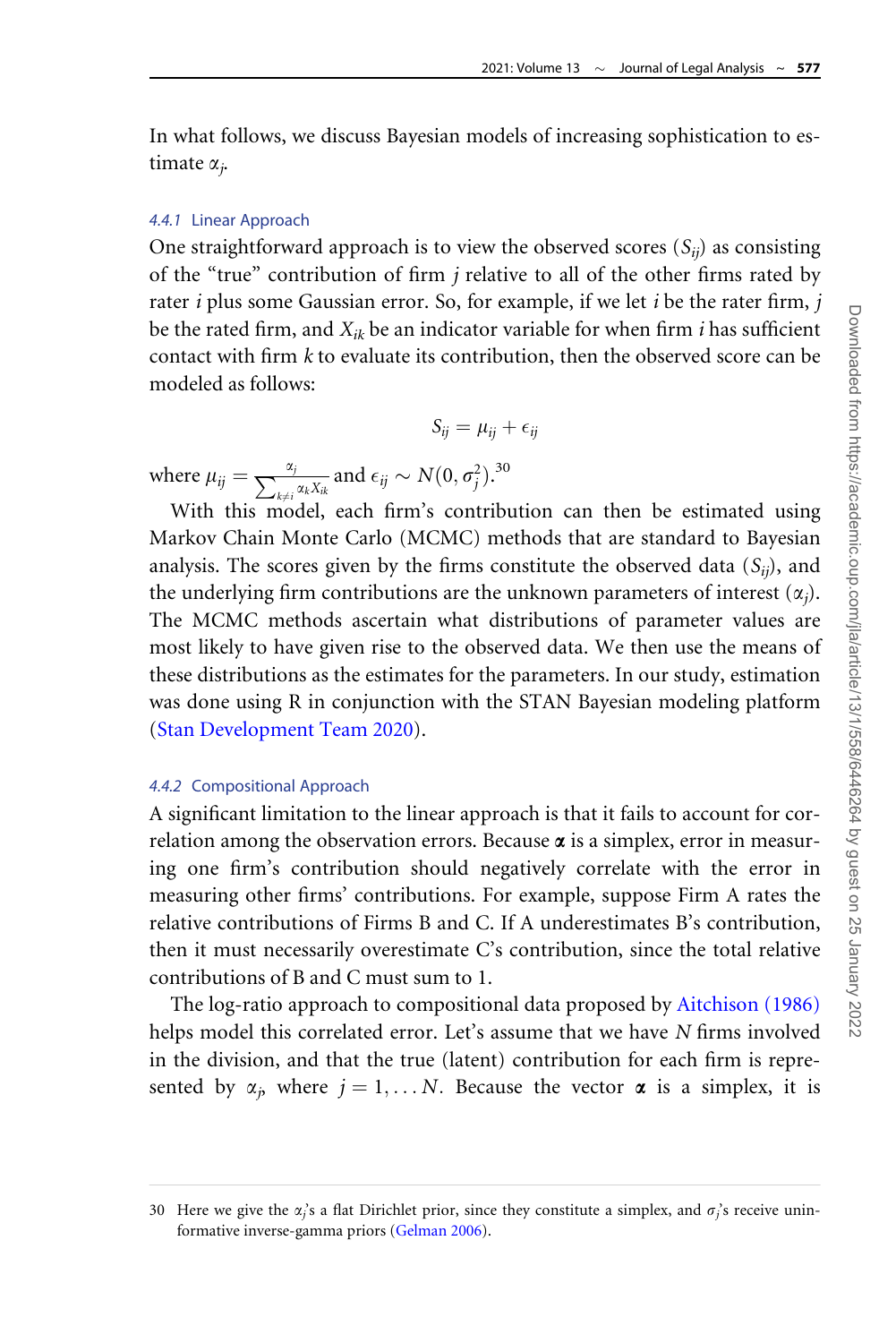completely defined by its first  $n = N - 1$  elements. So instead of focusing on the individual  $\alpha_j$ 's, we can focus on their log-ratios, namely:

$$
\mu_j = \log\bigg(\frac{\alpha_j}{\alpha_N}\bigg), \quad j = 1, \dots, n.
$$

We can then view the observed log-ratios to be the true log-ratios plus some error term. Let  $s_{ii}$  be the observed contribution of firm *j* as judged by firm *i*, and the vector  $s_i$  contain all of the contributions observed by firm *i* except the last term  $(s_{iN})$ , namely,  $(s_{ii}, j = 1, \ldots, n)$ . Then, we can model those contributions as follows:

$$
\log\left(\frac{s_i}{s_{iN}}\right)=\mu+\epsilon_i,
$$

where *i* indexes the firm doing the judging, and the vector  $\epsilon_i \sim \mathcal{N}^n(0, \Sigma)$  models the correlated error.

One can then extend this compositional method to account for missing data, such as when one firm lacks sufficient information to rate another firm's contribution. Additional technical details can be found in Appendix A. Once again, the unknown parameters  $(\alpha_i)$  can be estimated using MCMC techniques.

#### 4.4.3 Random Effects

A limitation of the earlier Bayesian models is that they treat the rater firms as interchangeable scientific instruments, so that each set of observed ratings is like any other. However, rater firms are bound to have idiosyncrasies. Certain raters may be more knowledgable or competent, and thus they may have lower error when estimating contributions.

Of even greater concern, several firms may attempt to collude with each other—for example, they may agree to rate each other at levels far in excess of their desert. To be sure, we do not know how often collusion will occur. For one thing, if peer reports are kept confidential (as they likely will be), colluders will be unable to verify their counterparty's behavior, a flaw that usually undermines such schemes. For another, if such collusion was discovered, the reaction and resulting sanctions from courts are likely to be severe.

One way to address these concerns is to use a random-effects model.<sup>31</sup> Rather than treat each firm as interchangeable, a random effect acknowledges

<sup>31</sup> A less technical option is for the court to randomly drop some of the peer assessment data as a matter of course. This practice would make the benefits of collusion less of a sure thing, reducing the incentives to engage in it. Since our methods tolerate missing data well, the anti-collusive benefits of this random-drop strategy may outweigh the corresponding loss in data.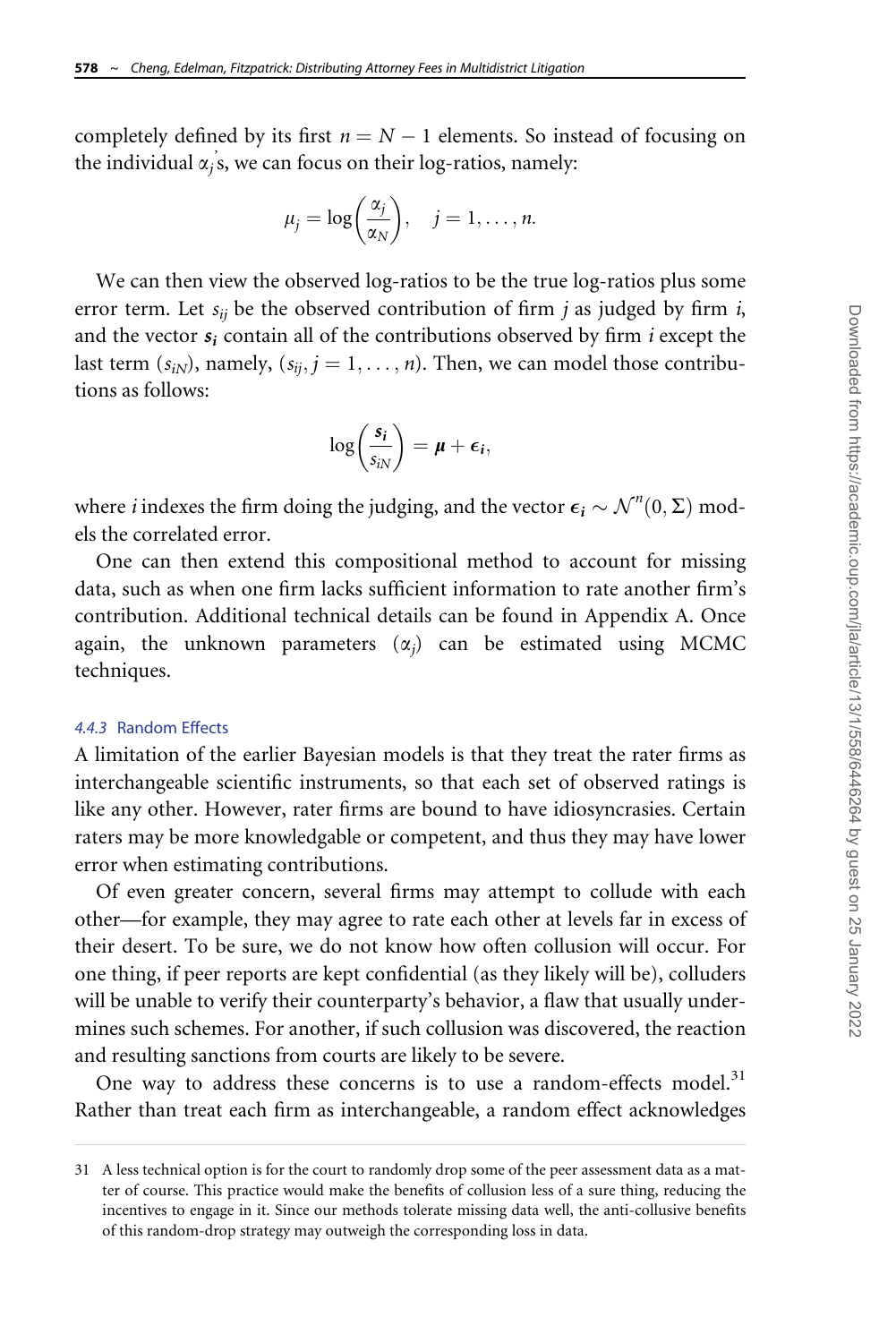that each rater firm has its own variability or reliability. The rater firms, however, all come from a common distribution. So, for example, most firms may exhibit some average level of error, but a few may be especially knowledgeable and accurate, while a few others may be unusually erratic.

By modeling each firm separately, a random-effects model directly accounts for accuracy differences among the different raters. A random-effects model also helps resist collusion because (to be effective) ratings given by colluders will depart strongly from the consensus. The model will interpret such deparatures as errors, causing the model to view the colluder as less reliable and to downweight its ratings.

Consider this example: suppose that there are ten firms in the pool, and Firms 4 and 5 collude to give higher ratings to each other. Since Firm 4's estimate of Firm 5's contribution will deviate from the assessments made by the other eight firms, the model will estimate Firm 4's variability to be quite high, effectively downweighting Firm 4's observations. A similar downweighting will occur due to Firm 5's unorthodox estimate of Firm 4's contributions. Such collusion protection is less effective when the number of firms is small, because detecting "outlier" ratings will be difficult if not impossible. But a random effects model provides some incentive and assurance against collusive behavior when there are a substantial number of firms.

Collusion is also possible among more than two firms, but the principle of the random-effects model would be the same. Firms departing from the consensus will find their ratings downweighted. Naturally, the method will have trouble thwarting large-scale collusion, since it then becomes difficult to distinguish colluders from good-faith participants. Large groups of colluders, however, presumably experience a higher probability of leaks or defections, and can be punished externally.

Technical details about implementing random effects in the compositional model can be found in Appendix A.

### 5. DISCUSSION

### 5.1 Generally

Both the optimization and statistical methods offer promising solutions to the fee division problem. To start, the methods are based on peer assessment, making them more participatory and democratic. The methods are also straightforward to motivate and explain. Least-squares optimization and Bayesian modeling are well-known statistical techniques. The optimization method simply chooses an allocation that best fits (i.e. minimizes deviations from) the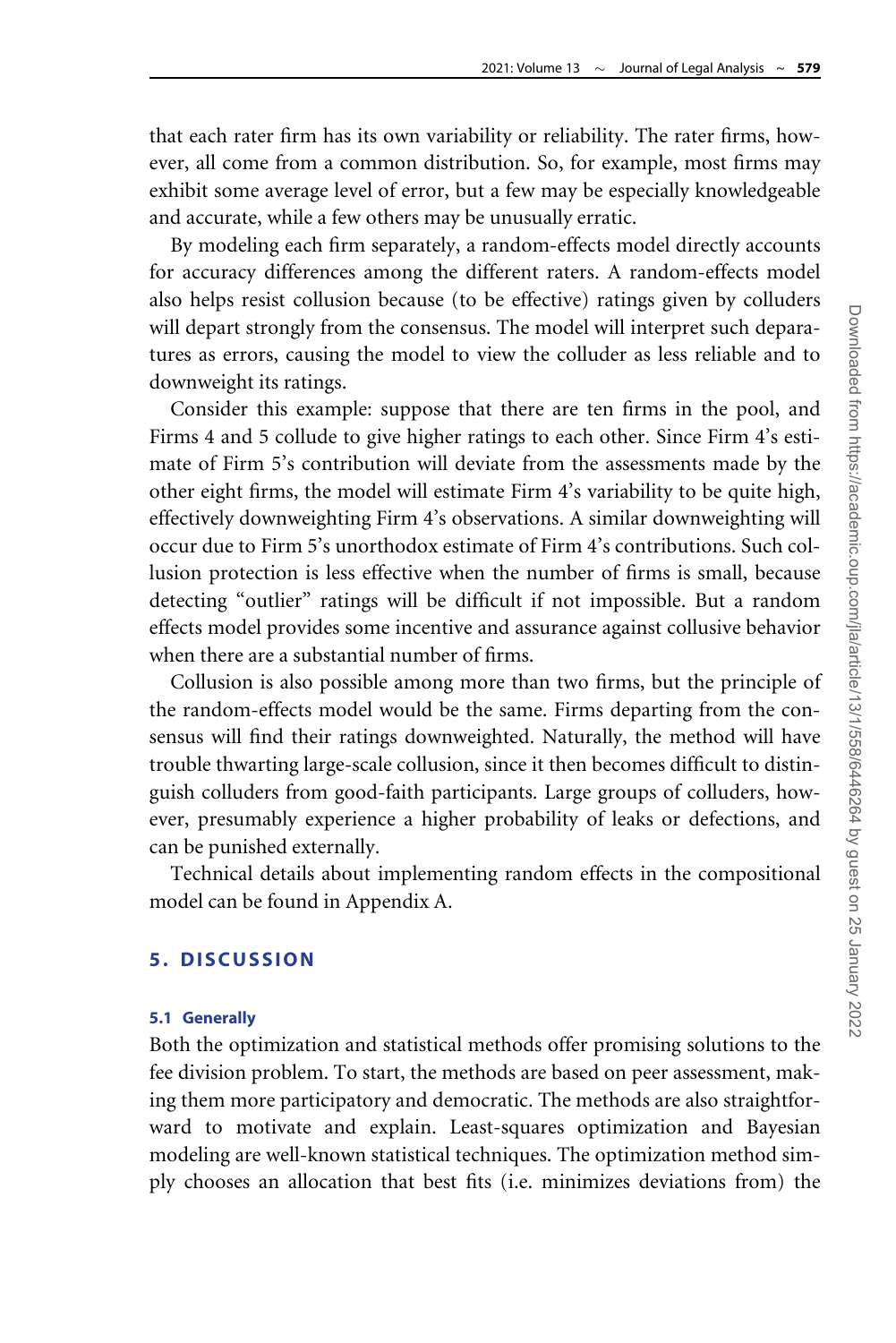reports of the firms.<sup>32</sup> The Bayesian model finds the most probable "true" allocation given the variation in the law firms' reports. Unlike Brams–Taylor, our methods never impose massive shortfalls on team members for poorly estimating their own contribution. A team member may receive a smaller than expected share, but only because everyone else says it should. The proposed methods are also capable to handling incomplete data and are robust to collusion.

In simulations, which are detailed in Appendix B, our methods consistently yield allocations that accord with each other and that are close to the "true" allocations that gave rise to the simulated data. $33$  This agreement occurs whether one uses an optimization or Bayesian approach, whether the data are complete or incomplete, and whether some of the actors collude or not. Such consistency should provide courts and attorneys with confidence that our methods' suggestions are stable and fair estimates of the team members' contributions. To the extent that our various methods differ in their conclusions, courts can either average them together, or decide *ex ante* to use one of them exclusively. Courts could also choose to use them as guideposts (or justifications) for a more subjective determination.

### 5.2 Strategic Behavior and Self-Reporting

One advantage that the CMT method theoretically has over our methods is that it is impervious to strategic behavior by raters. De Clippel, Moulin, and Tideman mathematically prove that under their method, a firm is entirely unable to affect its own allocation through its ratings of other firms.<sup>34</sup> While strategic rating is theoretically possible under our proposed methods, it is practically unlikely. How a firm's reports about other team members affects its own share is extremely difficult to predict, particularly because it depends on how the other firms are going to rate each other as well. Additionally, the dense "web" of relative assessments prevents any one set of scores from affecting the

34 Indeed, CMT mathematically prove that their method is the only method that can solve the fair division problem while satisfying all three axioms that they set out: objectivity, strategy-proofness (the one we are discussing), and consistency.

<sup>32</sup> Unlike the Bayesian method, the optimization method requires no assumptions about an underlying objective truth. Philosophically, one can view the optimization method as the ultimate "splitthe-difference" solution—finding the best midpoint among all of the ratings.

<sup>33</sup> The close agreement between the optimization and Bayesian results may initially seem remarkable, but it should perhaps be unsurprising. As we know from the Gauss–Markov Theorem in the linear regression context, the least squares estimator (optimization approach) is the best linear unbiased estimator (statistical approach). Perhaps what we have here is a compositional data variant of the Gauss–Markov Theorem, although further research would be needed to ascertain which precise methods are linked and under what conditions.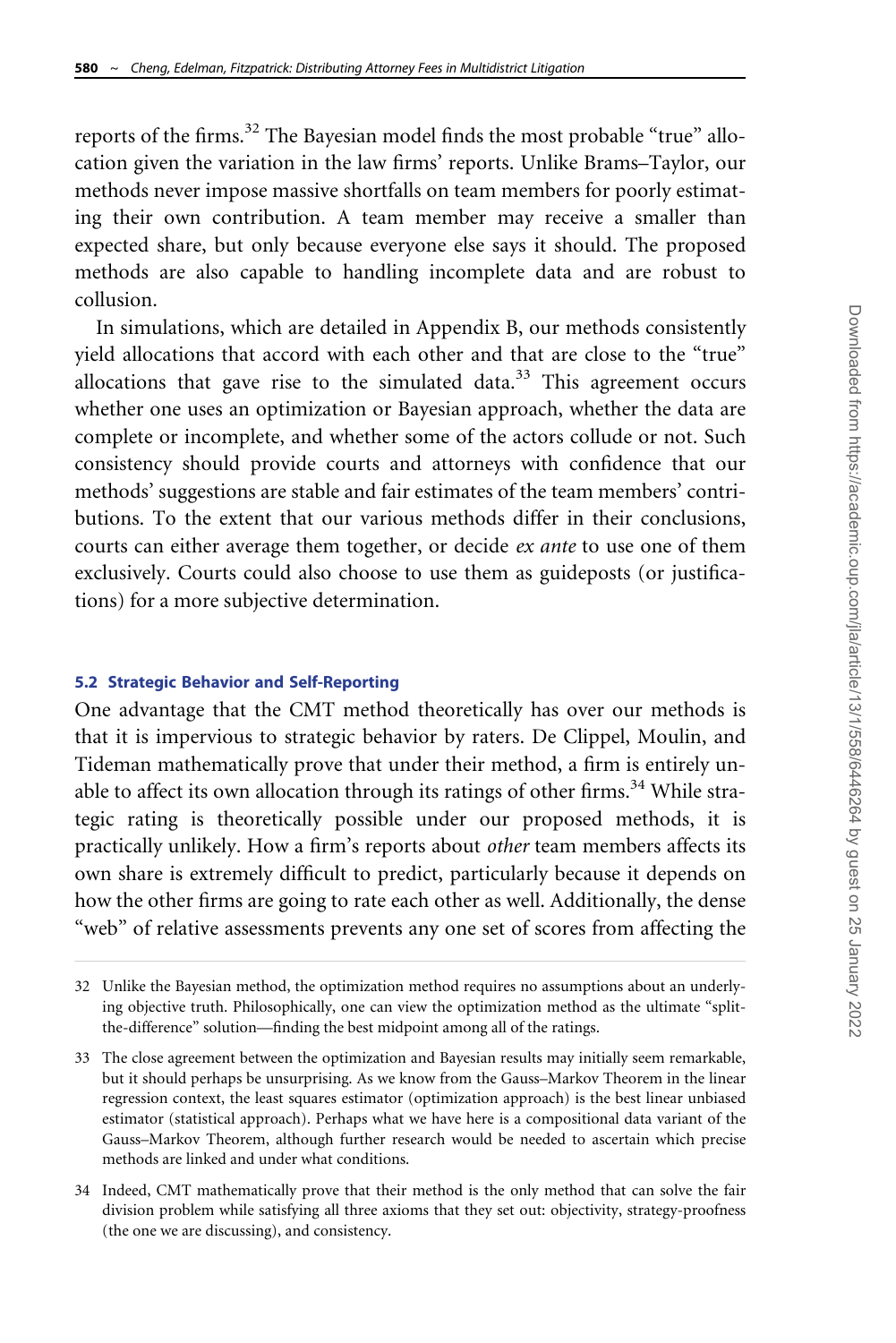final allocation by much. If collusion barely works (as seen in our simulation results), strategically scoring others in an attempt to indirectly benefit oneself is nearly impossible.

Being completely impervious to strategic behavior may also come at too high a cost, because it necessarily means prohibiting self-reports. There is a participatory value in allowing firms to provide at least some direct input about their own contribution to the litigation. It enables firms to exercise a right to be heard and promotes acceptance of the process. In many ways, this is the reason why the "I cut, you choose" cake-cutting algorithm, or even the Brams–Taylor method, has intuitive appeal.

Prohibiting self-reporting also carries informational costs. The firm with arguably the best information about what Firm A did during a litigation is Firm A itself. Banning self-reports may therefore throw away valuable information. More importantly, if firms are unable to self-report, what incentive will they have to make careful assessments about other firms? When a firm engages in self-reporting, it is highly motivated to get the other firm contributions right, because its own contribution will be assessed relative to those contributions. When a firm cannot self-report, its incentives to assess other firms with precision becomes more tenuous.

The good news is that our methods are capable of handling self-reporting.<sup>35</sup> It handles self-reports like all other reports. And just as our methods exhibit natural resistance to collusion, they can also resist distortions caused by overly generous self-reports. Using the collusion resistance model provides still further protection, because it penalizes self-reports that significantly depart from the community consensus. If a firm wishes its own report to be taken seriously, it would be wise to rate itself and the other firms carefully and accurately.<sup>36</sup>

Simulations of our methods in the presence of self-reports bear out these predictions. The models are unfazed by the addition of self-reports, even if unabashedly self-interested.

### 5.3 Data Concerns

A fee division method is only as good as its data, and so we finish our discussion with some caveats about data. Although our proposal has significantly more relaxed data requirements than previous proposals, it still requires some degree of interconnection between the various ratings. It is unlikely that any

<sup>35</sup> Our thanks to Ben Alarie for pointing out this possibility.

<sup>36</sup> A referee noted another appealing prospect of allowing self-reports. We could use our method (without self-reports) to get a base-line allocation and then use the self-reports to penalize firms that over-claim relative to this baseline, á la Brams–Taylor.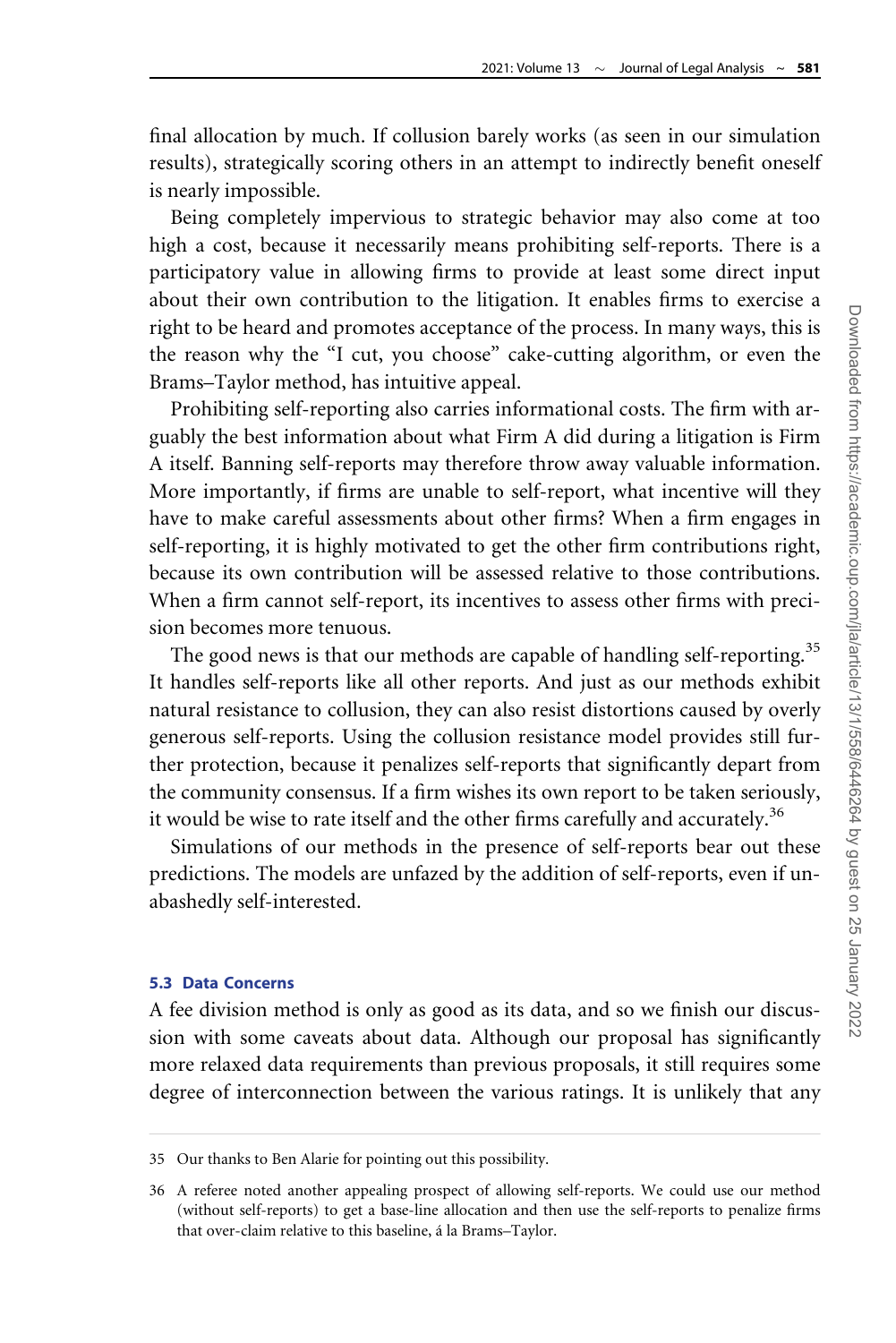firm will have no ratings, but small-share firms may have only one point of connection to the broader group—for example, recall [Figure 1,](#page-15-0) in which Firms B, C, and D all work together, but A only interacts with B. Such small-share firms are more vulnerable to the whims of their one rater and do not have an entire network protecting them. In many ways though, this problem is not unique to our method. When no one really has information about Firm A's contribution, Firm A is left vulnerable under almost any fee division scheme.

Another structure that could create problems is a dumbbell-shaped network where one firm forms the link between two larger groups of firms. In this situation, the relative weights within the groups may be well estimated, but the weight between the two groups will depend entirely on the linking firm's opinions. Whether this dumbbell network ultimately creates acceptance problems though is unclear. After all, we suspect that a firm's satisfaction with its allocation depends on how its portion compares to firms with which it is familiar, not portions received in the foreign half of the network.

Peer reports can also be afflicted by various forms of bias. For example, a firm's prominence may inflate other firm's assessments of its contribution. This phenomenon may in turn cause firms to preen, wasting resources. More perniciously, racial or gender bias may cause undervaluation of minority or female lawyers. And on a more technical level, it may be more cognitively difficult to make accurate distinctions among smaller contributions (2 vs. 4 percent) than larger ones (20 vs. 40 percent).<sup>37</sup> All of these problems, however, are common to all solutions of the fee division problem. They are present whether one applies Brams–Taylor, CMT, or the modified lodestar method (primarily through the multipliers),  $38$  and they are certainly present if a lead attorney or court simply decides on an allocation. To the extent they are ubiquitous, the key is for participants to be mindful of these problems, both in making their ratings and in assessing the answers that the methods provide.<sup>39</sup>

Finally, we note that nothing in our proposal requires that the raters exclusively be the rated firms themselves. So, if a court chooses, it can add its own assessment of the firms or the assessments of consultants or special masters. For reasons stated in the Part 1, we doubt that courts or special masters will

<sup>37</sup> One way to address this problem would be to limit the number of firms rated by each rater. Since raters report relative contributions out of 100 percent, that strategy would reduce the appearance of small values. Note also that the measure of error suggested in Part 4.3.1 punishes errors in large allocations more severely than errors in small ones.

<sup>38</sup> Even the plain lodestar method itself fails to avoid potential bias issues. Working excessive hours is analogous to the preening problem, and the use of a firm's "normal" hourly rate resurrects possible racial and gender disparity concerns.

<sup>39</sup> At least for our statistical method, in cases with a large number of firms, it may also be possible to use covariates to check for possible race or gender effects both for raters and ratees.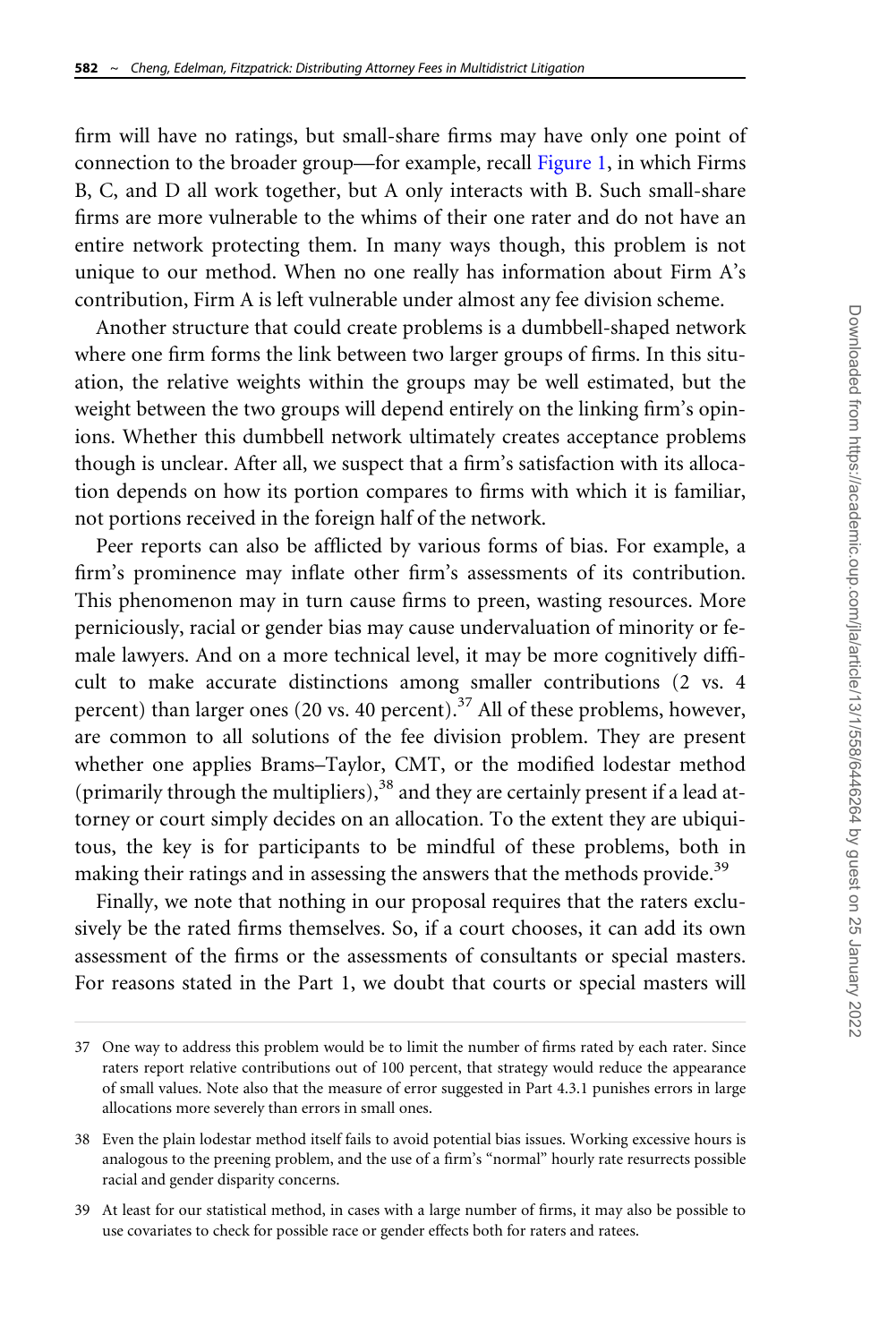often have such superior information so as to justify this strategy. Also, a single set of ratings is unlikely to influence the outcome, for the same reasons that make our methods collusion resistant. Nonetheless, courts can use this option as a safety valve, especially if they adjust the model to weight "neutral" ratings more heavily.

#### 6. CONCLUSION

The problem of distributing fees among attorneys in MDL is an important but neglected problem in the legal literature. The existing single-principal-single-agent literature offers a partial solution, but it only tells courts how to determine the aggregate fees owed to the attorneys, not how to divide them. At the same time, the current court practice of relying on a modified lodestar method to aid the division of fees resurrects old complaints about lodestar and its inefficiencies.

In this article, we have surveyed a number of possible innovative solutions to the fee division problem, ranging from Silver–Miller's appointed monitor, to Brams–Taylor's game, to CMT's method of peer assessment. In the end, we believe all of the previous solutions have serious drawbacks that will prevent their successful adoption. Instead, our proposed methods offer a more viable alternative. Our optimization or Bayesian methods are more intuitive to understand, have lower informational requirements, and are resistant to collusion. They should also be easier for the attorneys to accept, as they avoid extreme outcomes and offer the possibility of self-reports. Our proposed methods thus fill an important gap in the literature on how judges can resolve fee disputes at the conclusion of MDL.

Finally, although our focus has been on attorney fee division, the techniques we have reviewed and proposed are not limited to that context. Indeed, they apply to any instance in which team members jointly create value and then subsequently need to divide up the pool. When law firms allocate profits at the end of each year, business associations unwind, or inventors or artists jointly develop creative works, our methods can divide the spoils. Ideally, ex ante contracts will govern these divisions, but often they will not. In those cases, our methods can help these actors reach a suitable resolution, whether by themselves or via the courts.

### APPENDIX A: COMPOSITIONAL BAYESIAN APPROACH

This appendix develops the technical details for the compositional Bayesian approach, both with and without random effects.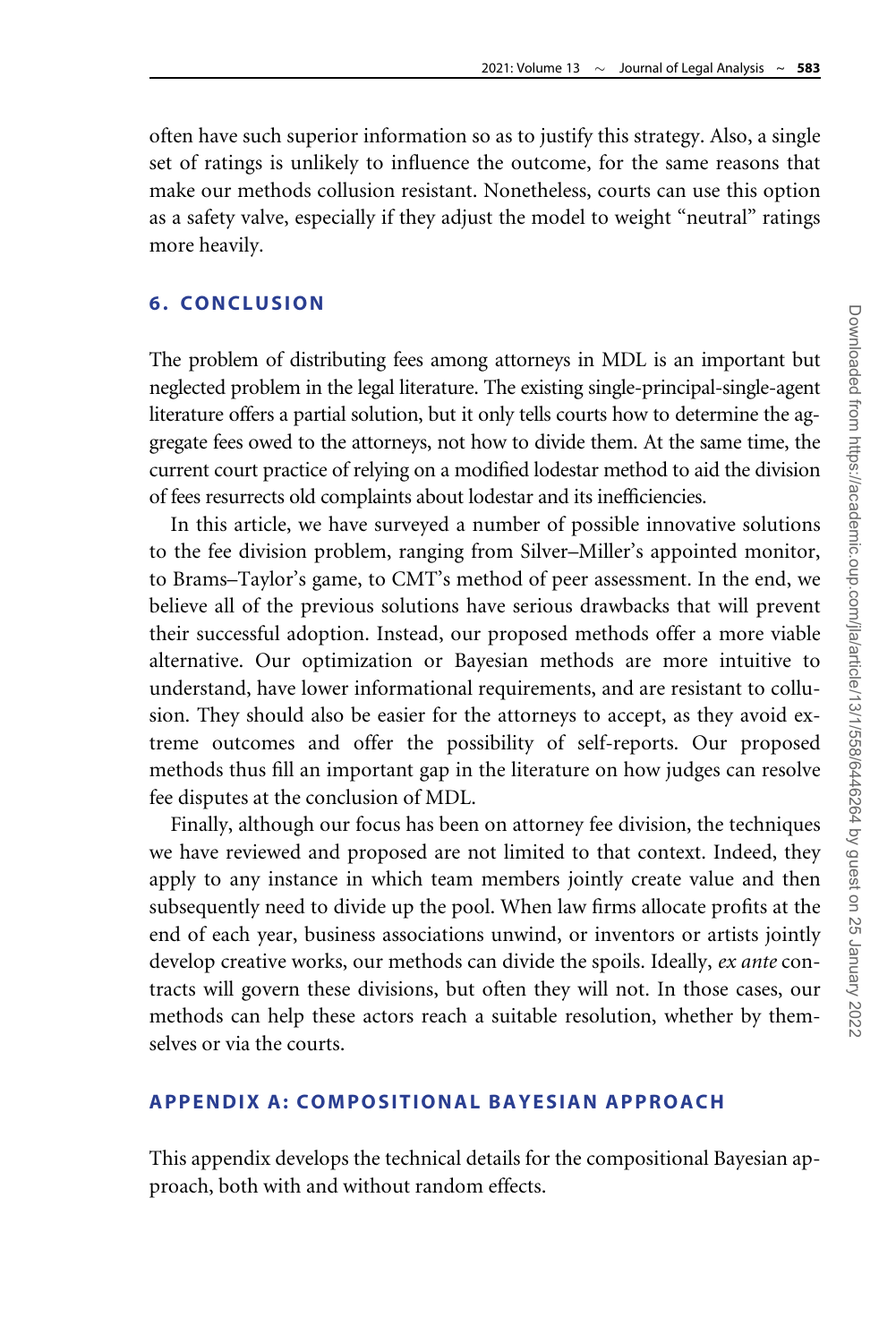#### <span id="page-26-0"></span>A.1 Basic Compositional Model

As previously suggested in Part 4.4.2, since the contributions for all firms form a simplex, the contribution vector  $\alpha$  is completely defined by its first  $n =$  $N-1$  elements.<sup>40</sup> So instead of focusing on the individual  $\alpha_j$ 's, we focus on their log-ratios, namely:

$$
\mu_j = \log\bigg(\frac{\alpha_j}{\alpha_N}\bigg), \quad j = 1, \ldots, n.
$$

We can then view the observed log-ratios to be the true log-ratios plus some error term. Let  $s_{ij}$  be the observed contribution of firm j as judged by firm i, and let the vector  $s_i$  contain all of the contributions observed by firm *i* except the last term  $(s_{iN})$ , namely  $(s_{i\dot{p}}, i = 1, \ldots, n)$ . Then, we can model those contributions as follows:

$$
\log\left(\frac{s_i}{s_{iN}}\right) = \mu + \epsilon_i, \tag{1}
$$

where  $\epsilon_i \sim \mathcal{N}^n(0, \Sigma)$ , and i indexes the firm doing the judging. Here,  $\alpha_i$ ,  $j = 1, \ldots, n$ , can have uniform priors on [0,1], or perhaps a weakly informative normal prior (with appropriate constraints) since we know that the relative contributions will tend to be in the lower part of that interval.

For ease of notation, we can borrow the notation from [Aitchison \(1986\)](#page-32-0) and express the model as  $s_i \sim \mathcal{L}^n(\mu, \Sigma)$ . The covariance matrix ( $\Sigma$ ) captures interdependencies among the firm contributions. For example, if Firms A and B worked on the same aspect of a case, then we should expect negative covariance between the error associated with A's contribution and B's contribution.

#### A.2 Incomplete Data

Thus far, the proposed compositional method only handles complete data. Recall, however, that some firms may not have sufficient information to rate all of the other firms, or we may not want firms to be able to rate themselves. In these cases, the contributions provided by the raters are only the *relative* contributions among the firms for which the rater has enough information.

 $40 \alpha_N = 1-\alpha_1 \ldots \alpha_2 \ldots -\alpha_n$ . As [Aitchison \(1986](#page-32-0)) shows, the results are invariant to which  $\alpha_i$  is chosen to be the  $\alpha_N$ —in other words, the results are invariant to permutations of the firms.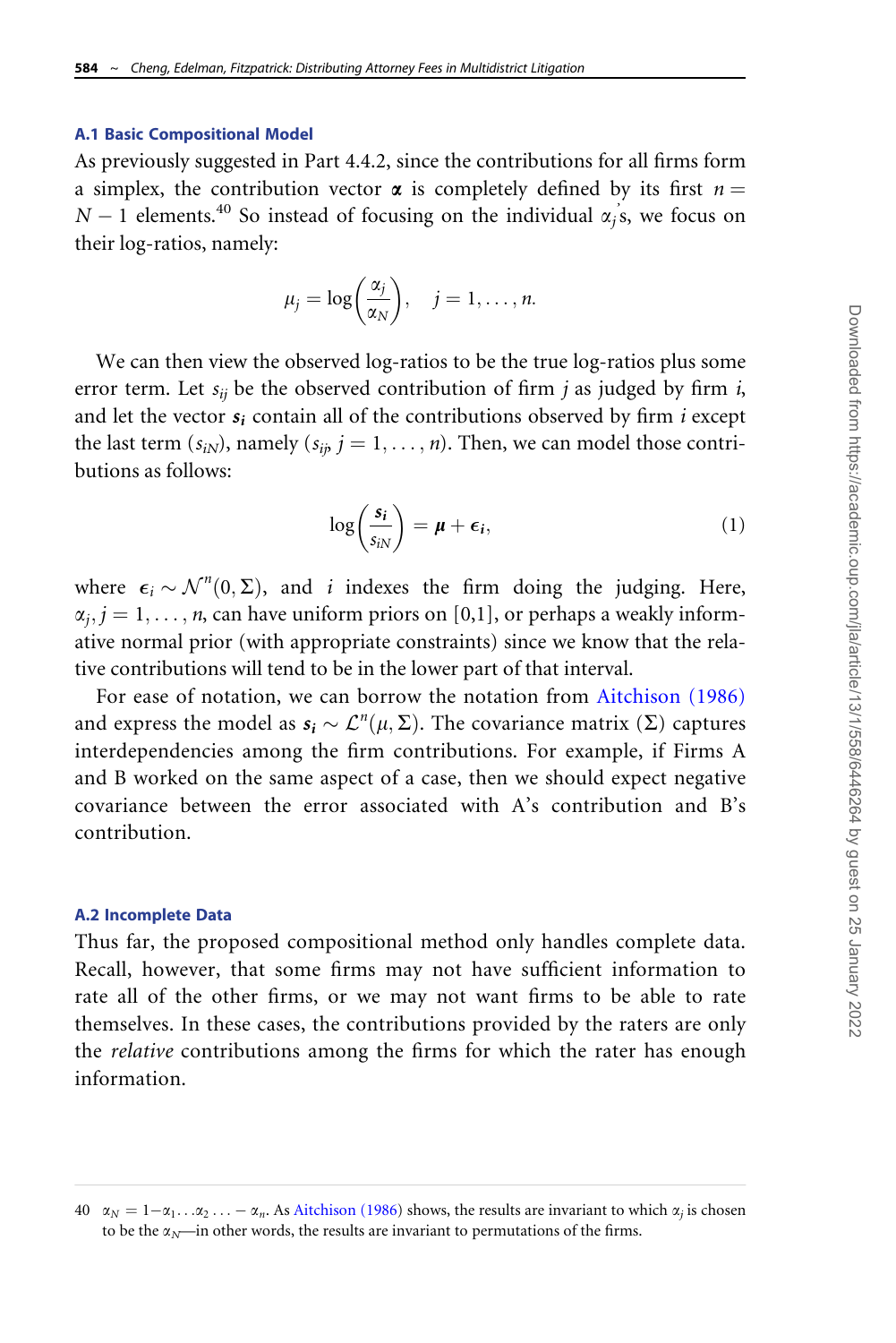Because the log-ratio approach is based on a multivariate normal model, it can handle relative contributions (known as subcompositions) with ease through a linear transformation, as in [Aitchison \(1986\)](#page-32-0). If  $s_i \sim \mathcal{L}^n(\mu, \Sigma)$  is a complete composition as seen in [Equation 1](#page-26-0), then subcomposition  $\tilde{s}_i$  has the following distribution:

$$
\tilde{s}_i \sim \mathcal{L}^n(\tilde{\mu}, \tilde{\Sigma})
$$

$$
\tilde{\mu} = Q\mu
$$

$$
\tilde{\Sigma} = Q\Sigma Q^T,
$$

To where we construct matrix Q based on which indices are chosen for the subcomposition. In particular, let M be the number of firms in the subcomposition with  $m = M - 1$ , and N be the number of firms in the complete composition with  $n = N - 1$ . Then

$$
Q = F_M Z F_N^\top H^{-1},
$$

where  $F_k$  is the identity matrix  $I_k$  with an appended last column of  $-1$ 's (i.e.  $[I_{k-1} : -j_k]$ , Z is the  $M \times N$  selection matrix that creates the subcomposition, and H is defined as  $H = I + J$ , where I is the identity matrix and J is a matrix of ones, as in [Aitchison \(1986\)](#page-32-0).

### A.3 Random Effects

To introduce a random effect into the Bayesian composition model to account for rater variability, we can use a decomposition of the covariance matrix:

$$
\Sigma = \mathbf{\Omega} D \mathbf{\Omega}^T,
$$

where D is a diagonal matrix of eigenvalues,  $\sigma_i$ , corresponding to the "scale" of the covariance. We then assume that D has taken the form:

$$
D=\gamma_i\tilde{D},
$$

where D is the diagonal matrix with elements  $\tilde{\sigma}_i$ ,  $0 \leq \tilde{\sigma}_i \leq 1$ , and  $\gamma_i$  is the random effect measuring the variability (or reliability) of the rating firm  $i$ . We assume that the  $\gamma_i$  arises from a common normal distribution with zero mean and common variance.

# APPENDIX B: SIMULATION RESULTS

This appendix reports on a series of four simulations designed to demonstrate the operation of the proposed optimization and Bayesian methods.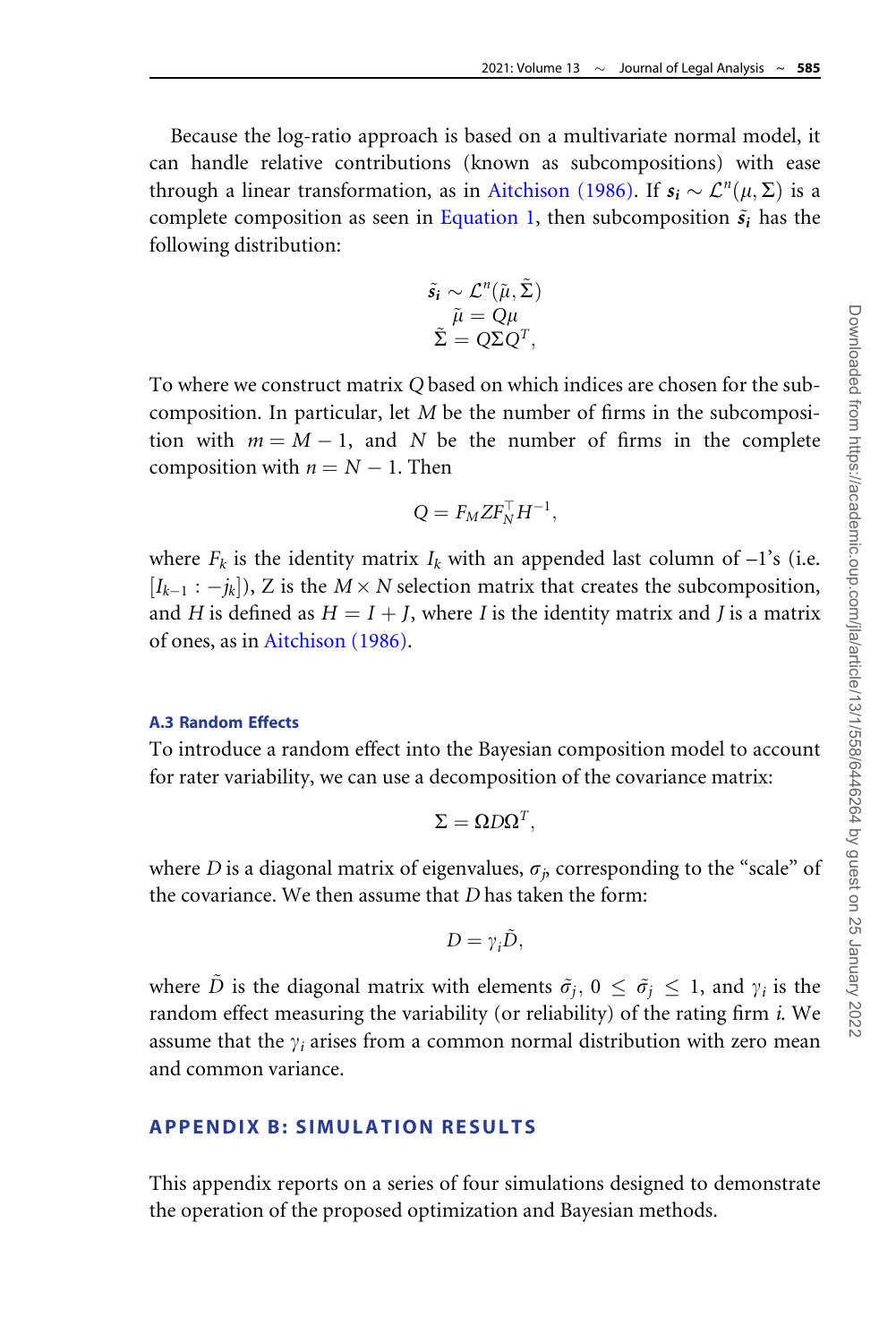|                     | <b>Rating for</b> |           |           |           |  |  |  |  |  |
|---------------------|-------------------|-----------|-----------|-----------|--|--|--|--|--|
| Rater               | Firm 1            | Firm 2    | Firm 3    | Firm 4    |  |  |  |  |  |
| Firm 1              | <b>NA</b>         | 0.50      | 0.40      | 0.10      |  |  |  |  |  |
| Firm 2              | 0.70              | <b>NA</b> | 0.30      | <b>NA</b> |  |  |  |  |  |
| Firm 3              | 0.85              | <b>NA</b> | <b>NA</b> | 0.15      |  |  |  |  |  |
| Firm 4              | <b>NA</b>         | 0.50      | 0.50      | <b>NA</b> |  |  |  |  |  |
| Truth               | 0.50              | 0.25      | 0.20      | 0.05      |  |  |  |  |  |
| Opt pair            | 0.48              | 0.24      | 0.21      | 0.07      |  |  |  |  |  |
| Opt individual      | 0.48              | 0.24      | 0.21      | 0.07      |  |  |  |  |  |
| <b>Bayes linear</b> | 0.49              | 0.21      | 0.21      | 0.09      |  |  |  |  |  |
| Bayes comp          | 0.41              | 0.28      | 0.24      | 0.06      |  |  |  |  |  |

Simulation 1. Our first simulation example uses the data introduced in Part 4.2 and reproduced in Table 2. The authors constructed the dataset by taking the ground truth (obviously not observed by the model) and then playing the role of each of the rating firms and doing rough estimates of the other firms. So, for example, Firm 2 only rates Firms 1 and 3, whose contributions in truth should be in a 5:2 ratio, but which we made roughly 70/30. As seen in Table 2, the models do a reasonable job estimating the "true" contribution values.<sup>41</sup> The compositional model is notably less accurate, and we suspect this is because of the limited data available (and relatively large number of parameters) in a four-firm problem. The posterior distributions of the estimates for the compositional model exhibit a lot of variances, probably due to overfitting. For example, as seen in [Table 3,](#page-29-0) the credibility intervals for the compositional model's estimates are much wider than those for the linear model. These issues (and the relative success of the other methods) suggest that future work might consider some kind of regularization for the compositional model when dealing with small numbers of firms.

Simulation 2. The second simulation uses the data in [Table 4.](#page-29-0) The dataset was constructed similarly to Simulation 1, except that it involves a larger group of firms and therefore more ratings. We also informally increased the amount of measurement error and introduced more missing data values. With six firms, all of the models perform well at recovering the "truth." Once again, the credibility intervals for the Bayesian compositional model's estimates are much

<sup>41</sup> The Bayesian models were estimated using MCMC methods using the Stan statistical modeling platform. Visual checks of the trace plots suggest that the linear model has difficulty mixing, likely because of the (unmodeled) correlated errors. The compositional model exhibits no such issues.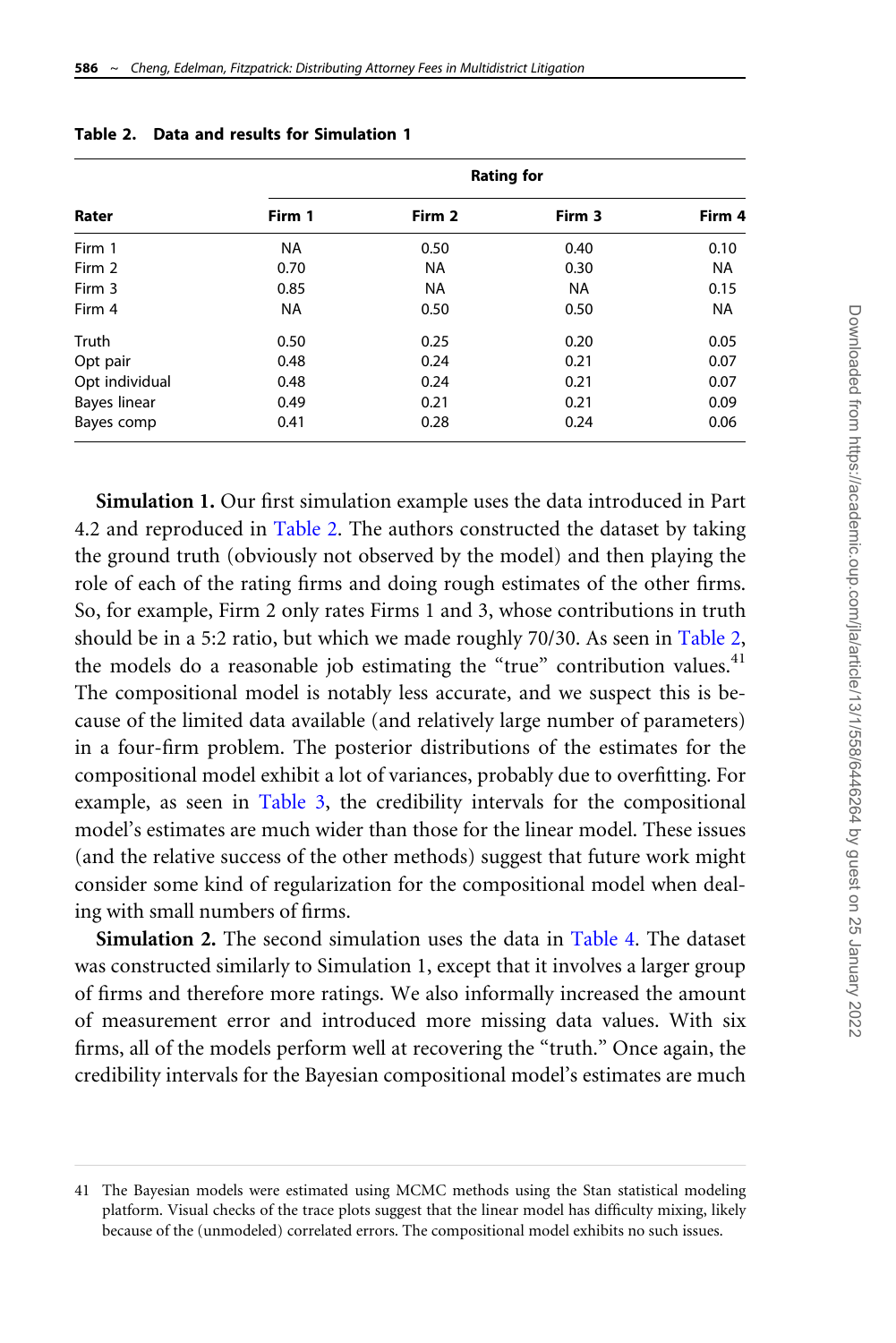|                        | Credibility interval for |              |              |              |  |  |  |  |
|------------------------|--------------------------|--------------|--------------|--------------|--|--|--|--|
|                        | Firm 1                   | Firm 2       | Firm 3       | Firm 4       |  |  |  |  |
| Linear (50 percent CI) | (0.49, 0.49)             | (0.21, 0.21) | (0.21, 0.21) | (0.09, 0.09) |  |  |  |  |
| Linear (95 percent CI) | (0.41, 0.50)             | (0.20, 0.26) | (0.20, 0.26) | (0.07, 0.09) |  |  |  |  |
| Comp (50 percent CI)   | (0.22, 0.52)             | (0.15, 0.42) | (0.14, 0.31) | (0.04, 0.08) |  |  |  |  |
| Comp (95 percent CI)   | (0.01, 0.89)             | (0.01, 0.85) | (0.01, 0.66) | (0.01, 0.17) |  |  |  |  |

#### <span id="page-29-0"></span>Table 3. Credibility intervals for Bayesian estimates in Simulation 1

#### Table 4. Data and results for Simulation 2

| Rater               |           | <b>Rating for</b> |           |           |           |           |  |  |  |  |  |
|---------------------|-----------|-------------------|-----------|-----------|-----------|-----------|--|--|--|--|--|
|                     | Firm 1    | Firm 2            | Firm 3    | Firm 4    | Firm 5    | Firm 6    |  |  |  |  |  |
| Firm 1              | <b>NA</b> | 0.60              | 0.30      | <b>NA</b> | 0.10      | <b>NA</b> |  |  |  |  |  |
| Firm 2              | 0.50      | <b>NA</b>         | 0.20      | 0.30      | <b>NA</b> | <b>NA</b> |  |  |  |  |  |
| Firm 3              | <b>NA</b> | <b>NA</b>         | <b>NA</b> | 0.50      | 0.25      | 0.25      |  |  |  |  |  |
| Firm 4              | NA.       | 0.45              | 0.30      | <b>NA</b> | 0.15      | 0.10      |  |  |  |  |  |
| Firm 5              | 0.50      | 0.50              | <b>NA</b> | <b>NA</b> | <b>NA</b> | <b>NA</b> |  |  |  |  |  |
| Firm 6              | 0.60      | NA.               | <b>NA</b> | 0.35      | 0.05      | <b>NA</b> |  |  |  |  |  |
| Truth               | 0.30      | 0.30              | 0.15      | 0.15      | 0.05      | 0.05      |  |  |  |  |  |
| Opt pair            | 0.29      | 0.27              | 0.14      | 0.17      | 0.06      | 0.07      |  |  |  |  |  |
| Opt individual      | 0.29      | 0.27              | 0.14      | 0.17      | 0.06      | 0.07      |  |  |  |  |  |
| <b>Bayes linear</b> | 0.28      | 0.28              | 0.11      | 0.17      | 0.08      | 0.08      |  |  |  |  |  |
| Bayes comp          | 0.32      | 0.28              | 0.14      | 0.15      | 0.05      | 0.05      |  |  |  |  |  |

wider that those for the Bayesian linear model, as seen in [Table 5](#page-30-0),<sup>42</sup> and visual checks of the trace plots yielded results similar to Simulation 1.

Simulation 3. The problem with manual encoding is that measurement errors are introduced in a haphazard and uncontrolled way. Thus, the "truth" is no longer really the truth, since our manual coding may inadvertently bias things in some direction. For the third simulation, we adopted a more systematic approach: We began with the "true" distribution among ten firms. Then for each rater, we added independent normal error to each component, where the standard deviation of the error was set at 20 percent of the true value (to model the fact that people are perhaps less precise when observing larger quantities). We then randomly dropped some of these components, although to make things more realistic, more "involved" firms (those entitled to a greater share) were more likely to observe a greater number of their peers. Finally, we

<sup>42</sup> Hereafter, we will forego reporting credibility intervals in the interests of brevity.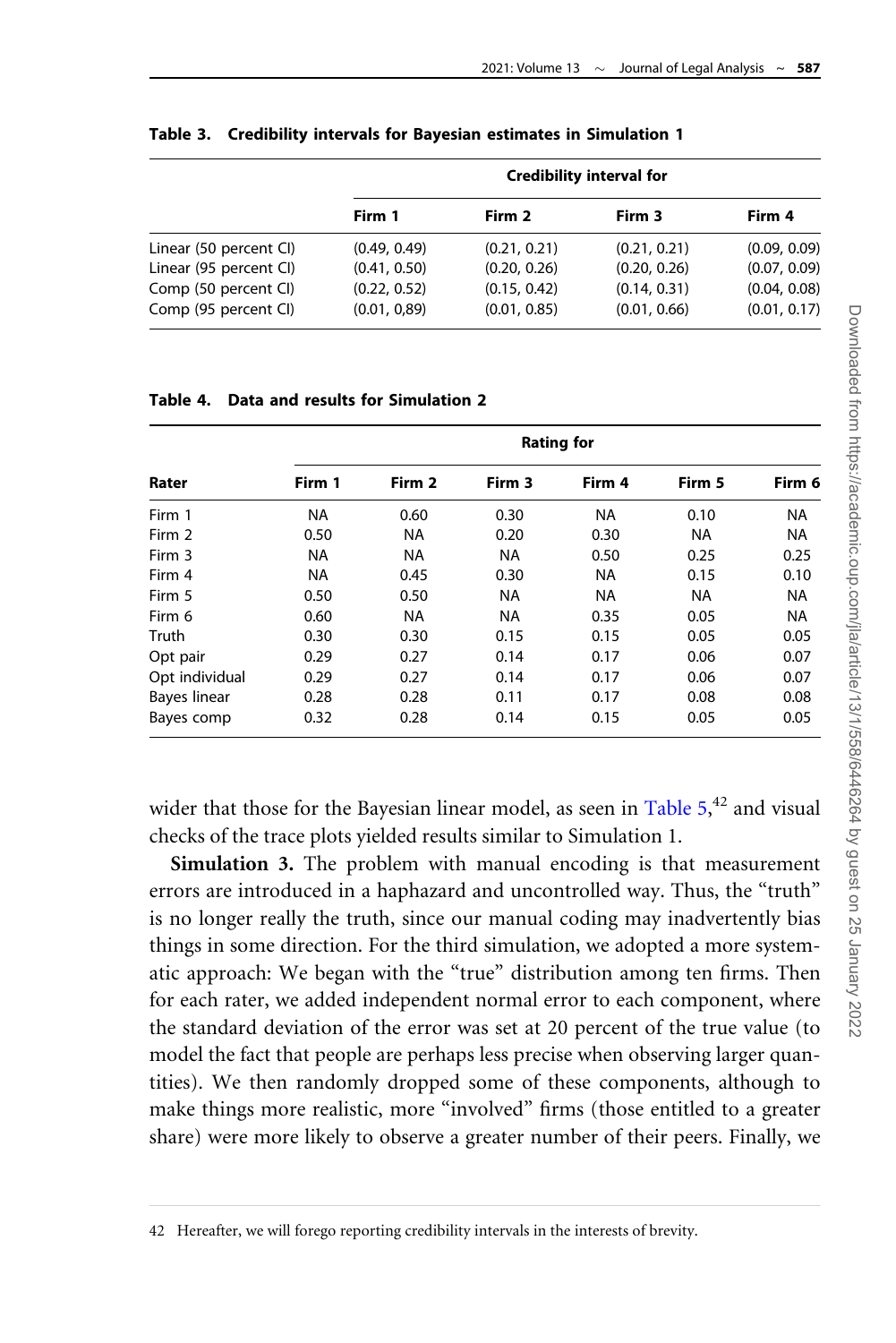|                                                                                                      | Credibility interval for |        |        |        |        |        |  |  |  |
|------------------------------------------------------------------------------------------------------|--------------------------|--------|--------|--------|--------|--------|--|--|--|
|                                                                                                      | Firm 1                   | Firm 2 | Firm 3 | Firm 4 | Firm 5 | Firm 6 |  |  |  |
| Linear (50 percent CI) (0.28, 0.30) (0.28, 0.30) (0.11, 0.15) (0.15, 0.17) (0.05, 0.08) (0.06, 0.08) |                          |        |        |        |        |        |  |  |  |
| Linear (95 percent CI) (0.24, 0.32) (0.25, 0.35) (0.11, 0.18) (0.10, 0.19) (0.02, 0.08) (0.05, 0.14) |                          |        |        |        |        |        |  |  |  |
| Comp (50 percent Cl) (0.22, 0.41) (0.18, 0.32) (0.10, 0.18) (0.10, 0.19) (0.04, 0.07) (0.04, 0.06)   |                          |        |        |        |        |        |  |  |  |
| Comp (95 percent Cl) (0.04, 0.71) (0.05, 0.58) (0.10, 0.40) (0.10, 0.40) (0.01, 0.12) (0.01, 0.10)   |                          |        |        |        |        |        |  |  |  |

<span id="page-30-0"></span>

|  |  |  |  |  |  |  | Table 5. Credibility intervals for Bayesian estimates in Simulation 2 |  |
|--|--|--|--|--|--|--|-----------------------------------------------------------------------|--|
|--|--|--|--|--|--|--|-----------------------------------------------------------------------|--|

renormalized the observations so that the relative shares all added to one. The resulting set of observations was labeled the "Baseline" set for the simulation.

To simulate collusive behavior, we then assumed that Firms 4 and 5 agreed to inflate each other's scores. [Table 6](#page-31-0) shows an example of the baseline (no collusion) set of observations for Firms 4 and 5, and then the affected (collusion) set for the same two firms. As we emphasize in bold, as a result of the collusion, Firm 4's rating for Firm 5 is about twice as large, whereas Firm 5, who would have not rated Firm 4 at all, instead rates Firm 4 greater than Firm 1, the greatest contributor in the set. Those inflated scores then have concomitant downstream effects on the other firms rated.

[Table 7](#page-31-0) displays the true contribution for each of the ten firms in Simulation 3, and the results of the various models on the Baseline and Collusion datasets. Three results are especially worthy of note. First, the outputs of the four models are again quite similar. Second, in all practicality, all of the methods are largely collusion resistant. Both Firms 4 and 5 deviated significantly from their honest reports, actions extreme enough to risk detection and possible sanction. Yet, as seen in bold in Table 7, at best, they are able only to affect outcomes by a few percentage points, often within the general noise we see in the table. The reason for this inherent collusion resistance likely comes from our method's use of a "web" of peer assessments. With multiple firms rating multiple peers, no single rating has a significant effect on the outcome, no matter how extreme it may be. Third, among the various methods, the Bayesian collusion resistant model seems best able (at least in this example) to negate the distortion created by Firm 5's collusive efforts.

One should bear in mind that all of these results are subject to random variation. We construct the baseline dataset through random processes, and the process of constructing the collusion set (which attempts to distort the baseline set) also has random aspects. Further, the estimation procedure for the Bayesian model, which uses MCMC methods, also has random aspects. To get a better sense of average model performance for the Bayesian models, we ran a procedure similar to Simulation 3 (dataset generation as well as model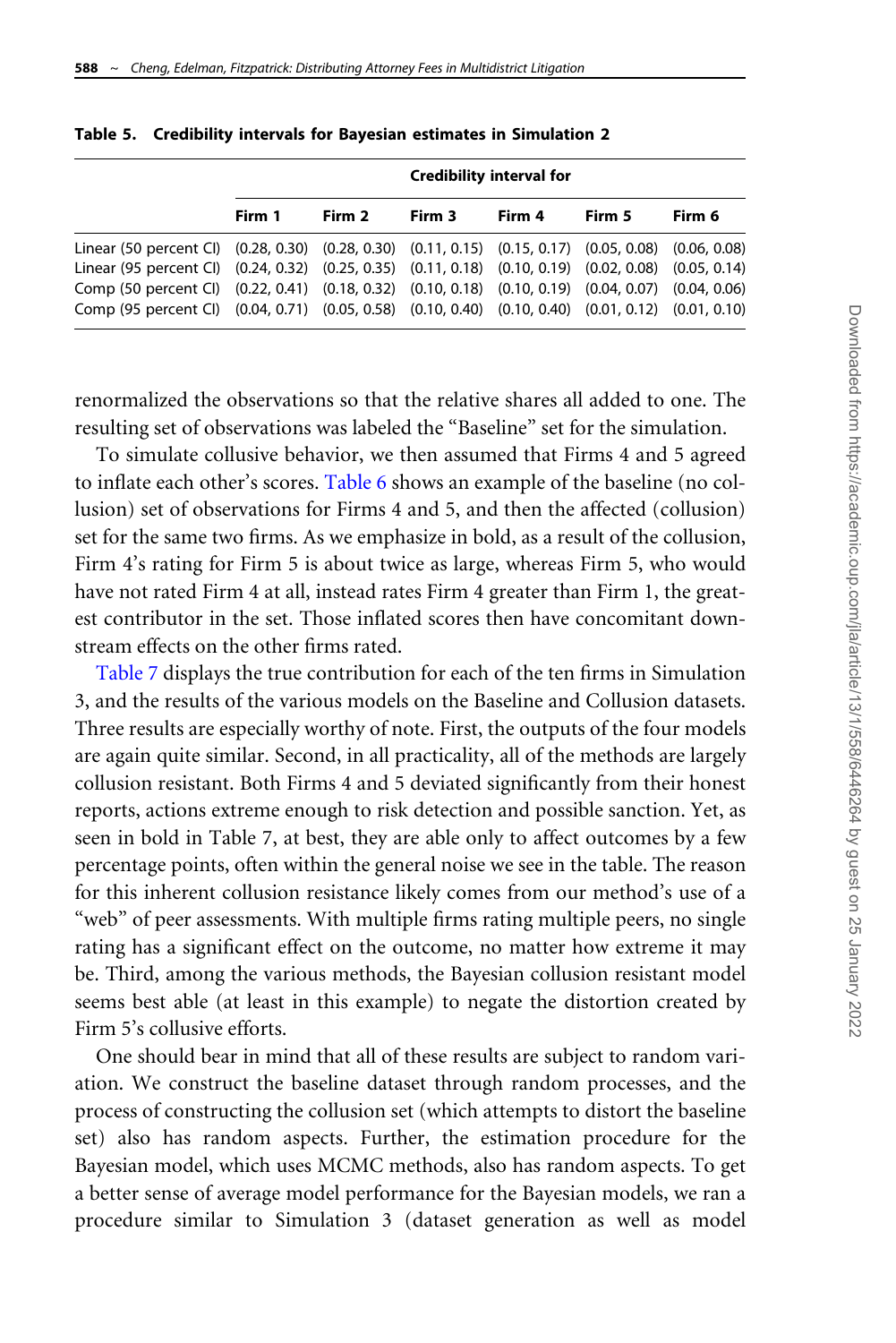|             | <b>Rating for firm</b> |           |      |           |           |           |           |    |           |           |
|-------------|------------------------|-----------|------|-----------|-----------|-----------|-----------|----|-----------|-----------|
|             |                        |           | 3    | 4         | 5         | 6         |           | 8  | 9         | 10        |
| Baseline 4  | 0.42                   | <b>NA</b> | 0.28 | <b>NA</b> | 0.19      | NA        | 0.11      | ΝA | ΝA        | <b>NA</b> |
| Baseline 5  | 0.36                   | 0.26      | 0.21 | <b>NA</b> | <b>NA</b> | 0.17      | <b>NA</b> | NA | 0.079     | 0.083     |
| Collusion 4 | 0.32                   | <b>NA</b> | 0.21 | <b>NA</b> | 0.39      | <b>NA</b> | 0.08      | NA | <b>NA</b> | <b>NA</b> |
| Collusion 5 | 0.21                   | 0.16      | 0.13 | 0.39      | <b>NA</b> | 0.10      | <b>NA</b> | NA | NA        | <b>NA</b> |

<span id="page-31-0"></span>Table 6. Excerpted baseline and collusion data for Simulation 3

### Table 7. Results for Simulation 3

|                 | <b>Allocation</b> |                         |      |      |      |      |      |      |       |       |
|-----------------|-------------------|-------------------------|------|------|------|------|------|------|-------|-------|
|                 | 1                 | $\overline{\mathbf{2}}$ | 3    | 4    | 5    | 6    | 7    | 8    | 9     | 10    |
| Truth           | 0.25              | 0.15                    | 0.15 | 0.10 | 0.10 | 0.10 | 0.05 | 0.05 | 0.025 | 0.025 |
| Baseline set    |                   |                         |      |      |      |      |      |      |       |       |
| Opt pair        | 0.24              | 0.16                    | 0.14 | 0.11 | 0.07 | 0.12 | 0.05 | 0.06 | 0.032 | 0.026 |
| Opt individual  | 0.24              | 0.16                    | 0.13 | 0.12 | 0.08 | 0.12 | 0.05 | 0.06 | 0.029 | 0.024 |
| Bayes no resist | 0.25              | 0.15                    | 0.13 | 0.11 | 0.09 | 0.11 | 0.05 | 0.06 | 0.028 | 0.028 |
| Bayes resist    | 0.23              | 0.16                    | 0.13 | 0.11 | 0.09 | 0.10 | 0.05 | 0.06 | 0.032 | 0.029 |
| Collusion set   |                   |                         |      |      |      |      |      |      |       |       |
| Opt pair        | 0.20              | 0.14                    | 0.11 | 0.14 | 0.09 | 0.11 | 0.05 | 0.08 | 0.058 | 0.043 |
| Opt individual  | 0.20              | 0.15                    | 0.11 | 0.16 | 0.09 | 0.10 | 0.04 | 0.07 | 0.045 | 0.036 |
| Bayes no resist | 0.24              | 0.15                    | 0.13 | 0.13 | 0.08 | 0.10 | 0.05 | 0.06 | 0.028 | 0.028 |
| Bayes resist    | 0.25              | 0.14                    | 0.13 | 0.11 | 0.07 | 0.10 | 0.05 | 0.06 | 0.027 | 0.027 |

estimation) twenty times, measuring the performance of the models by calculating the sum of square errors between the estimated and true parameters, namely:

Performance Metric = 
$$
\sum_{j} (\hat{\alpha}_j - \alpha_j)^2
$$

The results of this exercise are seen in [Table 8](#page-32-0). It shows that the noncollusion-resistant model predictably performs less well on the collusion dataset than on the baseline dataset. This result is of course expected, since the colluders are distorting the observations. The collusion-resistant model, however, seems able to counteract some of the collusion, getting on average closer to the "truth" than the nonresistant model.

Simulation 4. To test how our methods handled self-reports, we extended Simulation 3 (specifically the simulation in Table 7) to include self-reports. We estimated the allocations for four sets of data, all based on the original baseline set from Simulation 3: (i) the baseline set as before; (ii) the baseline set plus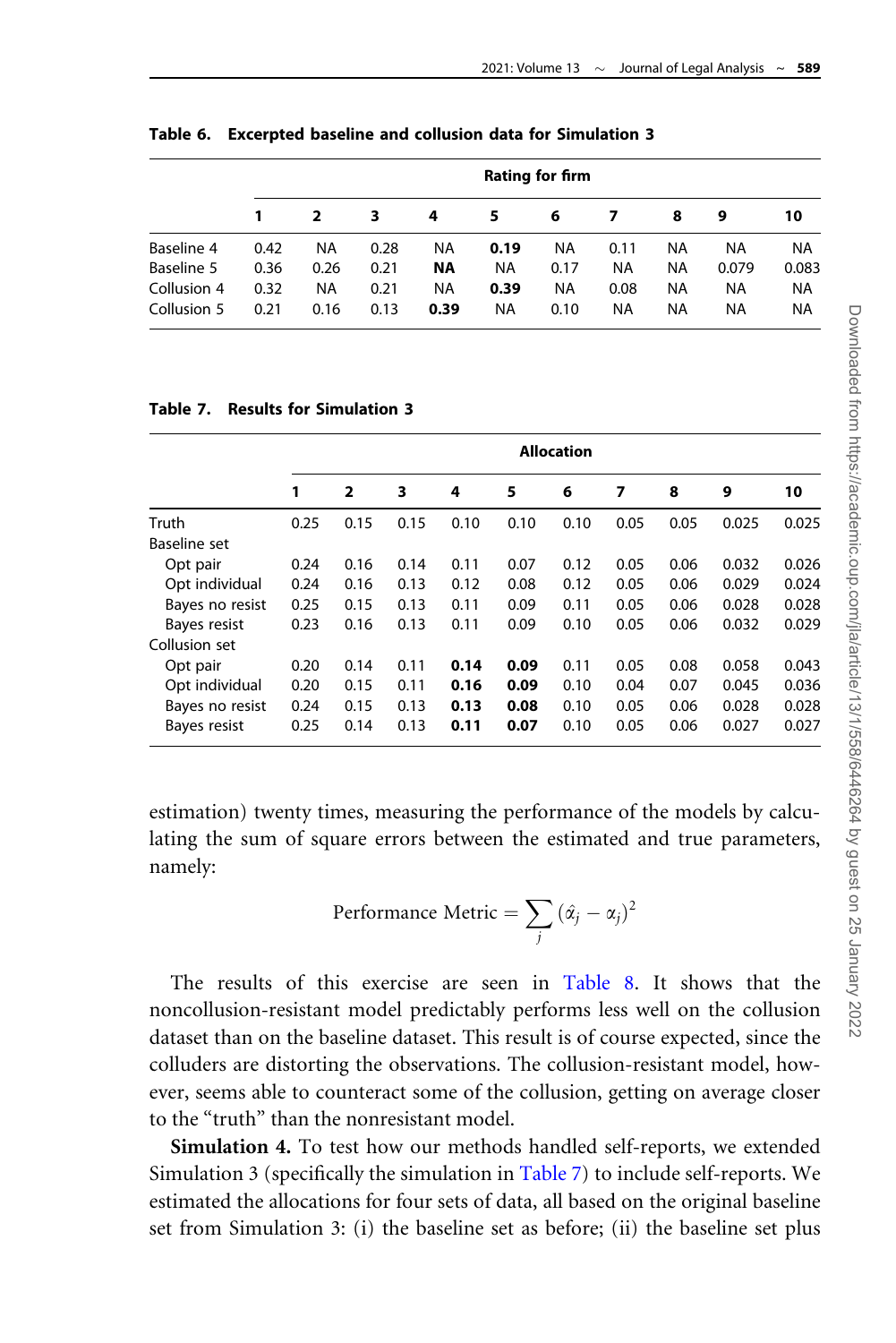|                  | Dataset/Bayesian model    |                            |                         |  |  |  |  |  |
|------------------|---------------------------|----------------------------|-------------------------|--|--|--|--|--|
|                  | <b>Baseline/no resist</b> | <b>Collusion/no resist</b> | <b>Collusion/resist</b> |  |  |  |  |  |
| Mean performance | 1.49E-3                   | $2.65E - 3$                | 1.98E-3                 |  |  |  |  |  |

#### <span id="page-32-0"></span>Table 8. Average mean squared error from twenty runs of Simulation 3

|  |  |  |  | Table 9. Results for self-report simulation |
|--|--|--|--|---------------------------------------------|
|--|--|--|--|---------------------------------------------|

|                      | <b>Rating for firm</b> |                         |      |      |      |      |      |      |       |       |
|----------------------|------------------------|-------------------------|------|------|------|------|------|------|-------|-------|
|                      | 1                      | $\overline{\mathbf{2}}$ | 3    | 4    | 5    | 6    | 7    | 8    | 9     | 10    |
| Truth                | 0.25                   | 0.15                    | 0.15 | 0.10 | 0.10 | 0.10 | 0.05 | 0.05 | 0.025 | 0.025 |
| Opt pair             |                        |                         |      |      |      |      |      |      |       |       |
| No self-report       | 0.24                   | 0.16                    | 0.14 | 0.11 | 0.07 | 0.12 | 0.05 | 0.06 | 0.032 | 0.026 |
| Unbiased self-report | 0.23                   | 0.17                    | 0.14 | 0.11 | 0.08 | 0.11 | 0.05 | 0.06 | 0.024 | 0.025 |
| Firm 3 inflated self | 0.23                   | 0.16                    | 0.16 | 0.11 | 0.08 | 0.11 | 0.05 | 0.06 | 0.026 | 0.027 |
| Firm 9 inflated self | 0.22                   | 0.16                    | 0.13 | 0.11 | 0.09 | 0.11 | 0.05 | 0.06 | 0.060 | 0.024 |
| Opt individual       |                        |                         |      |      |      |      |      |      |       |       |
| No self-report       | 0.24                   | 0.16                    | 0.13 | 0.12 | 0.08 | 0.12 | 0.05 | 0.06 | 0.029 | 0.024 |
| Unbiased self-report | 0.23                   | 0.16                    | 0.14 | 0.12 | 0.08 | 0.11 | 0.05 | 0.06 | 0.025 | 0.025 |
| Firm 3 inflated self | 0.22                   | 0.16                    | 0.16 | 0.11 | 0.08 | 0.11 | 0.05 | 0.06 | 0.028 | 0.029 |
| Firm 9 inflated self | 0.22                   | 0.16                    | 0.13 | 0.11 | 0.09 | 0.11 | 0.05 | 0.06 | 0.053 | 0.023 |
| Bayes no resist      |                        |                         |      |      |      |      |      |      |       |       |
| No self-report       | 0.25                   | 0.15                    | 0.13 | 0.11 | 0.09 | 0.11 | 0.05 | 0.06 | 0.028 | 0.028 |
| Unbiased self-report | 0.24                   | 0.16                    | 0.13 | 0.12 | 0.08 | 0.12 | 0.05 | 0.06 | 0.027 | 0.027 |
| Firm 3 inflated self | 0.23                   | 0.15                    | 0.14 | 0.10 | 0.07 | 0.12 | 0.05 | 0.06 | 0.027 | 0.027 |
| Firm 9 inflated self | 0.22                   | 0.16                    | 0.13 | 0.11 | 0.07 | 0.12 | 0.05 | 0.06 | 0.030 | 0.028 |
| Bayes resist         |                        |                         |      |      |      |      |      |      |       |       |
| No self-report       | 0.23                   | 0.16                    | 0.13 | 0.11 | 0.09 | 0.10 | 0.05 | 0.06 | 0.032 | 0.029 |
| Unbiased self-report | 0.22                   | 0.16                    | 0.13 | 0.10 | 0.09 | 0.12 | 0.05 | 0.06 | 0.025 | 0.025 |
| Firm 3 inflated self | 0.26                   | 0.17                    | 0.13 | 0.10 | 0.06 | 0.12 | 0.05 | 0.06 | 0.025 | 0.025 |
| Firm 9 inflated self | 0.22                   | 0.16                    | 0.13 | 0.10 | 0.09 | 0.12 | 0.05 | 0.06 | 0.032 | 0.028 |

unbiased self-reports; (iii) the baseline set with self-reports where Firm 3 doubled its own rating; and (iv) the baseline set with self-reports where Firm 9 quadrupled its own rating. As seen in Table 9, the models appear unfazed by the addition of self-reports, whether unbiased or distortive.

### REFERENCES

- Nfl settlement program summary report. Technical report, 2021. URL [https://www.nflconcussionsettlement.com/.](https://www.nflconcussionsettlement.com/)
- Aitchison John. The statistical analysis of compositional data. Monographs on statistics and applied probability (Series). Chapman and Hall, London, 1986. ISBN 0412280604.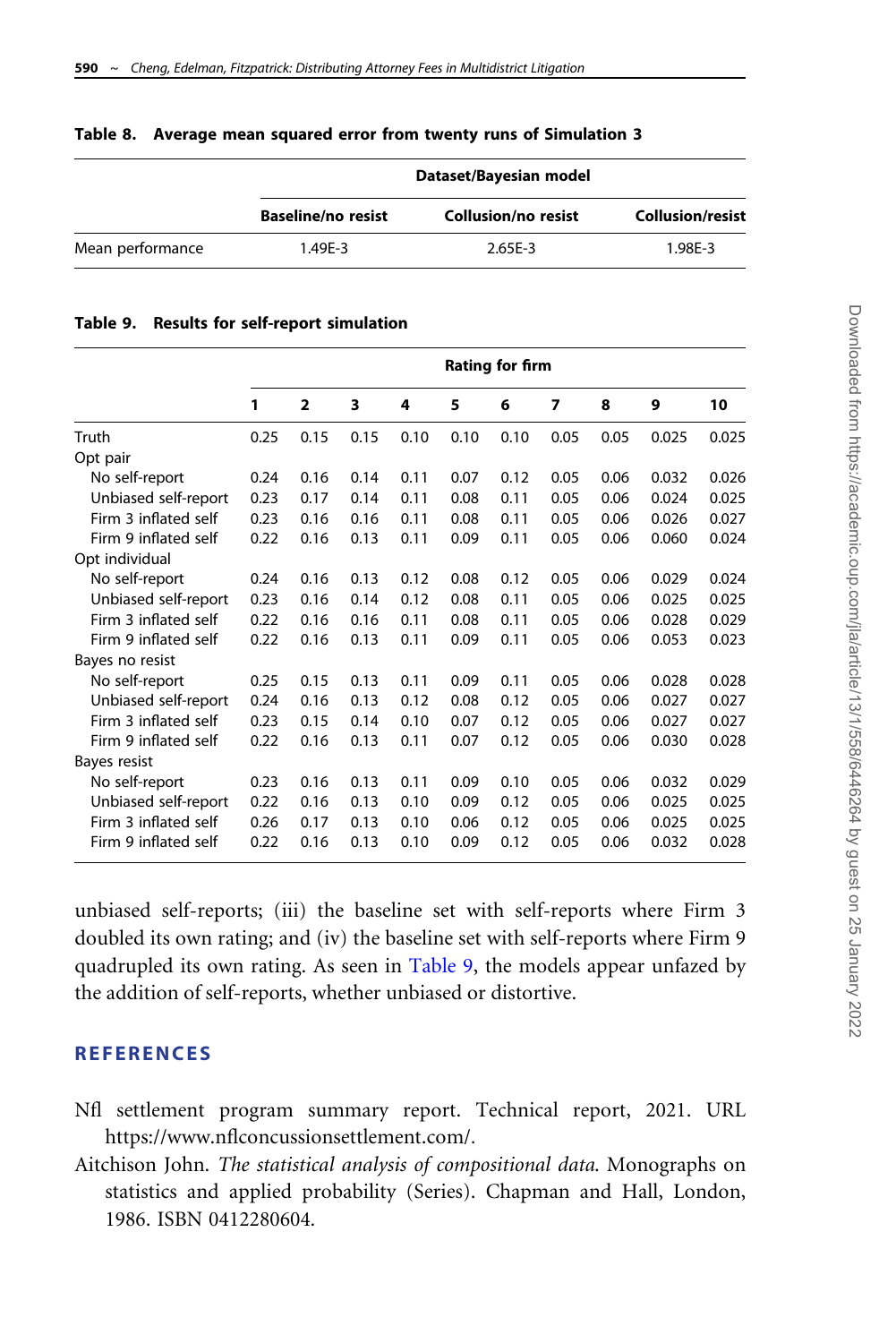- <span id="page-33-0"></span>Alchian Armen A. and Harold Demsetz. Production, information costs, and economic organization. The American Economic Review, 62(5):777–795, 1972. ISSN 00028282. URL [http://www.jstor.org/stable/1815199.](http://www.jstor.org/stable/1815199)
- Avriel Mordechai. Nonlinear programming: analysis and methods. Prentice-Hall, Englewood Cliffs, N.J, 1976. ISBN 0136236030.
- Baiman Stanley and Joel S. Demski. Economically optimal performance evaluation and control systems. Journal of Accounting Research, 18:184–220, 1980. ISSN 00218456, 1475679X. URL [http://www.jstor.org/](http://www.jstor.org/stable/2490338) [stable/2490338](http://www.jstor.org/stable/2490338).
- Baldenius Tim, Jonathan Glover, and Hao Xue. Relational contracts with and between agents. Journal of Accounting and Economics, 61(2-3):369–390, 2016. ISSN 0165-4101.
- Becker Charles L., Shanin Specter, and Thomas R. Kline. How not to manage a common benefit fund: Allocating attorneys' fees in Vioxx litigation. Drexel Law Review, 9:1–41, 2016.
- Belson Ken. Judge approves deal in N.F.L. concussion suit. New York Times, page B11, 2015. URL [https://www.nytimes.com/2015/04/23/sports/foot](https://www.nytimes.com/2015/04/23/sports/football/nfl-concussion-settlement-is-given-final-approval.html) [ball/nfl-concussion-settlement-is-given-final-approval.html](https://www.nytimes.com/2015/04/23/sports/football/nfl-concussion-settlement-is-given-final-approval.html).
- Steven Brams J. and Alan D. Taylor. Fair division: from cake-cutting to dispute resolution. Cambridge University Press, Cambridge, 1996. ISBN 0521553903.
- Bronstad Amanda. Critical mass: Class needs replacement as embattled Michael Avenatti exits. plus, fee battle roils mesh litigation, 2019a. URL [https://www.law.com/2019/04/03/critical-mass-class-needs-replacement](https://www.law.com/2019/04/03/critical-mass-class-needs-replacement-as-embattled-michael-avenatti-exits-plus-fee-battle-roils-mesh-litigation/)[as-embattled-michael-avenatti-exits-plus-fee-battle-roils-mesh-litigation/.](https://www.law.com/2019/04/03/critical-mass-class-needs-replacement-as-embattled-michael-avenatti-exits-plus-fee-battle-roils-mesh-litigation/)
- Amanda Bronstad. 'Structural and procedural flaws' foul up fees in Syngenta settlement, 2019b. URL [https://www.law.com/nationallawjournal/2019/08/](https://www.law.com/nationallawjournal/2019/08/28/structural-and-procedural-flaws-foul-up-fees-in-syngenta-settlement/) [28/structural-and-procedural-flaws-foul-up-fees-in-syngenta-settlement/.](https://www.law.com/nationallawjournal/2019/08/28/structural-and-procedural-flaws-foul-up-fees-in-syngenta-settlement/)
- Burch Elizabeth Chamblee. Mass tort deals: backroom bargaining in multidistrict litigation. Cambridge University Press, Cambridge, United Kingdom, 2019.
- Che Yeon-Koo and Seung-Weon Yoo. Optimal incentives for teams. The American Economic Review, 91(3):525–541, 2001. ISSN 00028282. URL [http://www.jstor.org/stable/2677877.](http://www.jstor.org/stable/2677877)
- Clermont Kevin M. and John D. Currivan. Improving on the contingent fee. Cornell Law Review, 63:529–639, 1977.
- Coffee John C. Understanding the plaintiff's attorney: The implications of economic theory for private enforcement of law through class and derivative actions. Columbia Law Review, 86:669–727, 1986.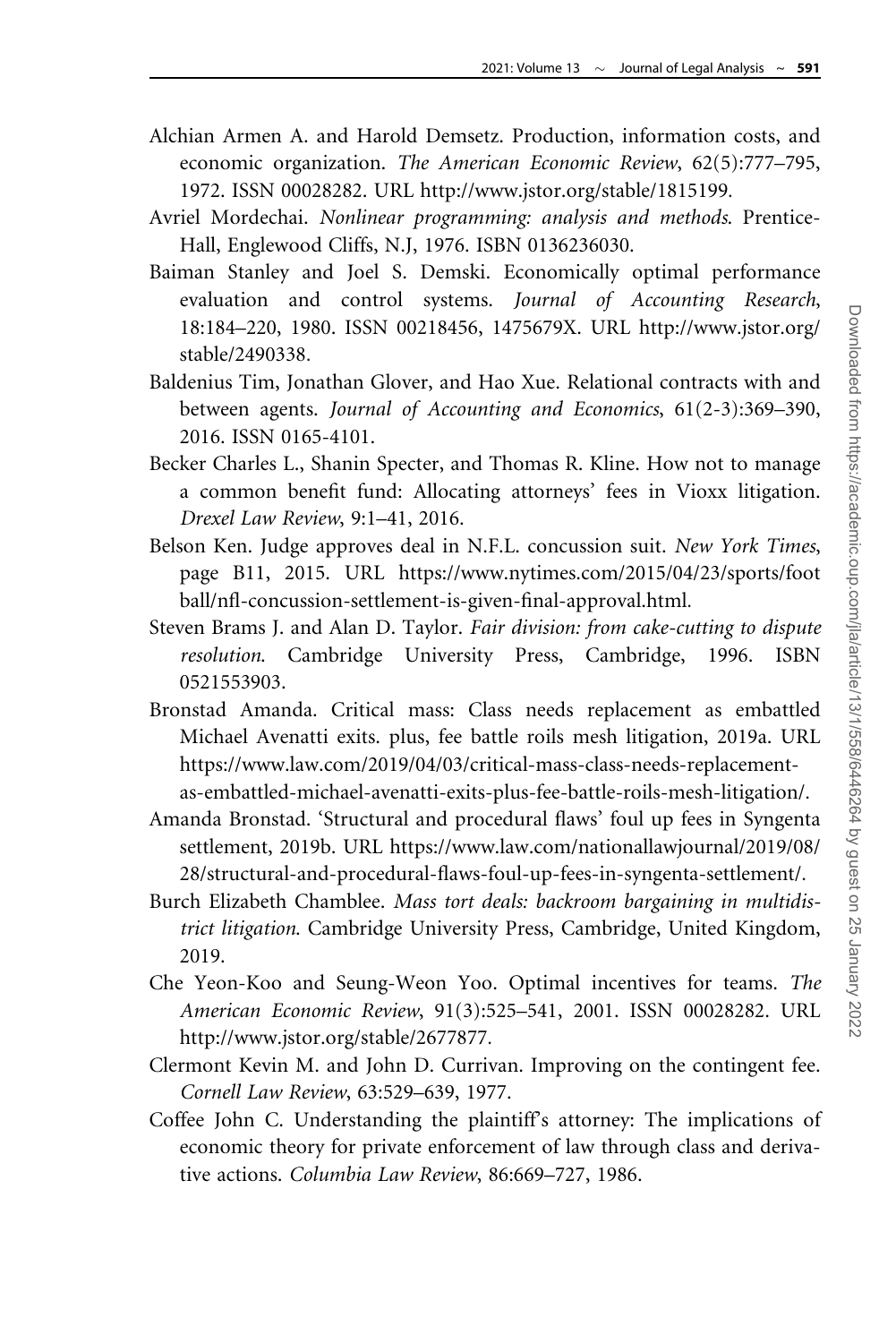- <span id="page-34-0"></span>de Clippel Geoffroy, Herve Moulin, and Nicolaus Tideman. Impartial division of a dollar. Journal of Economic Theory, 139(1):176–191, 2008. ISSN 0022-0531.
- Deb Joyee, Jin Li, and Arijit Mukherjee. Relational contracts with subjective peer evaluations. The RAND Journal of Economics, 47 (1):3–28, 2016. doi: https://doi.org/10.1111/1756-2171.12116. URL [https://onlinelibrary.wiley.](https://onlinelibrary.wiley.com/doi/abs/10.1111/1756-2171.12116) [com/doi/abs/10.1111/1756-2171.12116.](https://onlinelibrary.wiley.com/doi/abs/10.1111/1756-2171.12116)
- Eisenberg Theodore and Geoffrey P. Miller. Attorney fees and expenses in class action settlements: 1993-2008. Journal of Empirical Legal Studies, 7: 248–281, 2010.
- Epstein Richard A. Class actions: The need for a hard second look. Civil Justice Report, 2002.
- Fitzpatrick Brian T. The end of objector blackmail. Vanderbilt Law Review, 62:1623–1666, 2009.

———. An empirical study of class action settlements and their fee awards. Journal of Empirical Legal Studies, 7:811–846, 2010a.

- ———. Do class action lawyers make too little. University of Pennsylvania Law Review, 158:2043–2083, 2010b.
- ———. The conservative case for class actions. The University of Chicago Press, Chicago, 2019. ISBN 9780226659336.
- Gelman Andrew. Prior distributions for variance parameters in hierarchical models (comment on article by browne and draper). Bayesian Analysis, 1(3):515—534, 09 2006. doi: 10.1214/06-BA117A. URL [htps://doi.org/10.](http://htps://doi.org/10.1214/06-BA117A) [1214/06-BA117A.](http://htps://doi.org/10.1214/06-BA117A)
- Gershkov Alex and Eyal Winter. Formal versus informal monitoring in teams. American Economic Journal: Microeconomics, 7(2):27–44, April 2015. doi: 10.1257/mic.20130277. URL https://www.aeaweb.org/articles? id=10.1257/mic.20130277.
- Gershkov Alex, Jianpei Li, and Paul Schweinzer. How to share it out: The value of information in teams. Journal of Economic Theory, 162:261–304, 2016. ISSN 0022-0531.
- Green Jerry R. and Nancy L. Stokey. A comparison of tournaments and contracts. Journal of Political Economy, 91(3):349–364, 1983. ISSN 00223808, 1537534X. URL<http://www.jstor.org/stable/1837093>.
- Holmstrom Bengt. Moral hazard in teams. The Bell Journal of Economics, 13(2):324–340, 1982. ISSN 0361915X. URL [http://www.jstor.org/stable/](http://www.jstor.org/stable/3003457) [3003457.](http://www.jstor.org/stable/3003457)
- Holmström Bengt and Paul Milgrom. Regulating trade among agents. Journal of Institutional and Theoretical Economics, 146(1):85–105, 1990. ISSN 0932-4569.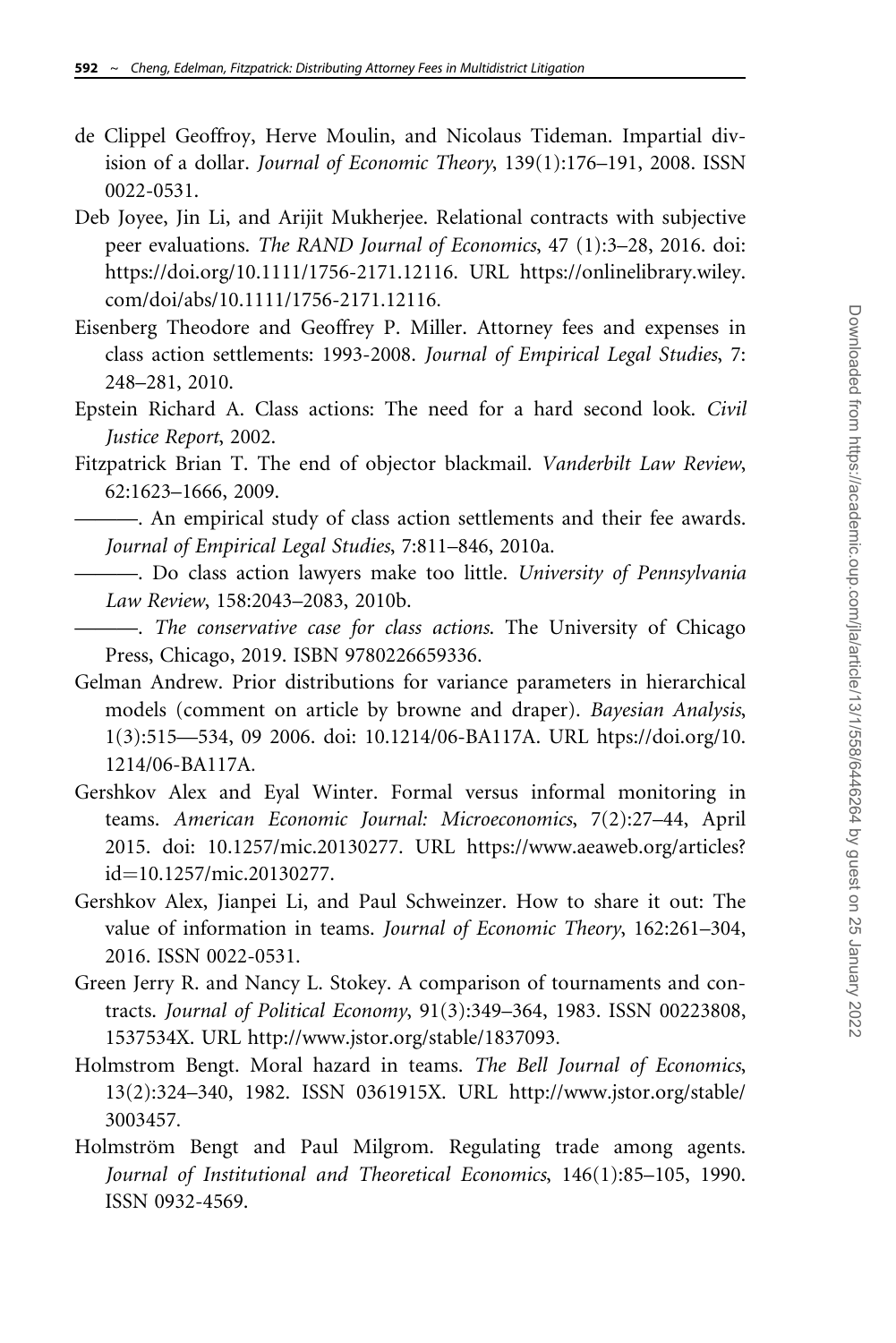- <span id="page-35-0"></span>Itoh Hideshi. Cooperation in hierarchical organizations: An incentive perspective. Journal of Law, Economics, and Organization, 8(2):321-345, 1992. ISSN 87566222, 14657341. URL<http://www.jstor.org/stable/765083>.
	- ———. Coalitions, incentives, and risk sharing. Journal of Economic Theory, 60(2):410–427, 1993. ISSN 0022-0531.
- Kandel Eugene and Edward P. Lazear. Peer pressure and partnerships. Journal of Political Economy, 100(4):801–817, 1992. ISSN 00223808, 1537534X. URL<http://www.jstor.org/stable/2138688>.
- Klonoff Robert H. Federal multidistrict litigation in a nutshell. West Academic Publishing, St. Paul, MN, 2000.
- Landeo Claudia M and Kathryn E Spier. Incentive contracts for teams: Experimental evidence. Journal of Economic Behavior and Organization, 119: 496–511, 2015. ISSN 0167-2681.
- Lazear Edward P. and Sherwin Rosen. Rank-order tournaments as optimum labor contracts. Journal of Political Economy, 89(5):841–864, 1981. ISSN 00223808, 1537534X. URL [http://www.jstor.org/stable/1830810.](http://www.jstor.org/stable/1830810)
- Ma Ching-to, John Moore, and Stephen Turnbull. Stopping agents from "cheating". Journal of Economic Theory, 46(2):355–372, 1988. ISSN 0022-0531.
- Macho-Stadler Inés and J.David Pérez-Castrillo. Moral hazard with several agents: The gains from cooperation. International Journal of Industrial Organization, 11(1):73–100, 1993. ISSN 0167-7187.
- Mookherjee Dilip. Optimal incentive schemes with many agents. The Review of Economic Studies, 51(3):433–446, 1984. ISSN 00346527, 1467937X. URL [http://www.jstor.org/stable/2297432.](http://www.jstor.org/stable/2297432)
- Moulin Hervi. Axioms of Cooperative Decision Making. Econometric Society Monographs. Cambridge University Press, 1988. doi: 10.1017/CCOL0521360552.
- Mitchell Polinsky A. and Daniel L. Rubinfeld. Aligning the interests of lawyers and clients. American Law and Economics Review, 5(1):165–188, 2003. ISSN 14657252, 14657260. URL [http://www.jstor.org/stable/](http://www.jstor.org/stable/42706198) [42706198.](http://www.jstor.org/stable/42706198)
- Resnik Judith. Vital state interests: From representative actions for fair labor standards to pooled trusts, class actions, and MDLs in the federal courts. University of Pennsylvania Law Review, 165:1765–1806, 2017.
- Robertson Jack and William Webb. Cake-Cutting Algorithms:Be Fair if you Can. AK Peters/CRC Press, Natick, MA, 1998.
- Rubenstein William B. On what a common benefit is, is not, and should be. Class Action Attorney Fee Digest, 3:87–94, 2009.
- Rubenstein William B. and Herbert B. Newberg. Newberg on class actions. West/Thomson Reuters, Eagan, MN, 5 edition, 2011.